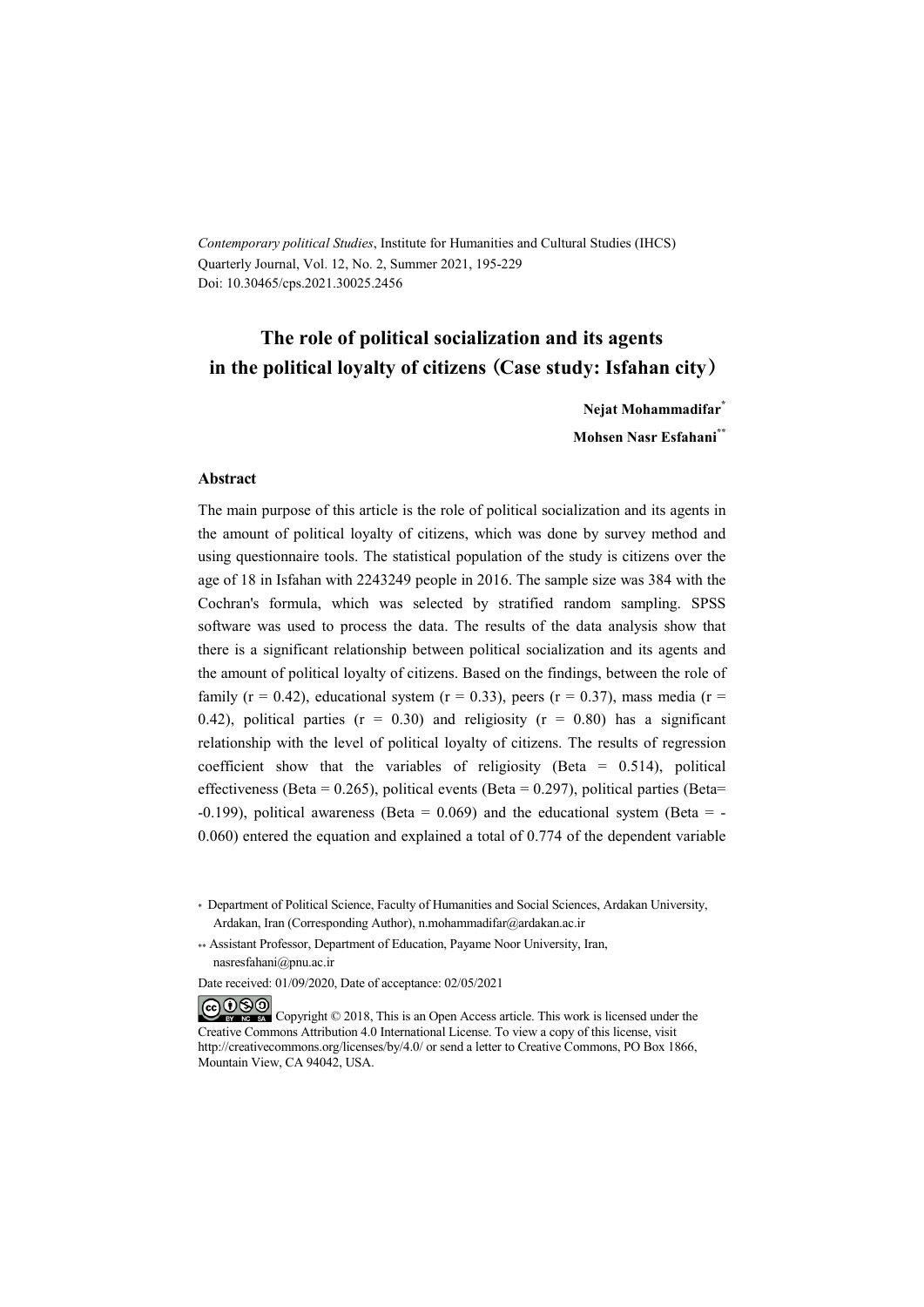variance ( $R^2 = 0.774$ ). It can be argued that these variables play a very important role in the degree of political loyalty of individuals.

**Keywords:** Political Loyalty, Political socialization, Family, Mass Media, Religion, Political Parties.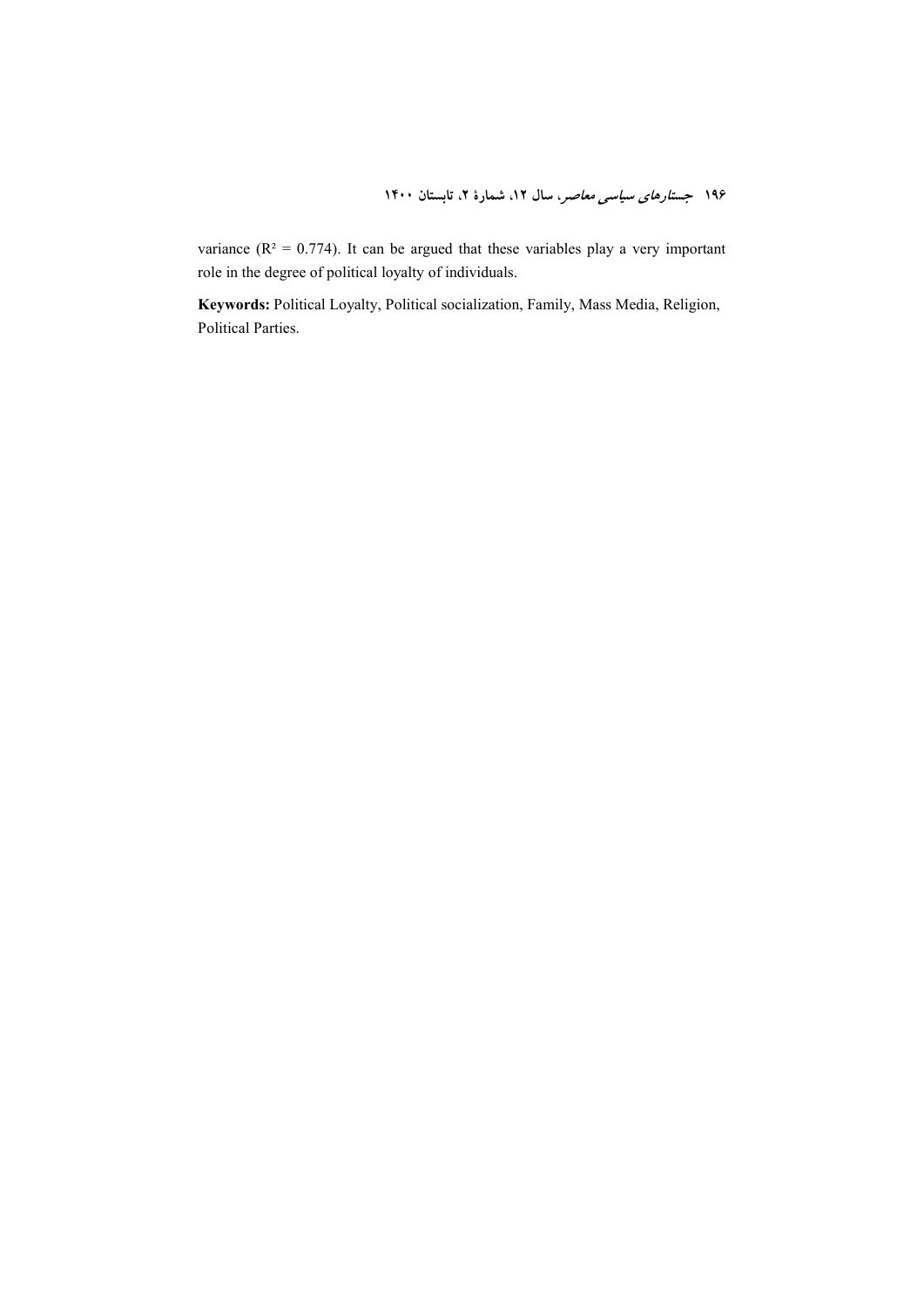*جستارهای سیاسی معاصر*، پژوهشگاه علوم انسانی و مطالعات فرهنگی فصل نامهٔ علمی (مقالهٔ علمی ــ یژوهشی)، سال ۱۲، شمارهٔ ۲، تابستان ۱۴۰۰، ۱۹۷ ـ ۲۲۹

# نقش جامعهپذیری سیاسی و کارگزاران آن در میزان وفاداري سياسي شهروندان (مطالعة موردي: شهر اصفهان)

نجات محمديفر \*

محسن نصر اصفهاني.\*\*

#### حكىدە

هدف اصلی این مقاله نقش جامعه پذیری سیاسی و کارگزاران آن در میزان وفاداری سیاسی شبه وندان است کبه بیا روش پیمایشبی و استفاده از ابیزار پرسشینامه انجبام گرفت. جامعه آماری یژوهش، شهروندان بالای ۱۸ سال شهر اصفهان بــه تعــداد ۲۲۴۳۲۴۹ نفـر در سال ۹۵ می باشد. حجم نمونـه بـا فرمـول کـوکران ۳۸۴ نفـر بـه دسـت آمـد کـه بـا روش نمونه گیری تصـادفی طبقـهای انتخـاب شـدند. بـرای یـردازش دادههـا، از نـرمافـزار SPSS استفاده گردید. نتایج حاصل از تحلیل دادهها نشان می دهد که بین جامعــهیــذیری سیاســی و کارگزاران آن با میزان وفاداری سیاسبی شـهروندان رابطـه معنـادار وجـود دارد. بـر اسـاس يافتههاي به دست آمده، بين نقش خانواده (٢٢/٠ =٢)، نظــام آموزشــي (٣٣/٠ =٢)، همســالان (۲۷/ ۳۰=۲)، رسانههای جمعی (۲۲/ ۰ =۲)، احزاب سیاسی (۳۰/ ۰۱ =۲) و دینداری (۸۰/ ۰ =۲) با میزان وفاداری سیاسی شهروندان رابطهی معناداری وجـود دارد. نتــایج ضــریب رگرســیونی نشان می دهــد کــه متغیرهــای دینــداری (۵۱۴-Beta)، اثربخشــی سیاســی (۱۲۶۵-Beta)، وقـــايع سياســـي (١٢٩٧-Beta)، احـــزاب سياســـي (١٩٩٩/٠-=Beta)، آگـــاهي سياســـي

\* استادیار گروه علوم سیاسی، دانشگاه اردکان، دانشکدهٔ علوم انسانی و اجتماعی، اردکان، ایـران (نویســندهٔ n.mohammadifar@ardakan.ac.ir ،(مسئول)، \*\* استادیار گروه معارف، دانشگاه پیام نور، ایران، nasresfahani@pnu.ac.ir تاريخ دريافت: ١٣٩٩/٠۶/١١، تاريخ پذيرش: ١٣٠٠/٠٢/١٢

COOD Copyright © 2018, This is an Open Access article distributed under the terms of the Creative Commons Attribution 4.0 International, which permits others to download this work, share it with others and Adapt the material for any purpose.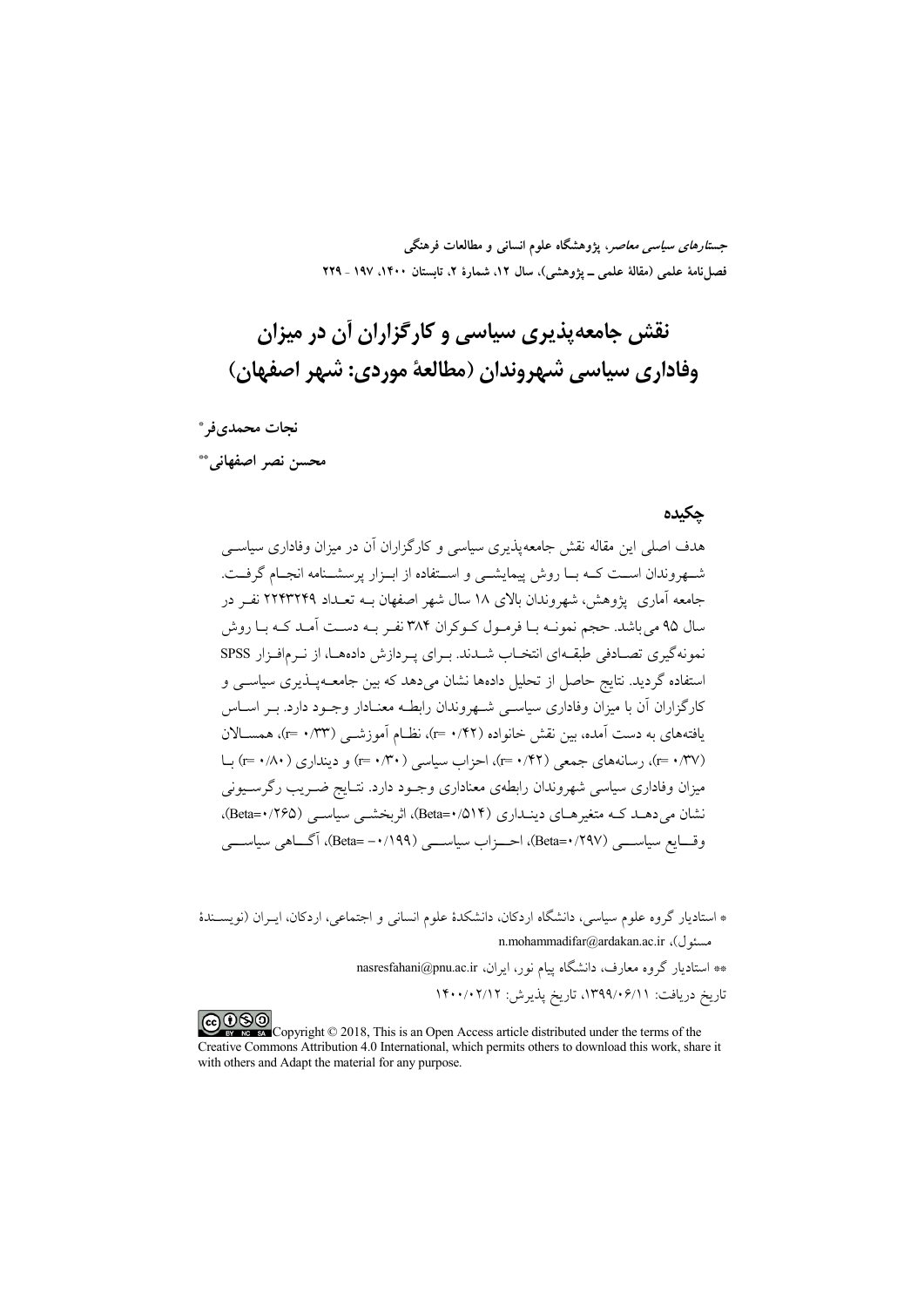(Beta=۰/۰۶۹) و نظام آموزشی (۰/۰۶۰–Beta) وارد معادله شـده و در مجمـوع ۰/۷۷۴ از واریانس متغیر وابسته را تبیین کردهاند (۱/۷۴+=R2). می توان استدلال کرد کـه ایــن متغیرهــا در میزان وفاداری سیاسی افراد نقش بسیار مهمی ایفا میکنند.

**کلیدواژهها:** وفاداري سياسي، جامعه يذيري سياسي، خانواده، رسانههـاي جمعـي، دينــداري، احزاب سياسى.

#### ١. مقدمه

دولتها، مرکز ثقل وفاداری سیاسی در دنیای معاصر هستند. آنهــا بــه طــور طبیعــی، بــرای خدمت بهتر به منافع عموم به وجود آمدهاند و تا زمانی که به این وظیفه خـود عمـل نماینــد کانون تجمع وفاداری خواهند بود. از طـرف دیگـر، ناسـازگاری سیاســی و تغییــر وفــاداری مداوم مردم برای دولت ها مضر است. اگـر مـردم دائمـاً وفـاداری خـود را براسـاس آنچـه مطلوب آنهاست تغییر میدادند، هیچ ثباتی در داخل کشورها وجود نداشت. بـا ایــن حـال، رهبران سیاسی برای رسیدن به اهداف سیاسی و اقتصادی خود خواستار افزایش وفاداری مردم هستند و دشمنان آن نظام نیز بر مبنای منافع خاص خود خواستار کاهش هـر بـیش5ـر میزان وفاداری و تعهد شهروندان به نظام سیاسی هستند.

دو مسئله درباره وفاداری مطرح میشود: اول اینکه وفاداری نیرویی است که باید با میـل و اراده فرد انجام شود. دوم اینکه وفاداری مبتنی بر منافع شخصـی بـه هـیچ وجـه وفـاداری سیاسی نیست (Dowell, 2008: 49). به گفته همپتون فراتر از نوع نگـرش خـاص بــه دولــت، رضایت مُهر تاییدی برای حمایت از آن بـه دلیـل عـزم شخصـی اسـت. بـا بیـان ایـن نـوع رضايت، موضوع احترام و وفاداري به دولت باعث اعتماد به آن مـي شـود ( :Hampton, 1997 96. به عبارت دیگر رضایت از دولت، فقط از طریق وفاداری و توانایی انتخاب آن وفـاداری قابل قبول است. از طرف دیگر، وقتی شخصی به حاکمیت یک دولت رضایت مـیدهـد. موظف است به آن وفادار باشد (Dowell, 2008: 49). بدون این رضایت، دولت استبدادی و ناعادلانه خواهد بود. بنابراین، زمانی که دولت تحت حاکمیت فـردی ظالمانــه و غیرعادلانــه قرار می گیرد، شخص نیز حق دارد آن وفاداری را پس بگیرد. این اتفاق به معنای خیانــت بــه دولت نیست بلکه این عقب نشینی از رضایت برای یک حاکم ناعادلانه بـه حکومـت نــوعی وفاداری به دولت است، چرا که رهبر، آرمانهای دولت را می شکند آرمانهایی که برخاسته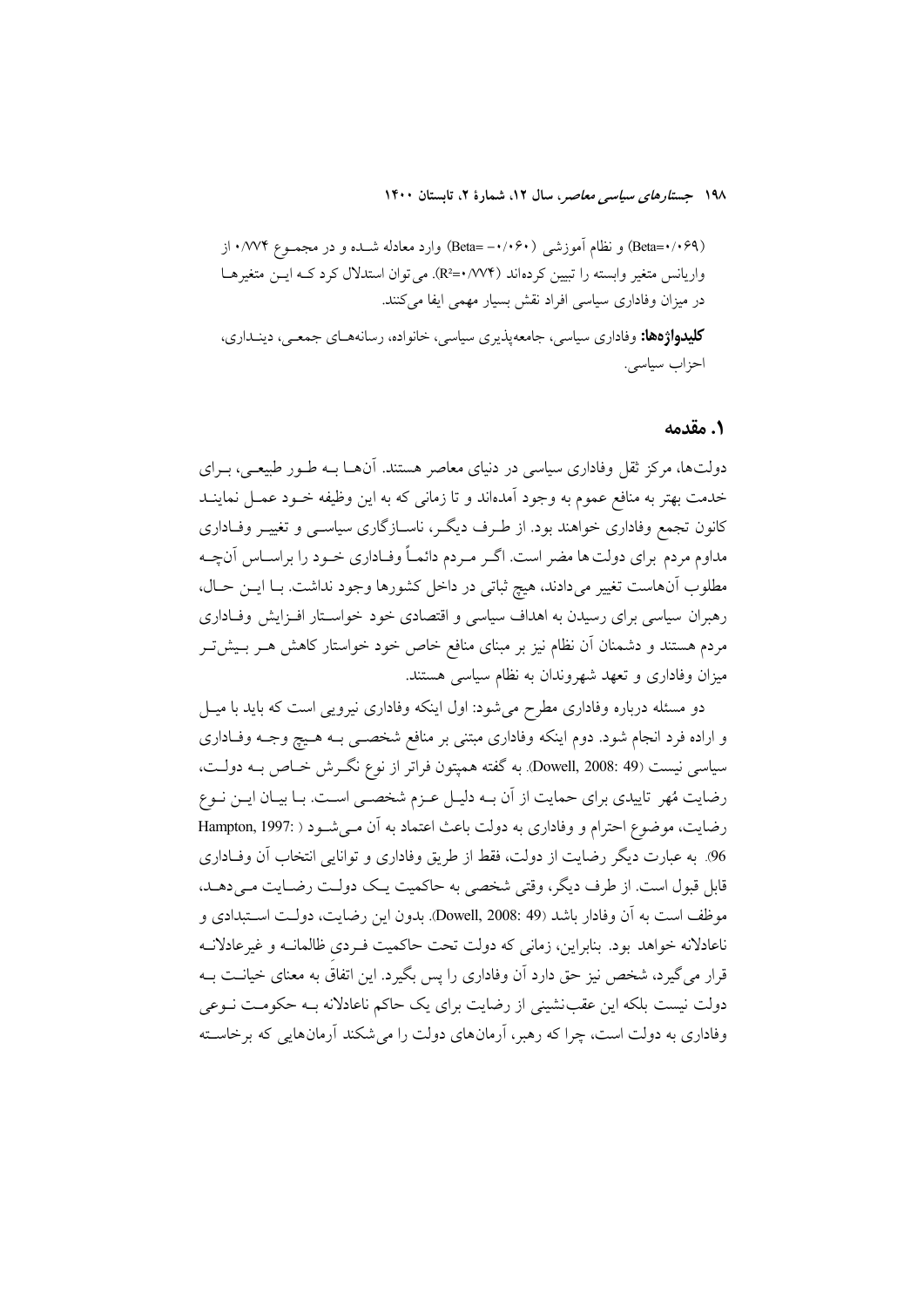از نگرش۵های افراد جامعه است. بــدون هــیچ نــوع وفــاداری، دولــت تضــعیف مــیشــود و سرانجام فرو مي ياشد (Dowell, 2008: 49. به عبارت ديگر، براي اينكه يـك دولـت عادلانــه، شکوفا و پایدار بماند، باید رضایت مردم را داشته باشد. ایــن رضـایت در وفـاداری سیاســی شخص به دولت منعکس می شود بدون این وفاداری و این رضایت، یـک دولـت بـه ورطـه بی عدالتی سقوط کرده و سرانجام به دلیل بی ثبـاتی و فسـاد ناشــی از افــرادی کــه از قــدرت دولت برای مصارف خود استفاده میکنند فرو میریزند.

در این میان یکی از مهمترین عواملی که بر نگرش۵حای سیاســی و بــه تبــع آن وفــاداری افراد نسبت به نظامهای سیاسی تأثیر بسزایی دارد جامعهپـذیری سیاسـی اسـت کـه طـی آن شخصیت سیاسی فرد شکل می گیرد. برخی از محققان جامعهپذیری سیاسی، نظام سیاســی را نقطه عزيمت خود مي دانند (Dawson, et al, 1977:14) و معتقدند كه مهم تسرين هسدف تحقسق آنها پیگیری میزان شناخت و یادگیری افراد در مورد نظامهای سیاسی است. از ایـن منظـر، جامعه پذیری سیاسی به عنوان ابزاری جهت توسعه وفاداری بـه نظـامهـای سیاسـبی موجـود تلقی میشود (Dekker, 1991: 16. شکل گیری هـر نـوع رفتـاری نیازمنـد کسـب شـناخت و یادگیری در مورد آن است؛ جامعــهپــذیری سیاســی از طریــق کــارگزارانی ماننــد خــانواده، نظام آموزشی، رسانههای جمعی، احزاب سیاسی و دین نقش مهمی در شناخت و یـادگیری سیاسی شهروندان ایفا میکننـد اگـر آنهـا بتواننـد نظـام ارزشــی موجـود را بــه خـوبی بــه شهروندان منتقل كنند و احساس تعهد به نظام موجود را در شهروندان پرورش دهنـد شـاهد ثبيات سياسي خسواهيم بسود. ثبيات سياسي و حفيظ نظبام در حكومستهسايي ماننيد جمهـوري اســلامي كــه در معـرض هجمــههــاي گونــاگون خــارجي هســتند، مســئلهاي حیاتی میباشد چرا که یکی از مسائلی که در کانون توجـه دشـمنان نظـام قـرار دارد مسـئله وفاداری سیاسی شهروندان می باشد که به طرق مختلف و از طریق کارگزاران جامعــهپــذیری سیاسی مانند رسانههای جمعی تلاش دارند تـا در فراینــد آن بــر اســاس ارزش۵حـا و منــافع خاص خود خدشه وارد ســازند. بـر مبنــاي چنــین پــیش فرضــی اهــداف پــژوهش حاضــر عبارتند از:

۔ هدف کلی: تبیین نقـش جامعــهیــذیری سیاســی و کــارگزاران آن در میــزان وفــاداری سياسي شهروندان ۔ اهداف جزئي: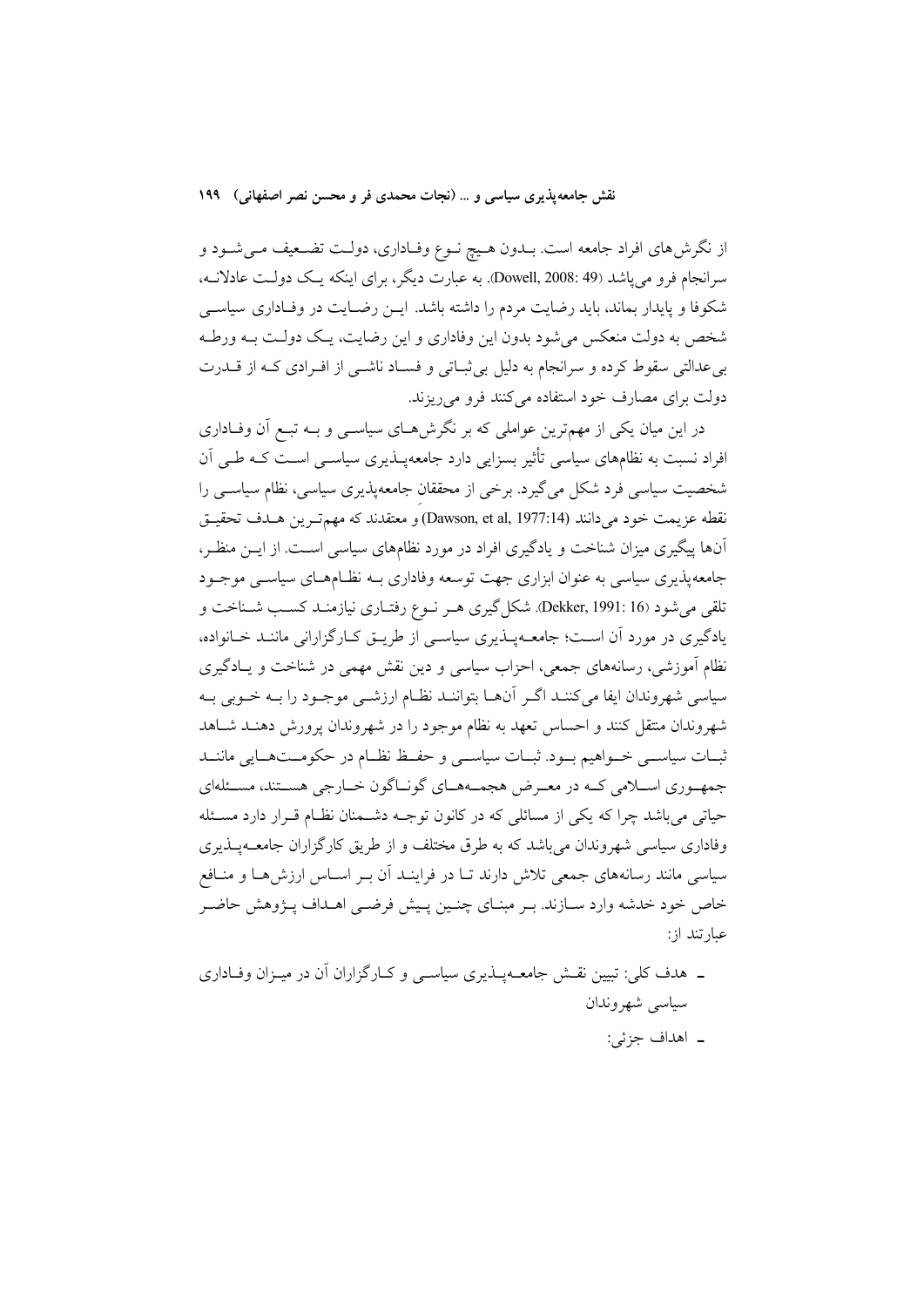### ۲. ادبیات نظری

### ۱.۲ وفاداری سیاسی

كلمه وفاداري ريشه لاتين دارد و از نظـر اخلاقـي بـا قـانون و قـانوني بـودن همـراه اسـت (2018: Rutgers & Yang, 2018). در گفتمان علوم سیاسـی، وفـاداری بـا اصـطلاحات دیگـری – ماننــد اجتمــاع، تعهــد، هويــت و مشــروعيت –كــه در واژگــان سياســت مــدرن نقــش اساسی داشتهانـد، ارتبـاط نزدیکـی دارد. دلنتـی (Delanty) (۲۰۰۴) اسـتدلال مـی کنـد کـه مشروعیت، اعتماد و اجتماع اصول تعیین کننده وفـاداری اسـت. دوتـاک (Devetak) (۲۰۰۴) معتقد است که وفاداری در مورد تعهد و صداقت است. بـرای کمیبـل (Campbell) (۲۰۰۴) وفاداری «گرمای است که پیوند برقرار مبی کنــد» و بــرای اســتینز (Steans) (۲۰۰۴) ایــن امــر مستلزم «اقدام در دفاع از دیگری» است. راتگرز و یانگ (۲۰۱۸) بــا گــردآوری مقــالات<sub>ی</sub> کــه بهطور خاص روی وفاداری متمرکز شدهاند خصوصیات زیر را برای وفاداری ذکر کـردهانــد: بيعت، تعلق، تعهد، ثبات، يارايي، وظيفه، دوستي، تحمـل، اخـلاق، سرسـيردگي، صـداقت، افتخار و احترام، هويت، امانت، عشق، اطاعت، طرفداري، دوام، وعده، عمل متقابـل، قابليـت اطمینان، مسئولیت، احترام به خویشتن، امنیت، شناخت و اعتماد.

تعریفی دقیق تر و خاص که بسیاری از نویسندگان را تحت تأثیر قــرار داده رویــس ارائــه کرده است: فرد وقتی وفادار است که اولاً دلایلی داشته باشد که به آن وفادار باشــد؛ ثانیــاً بــا اراده کامل، خود را وقف این امر کند و ثالثاً فـداکاری خـود را بــه شــیوهای پایــدار و عملــی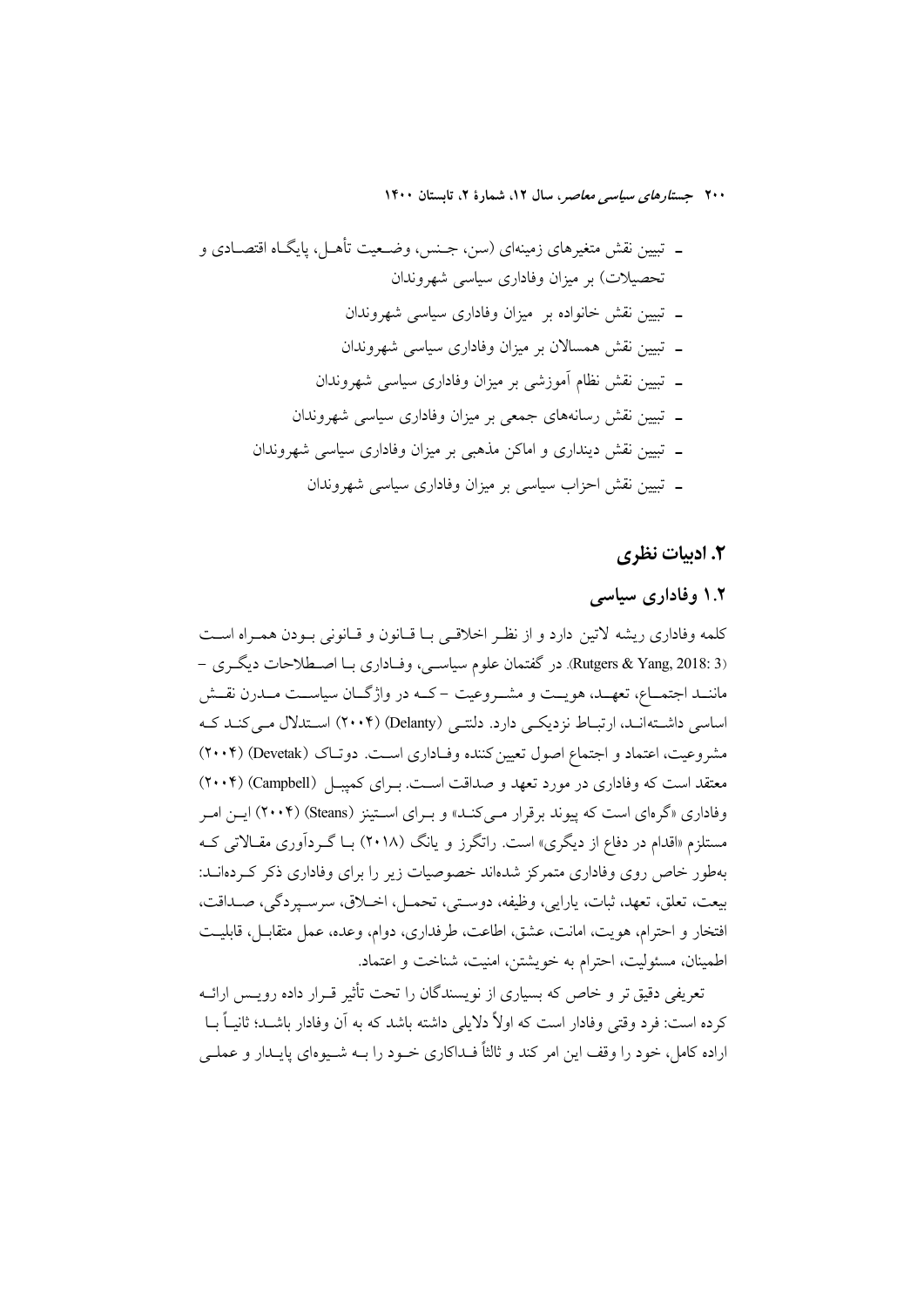در خدمت اين أرمان اعــلام دارد (Royce, 1924, 16–17). در همـين راسـتا لاد معتقــد اســت وفاداری فداکاری تمامعیار فردی به یک آرمان است (Ladd, 1972). گِـرت، وفـاداری را بــه فرد یا گروهی برای اجتناب یا جلوگیری از آسیب به آنها تعریـف مـی کنـد کـه دیگـران را دربہ نمبی گیہ د (Gert, 2013: 18) و جنسون (Jenson) (۱۹۷۲) از وفـاداری بــهمثابــه یــک «سلاح سیاسی» نام می برد. به طور کلی وفاداری را می توان تعهد ماندگار در برابـر یـک امـر یا هدف دانست که با گذشت زمان دوام می آورد. نباید انتظار داشت که همـه افـراد بـه یـک امر یا هدف وفادار باشند زیرا وفاداری موقعیتی است که در آن ممکن است افراد به گونـهای متفاوت عمل کنند و بخشی از آنها به ارزشها یا آرمان دیگری که راهنمای عمل آنهاست رفتار كنند.

پژوهش گران هنوز به توافقی در مورد ماهیت وفیاداری سیاستی نرسیده انید. وفیاداری سیاسی معمولاً به عنوان جزئی از فرهنگ سیاسی در نظر گرفته می شــود. برخــی از محققــان تمایل دارند عنصر عاطفی (همدلی و همدردی، حس وفاداری) را در نگرش اعضای جامعـه به سیاستمداران، سازمانها، برنامهها، شعارها و به طور کلی کشور برجسته کننـد. از دیـدگاه آنها وفاداري، آميختـه بــا احســاس اسـت نــه منطــق ( Felten, 2011: 44; Shklar, 1993:184; Muirhead, 2013: 241). برای برخی دیگر، عنصـر پراگماتیـک و عقلانـی (مزایـای مــادی و غیرمادی) وفاداری مهم تر است. در این حالت، جهـتگیــری آگــاهی سیاســی صــرفاً مشــتق بازاريايي در سياست تلقبي مبي شـود (Popova & Riabushko, 2017: 86). بيشـتر نويســندگان حتی به «وفاداری کور» به عنوان یک انحراف از وفاداری اعتـراض مـی کننـد ( :Ladd, 1972 98. از این دیدگاه وفاداری بدون فکر، وفـاداری نیسـت بلکـه اطاعـت کورکورانـه اسـت. وفـاداري كـور، وفـاداري بسـته اسـت؛ ايـن مسـئله پيونـد بـين وفـاداري و مسـئوليت را كاهش مى دهد (Lodge, 2010: 11). دليل اصلى وفادارى كور همان چيزى است كـه مورهيــد آن را «بسته شدن معرفت» مي نامد (Muirhead, 2013: 241).

وفاداري سياسي تعهد يک فرد يا گروه به اهداف، مقررات، ارزش هــا و ايــدئولوژي هــاي اعلام شده توسط بازیگران سیاسی (رهبران سیاسی یا کـارگزاران سیاسـی) اسـت. وفـاداری سیاسی می تواند: ۱) واقعی باشد، هنگامی که نگرش مثبت نسبت به دولت و ایدهآل هـای آن در طرز فکر و رفتار مردم بیان می شود. ۲) رســمی یــا بیرونــی باشــد، هنگــامی کــه تعهــد و دلبستگي فقط به صورت شفاهي بيان مي شود و توسط اقدامات هدفمند يشتيباني نمبي شـود.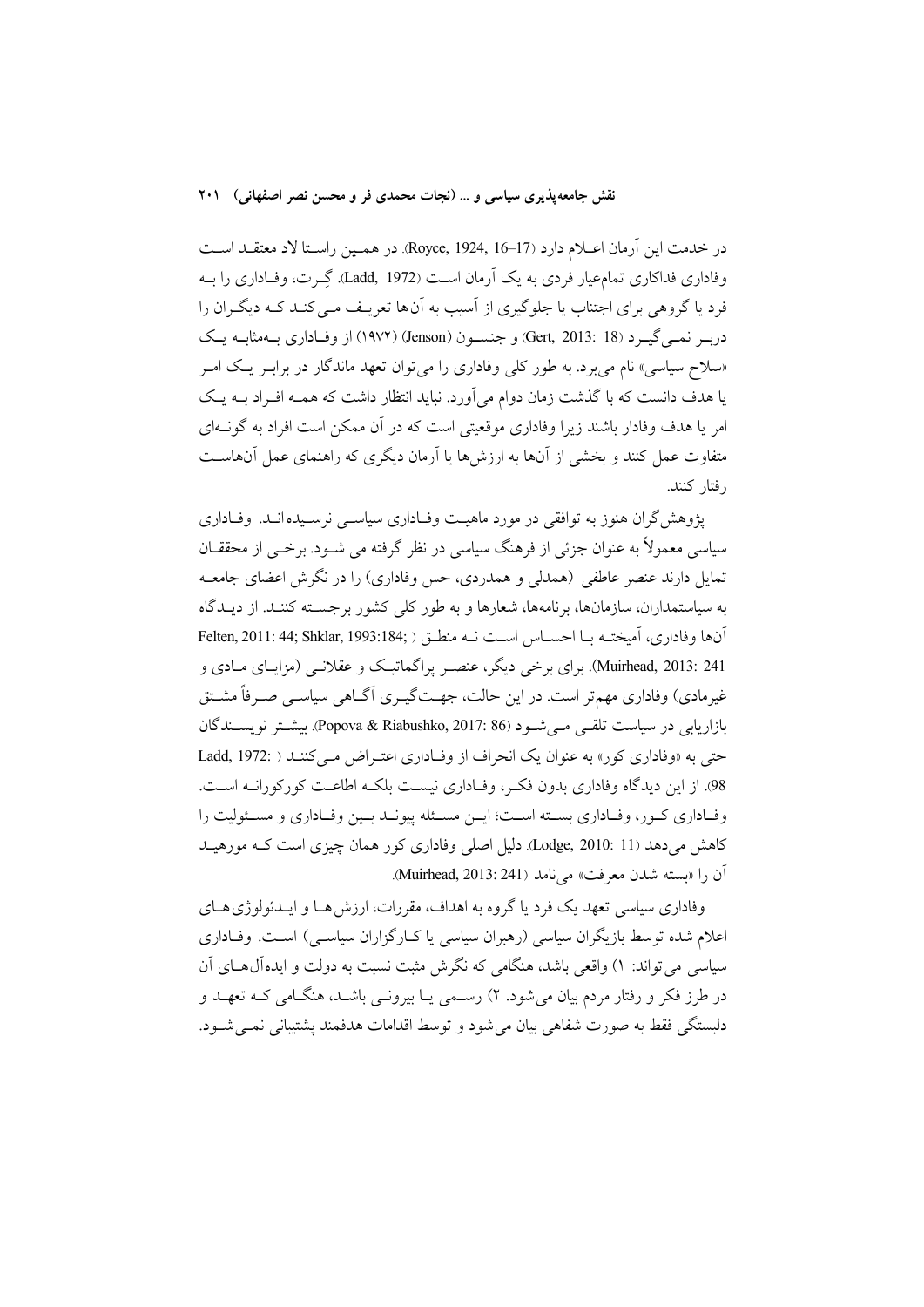در سـطح تجربــي، وفـاداري سياســي مــيتوانــد بــا پارامترهــاي زيــر مشــخص شــود: بەرسمیتشناختن حق حاکمیت یک گروه سیاسی خاص؛ سطح اعتماد به کارگزاران دولتـی و رهبران سیاسی، سطح نمایش وفاداری (راهپیمایی)، سطح آگـاهی شـهروندان از وفـاداری خود و میزان آمادگی شهروندان برای انجام اقدامات مشخص جهت نشان دادن نگرش خــود نسبت به حاكميت در جامعه (Popova & Riabushko, 2017: 86).

یکی از مبـاحثی کـه اغلـب بـا اَن رویـرو مـی شـویم ایـن اسـت کـه امـروزه وفـاداری چندگانه است و وفاداریهای جمعی به طور اجتنابنایــذیری در هــر فــرد همیوشــانی دارد. موضوع دیگر این است که وفاداری می تواند مبتنی بر عرف، سنت و احساسـات باشـد و یـا بر پایه محاسبهای بسیار عملی و دقیقتر از اینکه منافع شخصی در کجا نهفته است و ایــن کــه آیا یا جایجایی وفاداری از جزء به کل یا از فرد به سایر انجمن۱ها می توان حــداکثر اسـتفاده را از اّن برد. در نتیجه می توان گفت که وفاداری دارای درجات و وزنهای مختلفـی مـی باشــد (Waller & Linklater, 2004: 6). یو یوا و ریابوشکو (۲۰۱۷) درجـه وفـاداری را در پـنج مــدل کاملاً متمایز نشان مے دہند:

۱. در الگوی اول، وفاداری نسبتاً کامـل اسـت. یعنـی یـک گزینـه بـرای پــذیرش کامـل اقدامات نخبگان سیاسی و آمادگی برای شرکت در برنامههای آنان وجود دارد.

۲. در الگوی دوم، که رایج تر است وفاداری جزئی است، یعنـی در حـالی کـه اکثریـت زیادی از جمعیت کشور ارزیابی های انتقادی از فعالیت های نخبگان سیاسی دارند، امـا هنــوز ديدگاه نسبتاً مثبتي به آنها دارند.

۳. در الگوی سوم بی تفاوتی نسبت به قدرت غالب است: در اینجا مـردم یــا بــه سیســتم روابط «شهروند- دولت» فكر نمي كنند يا بر حل مشكلات خودشان تمركز مي كننـد بـا ايــن اعتقاد که موجودیت آنها وابسته به عالیترین سطح حکومت و سیاست نیست.

۴. الگوی چهارم مبتنی بر یک نــوع خیانــت ملایــم اســت. در اینجــا برخــی گــروههــای اجتماعي خاص به واسطه عملك د مقامـات و نخبگـان سياسـي از رژيــم سياسـي موجـود ناراضی هستند، اما نگرش منفی آنها عمدتاً به بیانیههای منفی دربـاره مقامــات و حمایــت از فعالیتهای نظامیافته یا غیرنظامیافته ایوزیسیون محـدود مـی شـود. در ایـن حالـت، خیانـت ضرورتاً فراتر از چارچوب قانونی نیست.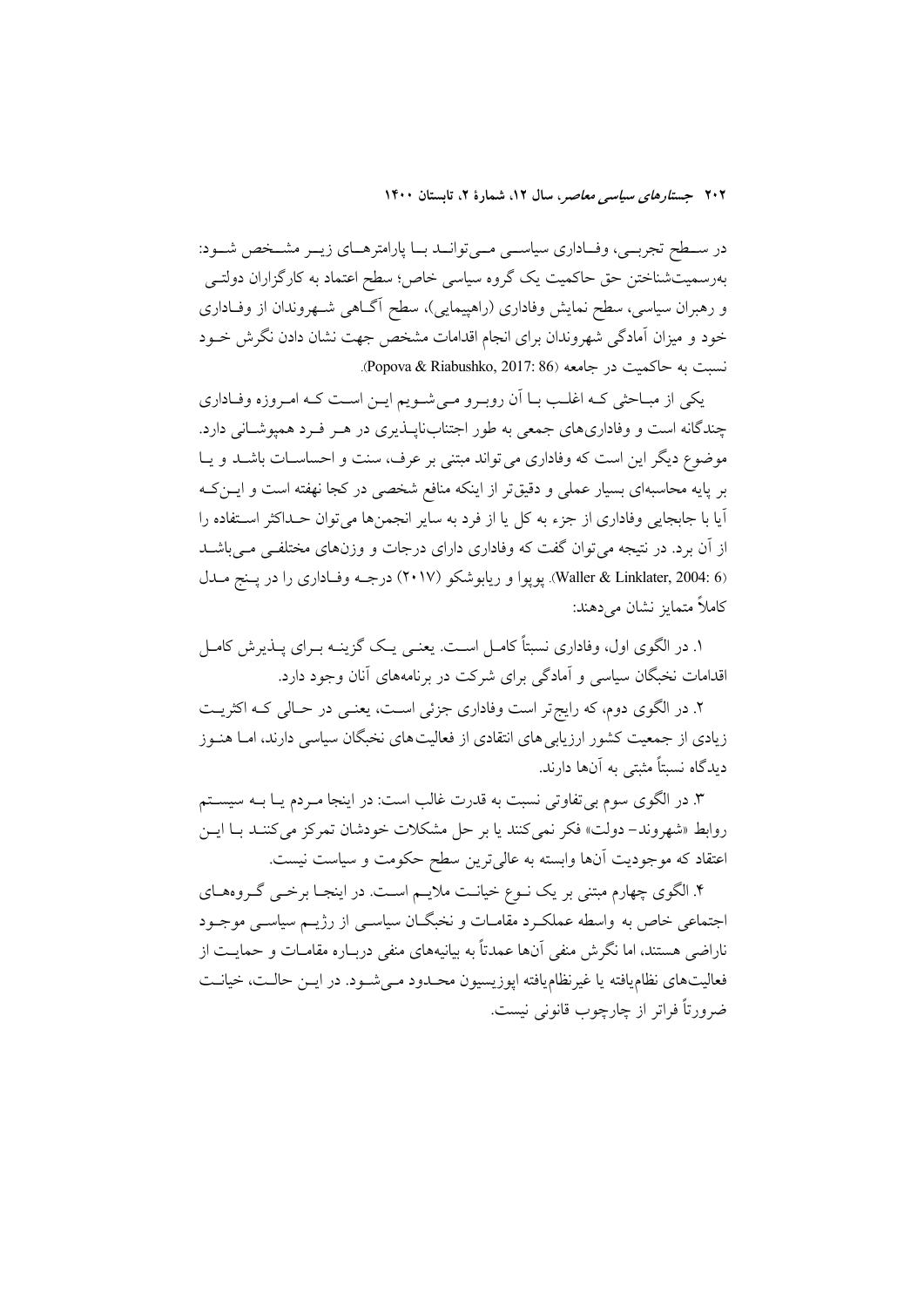۵. الگوی پنجم که یک مورد نسبتاً نادر است وضعیتی است کـه خیانـت سیاســی کــاملاً أشكار و راديكال مي شود و گاهي اوقات حتى در مقياس گسترده ممكن است نه تنها باعـث تهديد واقعي بي ثباتي رژيم سياسي، بلكــه منجــر بــه دگرگــوني آن بــه دليــل اشــكال جــدي اعتراض تودهای توسط بخشی از جمعیت کشور شود. از این رو، وفاداری یا خیانت سیاسی مي تواند هم به صورت نمايشي و هم نهان باشد (Popova & Riabushko, 2017: 86).

در معنایی کلی تر، وفاداری مربوط به روابطی است که افـراد را بــه یــک جامعــه سیاســی پیونـد مـیدهـد، در ایـن حالـت صـحبت از وفـاداري، درجـهاي از اعتقـاد بـه مشـروعيت نظام سیاسی، اعتماد به کارگزاران آن و احساسات جامعه را پیش بینی می کنــد. بــه گفتــه وبــر (Weber) اگر قدرت قانونی به نظر برسد، باید بـه اقتـدار تبـدیل شـود. هـیچ نظـم سیاسـی نمي تواند به تنهايي به قدرت خود ادامه دهد دولت ها نياز به وفاداري شهروندان خود دارنـد. از نظر وبر، اقتدار مشروع در جامعه مدرن کاملاً مبتنی بر عقلانیت رسـمی بــود. هــمچنــین، وفاداري يک مقوله ثابت در شهروندي نيست، به عنوان مثال، در نظريه مارشـال (Marshall). دولت با عمل به اعطای برخی از حقوق به شهروندان، وفاداری آنها را به دست می آورد.

## ۲.۲ جامعه پذیری سیاسی

جامعهپذیری سیاسی مهـمتـرین پیونـدی اسـت کـه میـان نظـام اجتمـاعی و نظـام سیاسـی وجود دارد (عالم، ۱۳۹۵: ۱۱۹). راش، جامعهپذیری سیاسی را فرایندی تعریف مـیکنـد کـه بهوسیله آن افراد در جامعهای معین با نظام سیاسی آشنا می شوند و تـا انــدازه قابـل تــوجهی ادراکشـان از سیاسـت و واکـنش&ایشـان نسـبت پدیـدههـای سیاسـی تعیـین مـیشـود (راش، ۱۳۹۵: ۱۰۲). هایمن، جامعهپذیری سیاسی را بـه عنـوان فراینـد یـادگیری فـرد از الگوهای اجتماعی مرتبط با موقعیتهای اجتماعی خود تعریف کرد که از طریــق کــارگزاران مختلف جامعه منتقل می شود (25 :Hyman, 1959). بـه طـور کلـی مـی تـوان جامعــهپــذیری سیاسی را فرآیند مستمر یادگیری دانست کـه بـه موجـب آن افـراد ضـمن آشـنا شـدن بـا نظام سیاسی از طریق کسب اطلاعات و تجربیات، بــه وظایف، حقوق و نقش های خــویش، خصوصاً وظايف سياسي در جامعه يي مي برند. در اين فر اينــد ارزش هــا، ايســتارها، نهادهــا، اّداب و رسوم و اعتقادات از جمله مسائل سیاسی، از نسلی بــه نسل دیگر منتقل مــی شــود و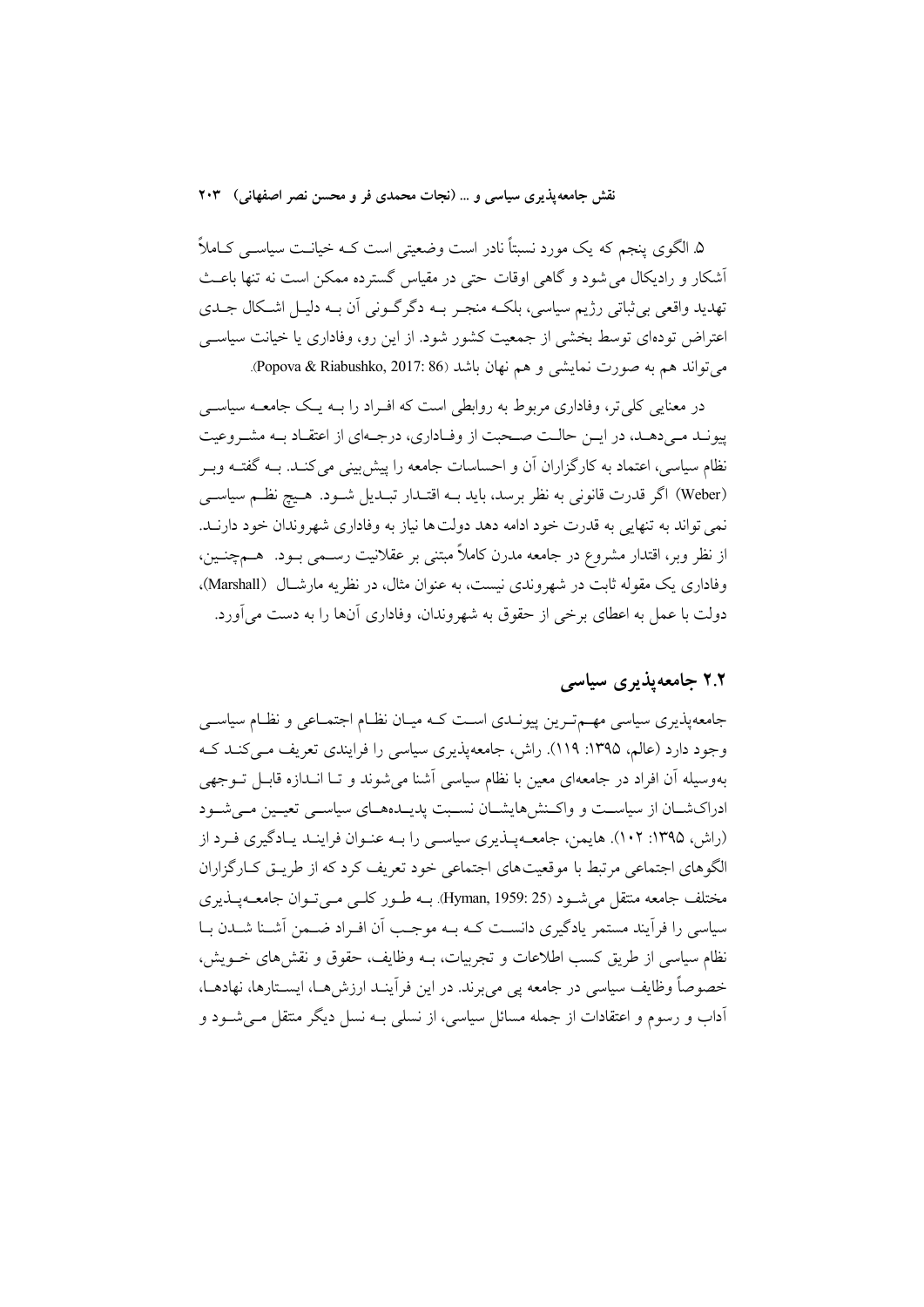امكـان دارد در جريـان ايــن انتقـال، تغييــرات و يــا تعــديلهــايي نيــز صــورت پــذيرد (کشیشان سیر کی، ۱۳۹۶: ۱۷۳).

جامعــهیــذیری سیاســی دارای قــدمتی طــولانی اســت. آمــادهســازی افــراد بــرای ایفــای نقش هایشان در دنیای سیاست به اندازه خود زندگی سیاسی قدمت دارد. با این حال، مطالعــه سیستماتیک جامعهپذیری سیاسی از تاریخ نسبتاً کوتاهی برخوردار است. در دهههـای ۱۹۶۰ و ۱۹۷۰ در ایالاتمتحده، اولین مطالعات تجربی درباره آنچه بعدها بـه عنـوان جامعــهیــذیری سياسي ناميده شد صورت گرفت (Greenstein, 1969). به دنبال اين مطالعات اوليه، تحقيقــات بسیار دیگری در ایالاتمتحده و دیگر کشورهای جهان انجام گرفت.

به طور کلبی تجربیـات اولیــه زنــدگی بــه عنــوان پایــه و اســاس نگــرش۵هـای سیاســی (ارزش های سیاسی و هویت)، تعامل سیاسی (منافع سیاسی و کارآیی سیاسـی) و در نهایـت رفتارهای سیاسی (اشکال متعارف و نامتعارف مشــارکت سیاســی) در نظـر گرفتــه مــی شــود (Neundorf & Smets, 2020: 1). با این وجود امروز هیچ توافقی در مورد ماندگاری این تجربیات اولیه جامعهپذیری وجود ندارد. برخی بر این عقیدهاند که شـهروندان ترجیحـات و رفتارهای سیاسی خود را در طول زندگی که روپدادهای مهیم زنیدگی را تجربیه می کننید بهروز می کنند (Alwin & Krosnick 1991). برخی دیگر معتقدند که جهت گیــریهــا و عقایــد سیاسی کسب شده در اوایل زندگی در ادوار بعـدی زنـدگی نیــز مانــدگار و پایــدار هســتند (Easton & Dennis, 1969). بنــابراين مطالعــات اوليــه جامعــهپــذيري عمــدتاً بــر رفتارهــا و گرایش های سیاسی کودکان متمرکز بود، زیرا اعتقاد بـر ایــن بــود کــه نگــرش هــای سیاســی خیلی زود در زندگی به دست می آمدند. این تحقیق اولیه توسط دو فرض انجام شده اســت: اول، فرض بر این بود که آنچه در اوایل زندگی آموخته می شود از همه مهم تـر اسـت، زیـرا تجربیات اولیه به عنوان مبنایی ارزشی بـرای نگـرش۵هـا و رفتارهـای آینـده عمـل مـیکننـد دوم، فرض بر این بود که نگرش ها و رفتارهای کسب شده قبل از بزرگسالی در ادوار بعــدی زندگي بدون تغيير باقي مي ماند (Niemi & Hepburn, 1995). با ايــن حــال، تحقيقــات بعــدي نشان داد که تداوم ترجیحات و رفتارهایی که در اوایل زندگی ایجاد شده بود بـیش از حـد .<br>تخمین زده شدهاند (Searing et al., 1976) و در ادامه مشـخص شـد کــه ایــدههــای سیاســی توسعه یافته در دوران کودکی، بعدها در زندگی مورد تجدیدنظر قرار مـی گیرنــد ( Searing et al., 1973). از اّنجا که شرایط اجتمــاعی، سیاســی و اقتصــادی جوامــع هرگــز ثابــت نیســتند،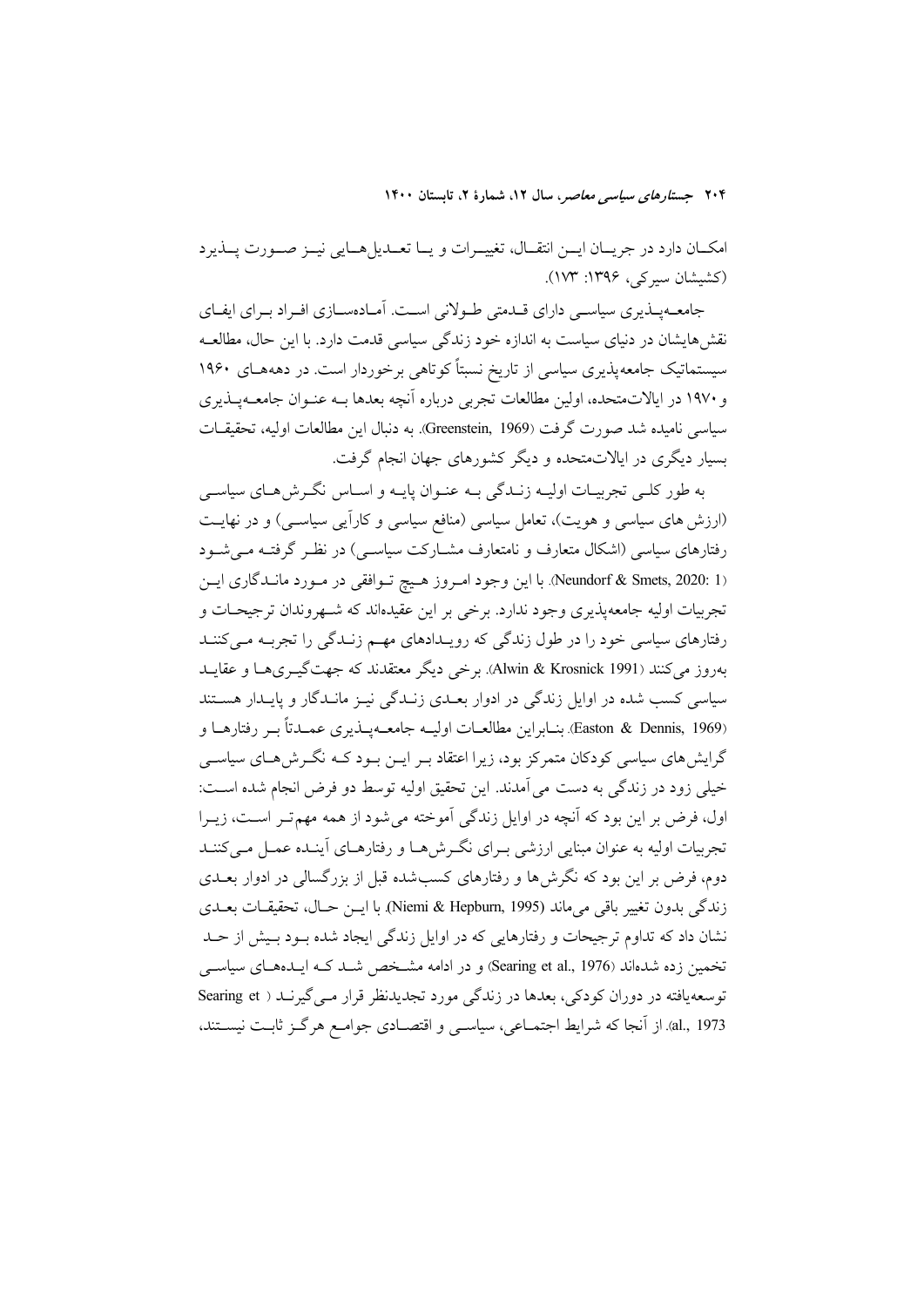وابستگی فرد به یک حزب سیاسی و در سـطح کلـیتـر بــه دولــتـهــا همیشــه در معــرض بهروزرسانی منطقی است. از اینجا بود که محققان بعدی به این باور رسیدند که نگـرش۵حـا و الگوهای رفتاری افراد تابعی از واکنش های آگاهانه به عملکرد دولتها، احـزاب مخـالف و وقایع سیاسی است که در تعدادی از حوزههای سیاست به وجـود مـی اَینـد ( Fiorina, 1981; .(Page & Jones, 1979; Franklin & Jackson, 1983; MacKuen et al., 1989).

وقایع سیاسی یا زمینه سیاسی که در آن شهروندان بزرگ می شوند اغلب بــه عنــوان یــک شاخص یا عامل جامعهپذیری نادیده گرفته می شوند. فـرانکلین (۲۰۰۴) در مطالعــه خــود از .<br>مشارکت در دموکراسی های مستقر و تأثیر یادگیری رأیدهندگان، استدلال می کند کــه نحــوه واکنش رأىدهندگان جوان به سرشت انتخابات، تعيينکننده سـطح مشـارکت ايــن گــروه در .<br>آینده است. ویژگی های انتخابات در کوتاهمدت بر تصـمیمات مشــارکت شــهروندان جــوان تأثیر می گذارد، اما تأثیر بسیار کمتری بر تصمیمات رأیدهندگان مسن دارد که قبلاً عادت بــه رأى دادن يا خو ددارى از آن كردهاند (Franklin, 2004: 80). رقابت انتخاباتي در ايــز زمينــه از اهمیت ویژهای برخوردار است. همـانطـور کـه اسـمتس (Smets) و نئونـدروف (۲۰۱۴) نشان می دهند انتخابات سرنوشت ساز تمایـل بـه جـذب رأىدهنـدگان بیشـترى نسـبت بـه انتخاباتی دارد کـه در آن نتیجـه از قبـل قطعـی و مشـخص اسـت. ایــن تــأثیر بسـیج بــرای رأی دهندگان جوان قوی است. گروههایی که در یک محیط بسـیار سیاسـی رشـد یافتــهانـد، تمایل بـالاتری بـرای رأی&بـری در ادوار بعـدی زنـدگی دارنـد. بـا ایـن حـال، اســمتس و نئوندروف (۲۰۱۴) نشان میدهند که آنهایی که به لحاظ سنبی در یک محیط سیاسبی بـه شدت قطبی شده قرار می گیرند احتمال کمتری دارند که در ادوار بعدی زنـدگی رأی دهنـد. در یک سیستم دوحزبی مانند ایالاتمتحده، فواصل ایدئولوژیکی بزرگ ممکن است بــه ایــن معنا باشد که رأىدهندگان بايد بين دوحزبي که نشاندهنده ديدگاههاي آنها نيستند، يکي را انتخاب کنند (Fiorina et al., 2005). این مسئله بهویژه در مورد رأیدهندگانی کـه خــود را در وسط دو حزب قرار مـىدهنـد، اتفـاق مـىافتـد (Callander & Wilson, 2007). از ايــزرو، در ایالات متحده، ایجاد فواصل ایدئولوژیکی بزرگ به احتمال زیاد تأثیر منفـی بـر مشــارکت در سطح فردي خواهد داشت.

شومان و کورنینگ (Schuman & Corning) (۲۰۱۲) در مورد تأثیر دورههای بحرانــی کــه در زندگی شهروندان از نوجوانی به بعد رخ می دهد تحقیق کرده و نشان می دهند که تجربــه یک رویداد تحول گرا در سال های حساس بعد از کودکی، نوجوانی و اوایـل بـزرگ سـالی و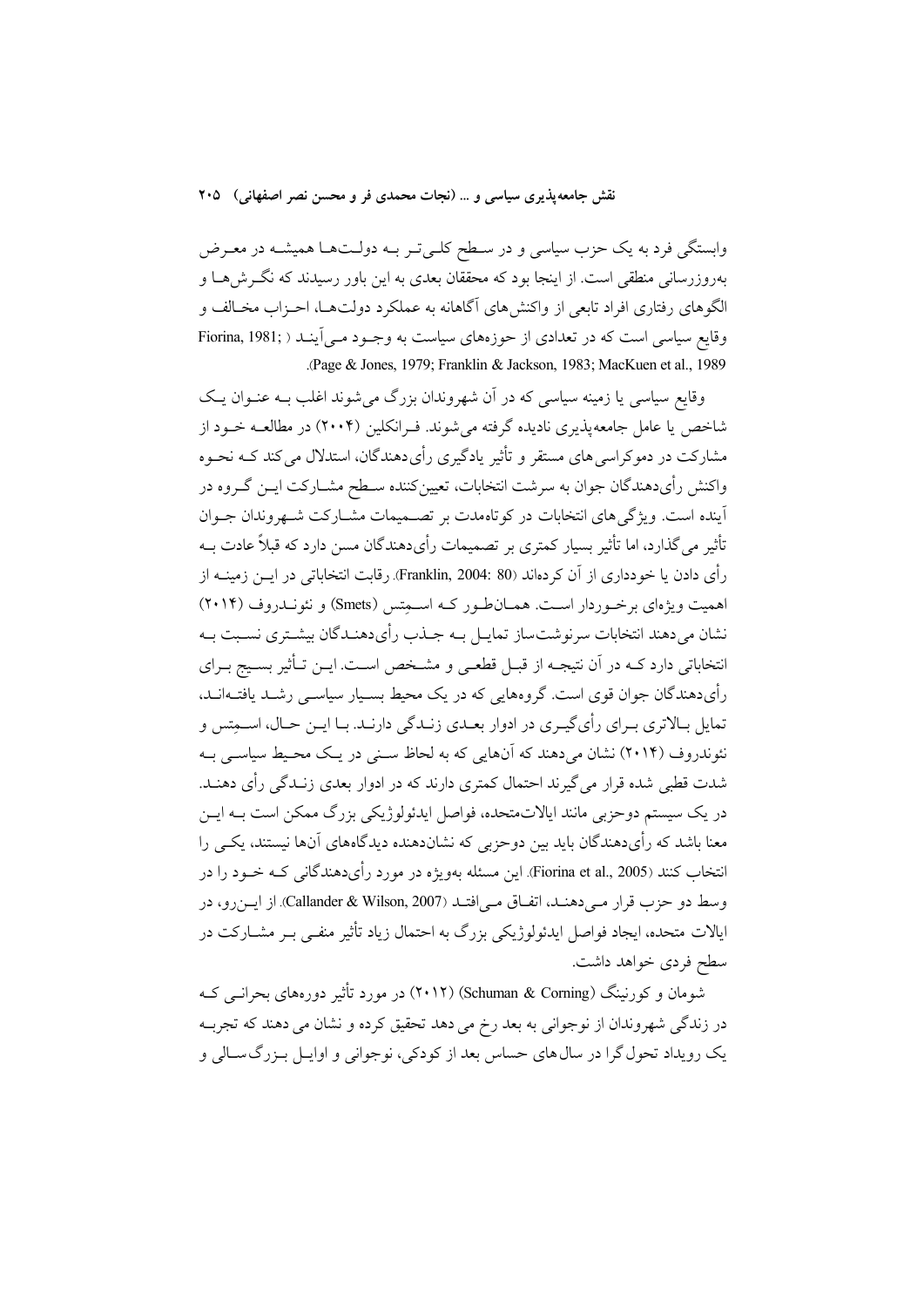همچنین تجربه یک رویداد پس از سال های بحرانی، مـی توانــد در خــاطرات تعریـف کننــده نسـل نقـش داشـته باشـد. بـه عنـوان مثـال دينـاس (Dinas) (٢٠١٣) نشـان مـى دهـد كـه چگونه رسوایی واترگیت به طرز نامتناسبی بر ارزیابیهای (منفی) جوانان بـر رئـیس-جمهـور ریچارد نیکسون تأثیر گذاشــته اســت. در مثــالی دیگــر اریکســون و اســتوکر ( Erickson and Stoker) (۲۰۱۱) نشان میدهد که چگونه جنگ ویتنام بـر نگـرش۵حـای سیاســی مربــوط بــه هواداری و مداخله بین|لمللی بین جوانان آمریکایی تأثیر گذاشته است. ایده وقـایع بحرانــی و تأثیرگذار بر رفتار، خارج از حوزه علــوم سیاســی نیــز مطــرح شــده اســت. بــه عنــوان مثــال مالمندیر و ناگل (Malmendier and Nagel) (۲۰۱۱) نشان مـیcهنـد کـه تجربـه شـوکهـای کلان اقتصادی منجر به کاهش سطح ریسک مالی در ادوار بعدی زندگی می شود.

بر این اساس، می توان گفت جامعهپذیری سیاســی پیونــد پدیــدهــا در ســطح کــلان و خرد است. سؤال اساسـی کـه بـر پایـه تحقیقـات جامعـه پــذیری سیاسـی کــلان قــرار دارد این است: چگونه نظام سیاسی ارزش ها، نگرش ها، عقاید، باورها و رفتارها را به تــوده مــردم منتقل میکند؟ مطالعات سطح خرد میپرسند: چگونــه و چــرا مــردم بــه شــهروندانی وفــادار تبديل مي شوند؟

در سطح کلان یــا نظــام سیاســی، جامعــهپــذیری سیاســی ابــزاری اســت کــه توســط اَن نظـام سیاسـی هنجارهـا و رویـههـای مناسـب را در شـهروندان، سـاکنان و اعضـای خـود متقل میکنند (Sapiro, 2004: 2). نظام سیاسی الگوهای فکری و عملـی، قــوانین، هنجارهــا و سنتها و آداب و رسوم را از طریق کارگزارانی مانند خـانواده، نظـام آموزشـی، گـروههـای هم سالان، رسانههاي جمعي، كارگزاران سياسي، اجتماعي، مذهبي و نظامي انتقـال مـي دهنـد (Beck, 1977; Marshall, 1998). انواع سؤالاتی که در سطح کلان مورد توجه قـرار گرفتـهانــد بر روی این موضوع تمرکز دارند که چرا و چگونه مردم انواع جهتگیـریهـای سیاســی و عملکردهایی را توسعه میدهند کـه منجـر بـه وضـع قـانون اساسـی و انتخـاب کـارگزاران دموکراتیک می شود.

در سطح خرد یا فردی، جامعه پذیری سیاسی الگوها و فرأیندهایی را تشکیل می دهد ک افراد درگیر یادگیری و توسعه سیاسی می شوند و روابط خاص خود را با زمینههـای سیاســی كه در آن زندگي مي كنند، بنا مي كنند (Sapiro, 2004: 3). در نتيجـهي جامعـهپـذيري سياســي، افراد اطلاعات مربوط به نظام سیاسی و نحوه عملکرد آن را کسب می کنند. آن ها ایــدئولوژی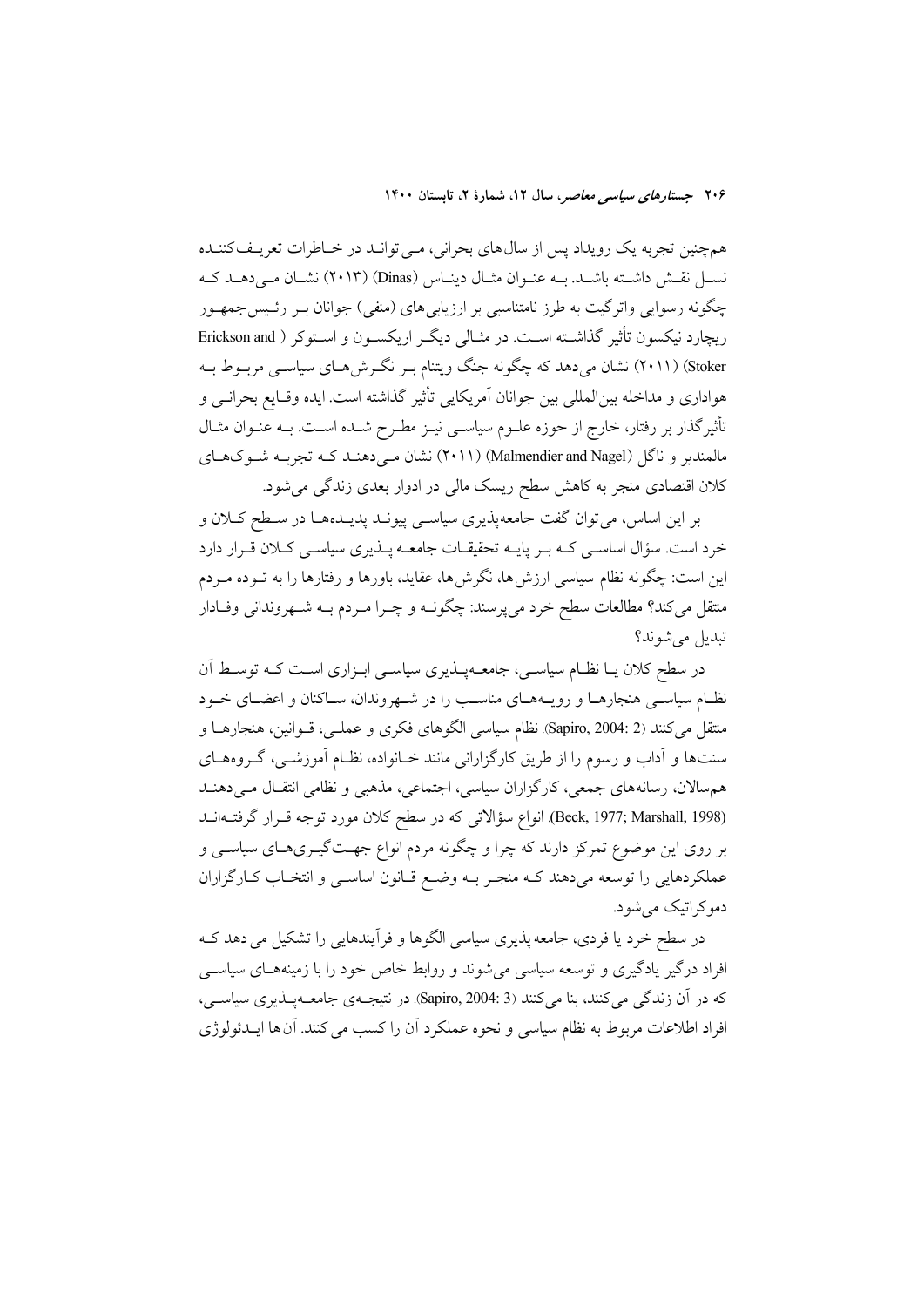و نظام ارزشی \_سیاسی جامعه را درونی میکنند و میتوانند نمادها و آئـینِهـای مــذهبی آن را بفهمند. آنها از نقش اعضای فعال و منفعل حکومتداری آگاه می شـوند و ممکــن اســت در زندگی سیاسی و مدنی مشارکت کنند. این وظایف بـر عهـده کـارگزاران جامعــهپــذیری سیاسی است که مهمترین آنها عبارتند از:

**۱) خانواده**: محققان بر تأثیر خانواده به عنوان یک<sub>سی</sub> از عوامــل اصــلی جامعــهیــذیری در انتقال جهت گيري هاي سياسي تأكيـد كـر دهانـد ( ,Jennings & Niemi, 1981; Jennings et al., 2009 خانواده تأثیرهای پنهان و آشکاری بر ذهن کودک بر جای می گذارد. تأثیرهـای پنهـان، سراسر ایستارهای او را نسبت بـه اقتـدار متـأثر مـی کنـد و تأثیرهـای آشـکار سـبب تحـول افکار سیاسی او می شود. ایستارهای وفاداری و همکاری، ایستارهای اعتراض و مبـارزهطلبـی در معرض تأثیرهای خانوادگی است. به گفته لین (Lynn)، خانواده از سه راه بنیـاد باورهــای سیاسی را می گذارد: ۱) تلقین بیش از حد و یوشیده ۲) پرورش کــودک در زمینــه اجتمــاعی خــاص ٣) قالــب دادن بــه شخصــيت كــودك (عــالم، ١٣٩۵: ١٢٠). از ديــدگاه جنينگــز و همکـارانش نیـز والـدین از دو طریـق بـر توسـعه جهـتگیـری۵حـای سیاسـی فرزندانشـان تأثير مي گذارند: اول اينكه، والدين از طريق خصوصيات سياسي زندگي خانوادگي، بر سـطح آگاهی سیاسی فرزندانشان تـأثبر مـی گذارنـد ( Jennings & Niemi, 2014; Beck & Jennings, 1982). والدینی که بسیار سیاسے مستند ممکن است جهت گیے ی هے مثبت مـدنی را پرورش دهند که مشـارکت در سیاسـت را تحریـک مـیکنـد (Beck & Jennings, 1982: 98). علاوه بر این، جنینگز و همکارانش (۲۰۰۹) شواهدی ارائه می دهند که انتقـال موفقیـتآمیـز جامعهپذیری والدین بر فرزندان بیشتر در مواقع سیاسی تر شدن محیط خانواده رخ مـیدهــد، آنها استدلال می کنند که در این حالت والدین سیگنال های ثابتی درباره وضعیت سیاسی ک در آن قرار دارند ارائه میدهند. وجود الگوهای نقش، بهویژه از سوی والـدین ممکـن اسـت منجر بــه تقليــد و حتــي يــذيرش رفتارهــا و نگــرش١هــا شــود (Kandel & Andrews, 1987). روش دوم تأثير گذاري والدين بـر روي فرزنـدان از طريــق وضــعيت اجتمــاعي –اقتصــادي والدین است. این وضعیت تأثیر مستقیمی بر میزان مشارکت سیاســی کودکــان دارد. والــدین دارای وضعیت اجتماعی – اقتصادی بالاتر، کودکانی دارند که به احتمال زیـاد دارای ســطوح ً بالايي از تحصيل مي باشند. سطح تحصيلات كودكان نيز بـه نوبـه خـود بـر سـطح علاقـه و دانش سیاسی تأثیر می گذارد. علاوه بر این، وضعیت اجتماعی \_ اقتصادی والـدین مـی توانــد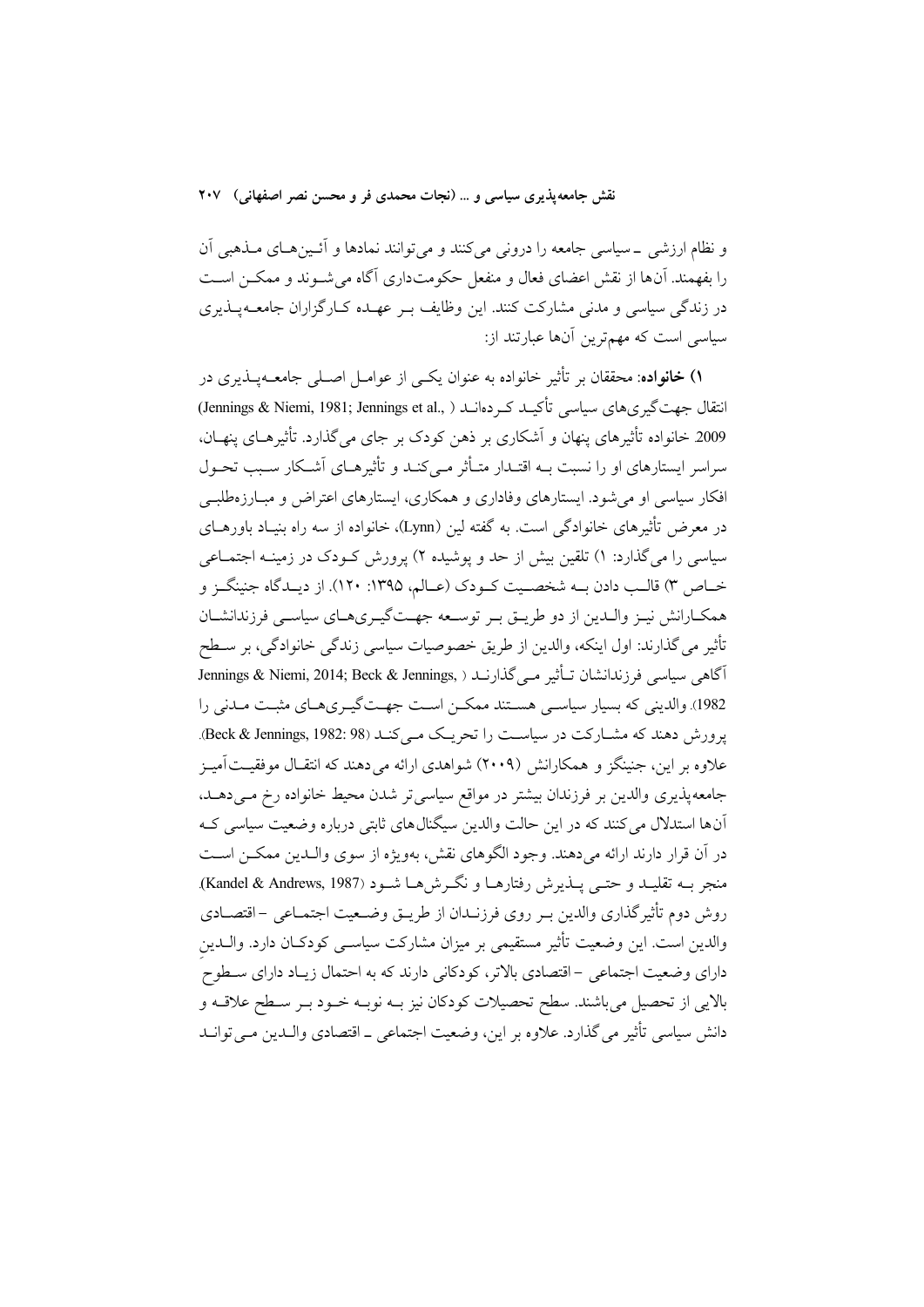در توسعه جهتگیریهای سیاسی خاص طبقـاتی و همچنـین ایجـاد نگـرش۵هـای مـدنی و مشاركت نقش داشته باشد (Verba et al., 2005: 97; Jennings et al., 2009: 790).

۲) **نظام آموزشی**: تأثیر مدرســه و دانشـگاه بــر توســعه مشــارکت سیاســی، نیــز محــور تحقیقات بسیاری بوده است. تحصیلات خود به شدت با دانش سیاسبی، علاقــه، مشــارکت رأىدهنـدگان و سـاير اشـكال مشـاركت سياسـي ارتبـاط دارد ( & Nie et al., 1996; Denny Doyle, 2008; Campbell, 2009. در مورد تأثير آموزش مدني بر نوجوانان و جوانان ديدگاههـا متفاوت است. برای مدت طـولانی اسـتدلال مـی شـد کـه آمـوزش مـدنی و برنامـه درسـی بهطور گســترده تقريبـاً هــيچ تــأثيري بــر نگــرش دانــشlمــوزان و دانشــجويان نمــي گــذارد (Langton & Jennings, 1968). این گزاره تقریباً نزدیک به سه دهه موضوع داغ محافل علمــی بوده است (Niemi & Junn, 2005). با اين حال، هنوز تأثير نظام آموزشي بـر دانــش[موختگــان مشخص نشده است. یک احتمال این است که خود دستورالعمل های مـدنی – کـلاس هـایی کـه بـه دانـش|مـوزان در مـورد دولـت تـدريس مـیشـود و نقـش يـک شـهروند را بـه آنها می آموزند –عامل علّی باشد. حتی در این صورت، این تأثیر گذاری ممکن است ناشبی از ویژگی های خاص کلاس باشد: خـواه بیشـتر از سـخنرانی هـا باشـد، مباحـث کــلاس را دربربگیرد، دانش آموزان را در پروژههای گروهی درگیر کند و غیره. احتمال دیگر، این است که وضعیت کلاس درس –اینکه دانشجویان بتواننـد آزادانـه ابـراز عقیـده کننـد –زیربنـای .<br>نگــرش هــاي سياســي دانشــجو يان اســت (Torney-Purta, 2002). خــدمات اجتمــاعي كــه ممکن است بخشی از دستورالعمل رسمی کلاس ها باشد یا نه، یکی دیگر از عــواملی اســت که ممکن اسـت احساسـات جوانـان در مـورد مشـارکت مـدنى و سياسـي را تحـت تـأثير قرار دهد (Finlay et al., 2010). تحقیقات اخیر در زمینه آموزش مدنی تلاش کردهاند تــا تــأثیر نسبي عوامـل اجتمــاعي چندگانــه را ارزيــابي كننــد. بــراي مثــال، نئونــدروف (Neundorf) و همكاران (٢٠١۶) تأثير همزمان نقش والدين و نظام آموزشي را مورد مطالعه قـرار مـي دهنـد. همان طور کــه قـبلاً بحــث شــد، محـيط سياســي خــانواده تــأثير زيــادي بــر رشــد سياســي کودکان دارد. با این حال، بسیاری از جوانان از خانوادههای سیاسی نیامدهاند و از ایــن رو در .<br>توسعه ترجیحات سیاسی و مجذوب شدن در سیاست محروم هستند. ازاین رو نئونــدورف و همکارانش (۲۰۱۶) به دنبال این هستند که آیا آمـوزش مـدنی در مدرسـه مـی توانـد فقـدان جامعه پذیری والدین را جبران کند. یافتههای آنها نشان می دهد کـه اَمـوزش هـای مـدنـی در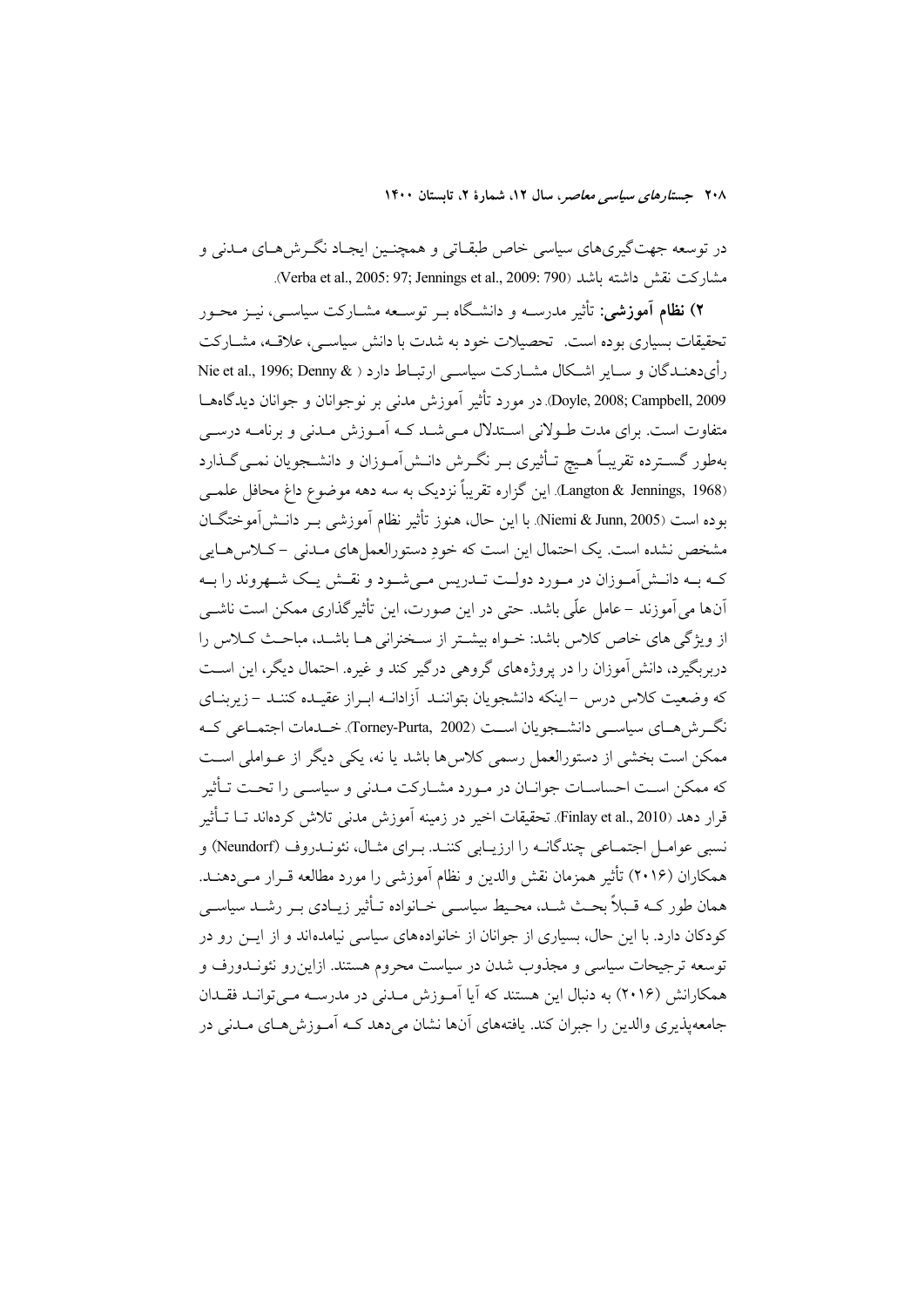مدارس در واقع نـابرابري هـاي جامعـه پــذيري خــانواده را در رابطـه بـا مشــاركت سياســي جبران مي كند.

۳) همسالان و رسانههای جمعی: مدرسه یکی از اولـین محـیطهـایی اسـت کـه در آن کودکان با افراد دیگر که اعضای خانواده او نیستند ارتباط برقرار مـی کننـد. کودکـان نــه تنهـا توسط همسالان خود بسیج می شوند، بلکه در مورد مسائل اجتمـاعی و سیاســی نیــز بــا هــم بحث می کنند، فرهنگ عامه را به اشتراک می گذارند و مجموعهای از ارزش های (مشترک پـا متضاد) را توسعه مي دهنـد (Langton, 1967; Tedin, 1980). گـروههـاي همســالان هــمچنـين هنجارهای اجتماعی را معرفی می کنند. علاوه بر این، بخشی از یک شبکه اجتمـاعی، اصـول دموکراتیک و اقتصادی مفیـدی ماننـد تبـادل کـالا، خـدمات و اطلاعـات را ایجـاد مـی کنـد (Cochran & Brassard, 1979). فرهنگ همســالان از طريــق رســانههــاي اجتمــاعي نيــز منتقل می شود. واتبرگ (Wattenberg) (۲۰۰۸) استدلال می کند که امروزه رسانهها جوانــان را به شکلی متفاوت از نسل های گذشته اجتماعی می کنند. امروزه شــهروندان بخــش زیــادی از وقت خود را بهصورت آنلاین میگذرانند. کار بر روی اثـرات بسـیج رسـانههـای اجتمـاعی جدید نشان می دهد که این شبکهها تمایــل دارنــد همــوفیلی باشــند و شــهروندان اغلــب بــا افرادی تعامل دارند که دارای اولویت های ایدئولوژیکی و دیدگاه های سیاسی مشـابه هسـتند (Barbera et al. 2015)

۴) احزاب سیاسی: روند یادگیری در کودکی از خانواده شروع می شود، مدرسه و گـروه هم سالان نیز نقش اصلی را ایفا می کنند در حالی که رسانههـا و احـزاب سیاســی بـیش تـر در بزرگســالی تــأثیر مــی گذارنــد (Beck, 1977). آنهــا نگــرش۵هــای سیاســی آینــده فــرد را شکل می دهند، با ارائه راهحل برای مشکلات اقتصادی، اجتمـاعی و سیاســی کــه تــودههــای مردم با آنها مواجه هستند افكار عمومي را شكل مي دهند، عامل مهمي براي انتقال ارزش هــا و هنجارهای فرهنگ غالب جامعه هستند (Gassah, 1992)، بسترهای سیاسبی بـرای مباحـث سیاسی، ارتباطات و گفتگو را فـراهم مـی کننـد، رفتـار انتخابــاتی و ترجیحــات رأیدهــی را شکل داده، کــاراًیی سیاســی را افــزایش داده و مشــارکت سیاســی را تضــمین مــیکننــد (Johneston, 2005) وبدين ترتيب با مشخص و متراكم كردن منافع سياسي نقش حياتي در جامعه پذیری سیاسی افراد بازی می کنند (عالم، ۱۳۹۵: ۱۲۲).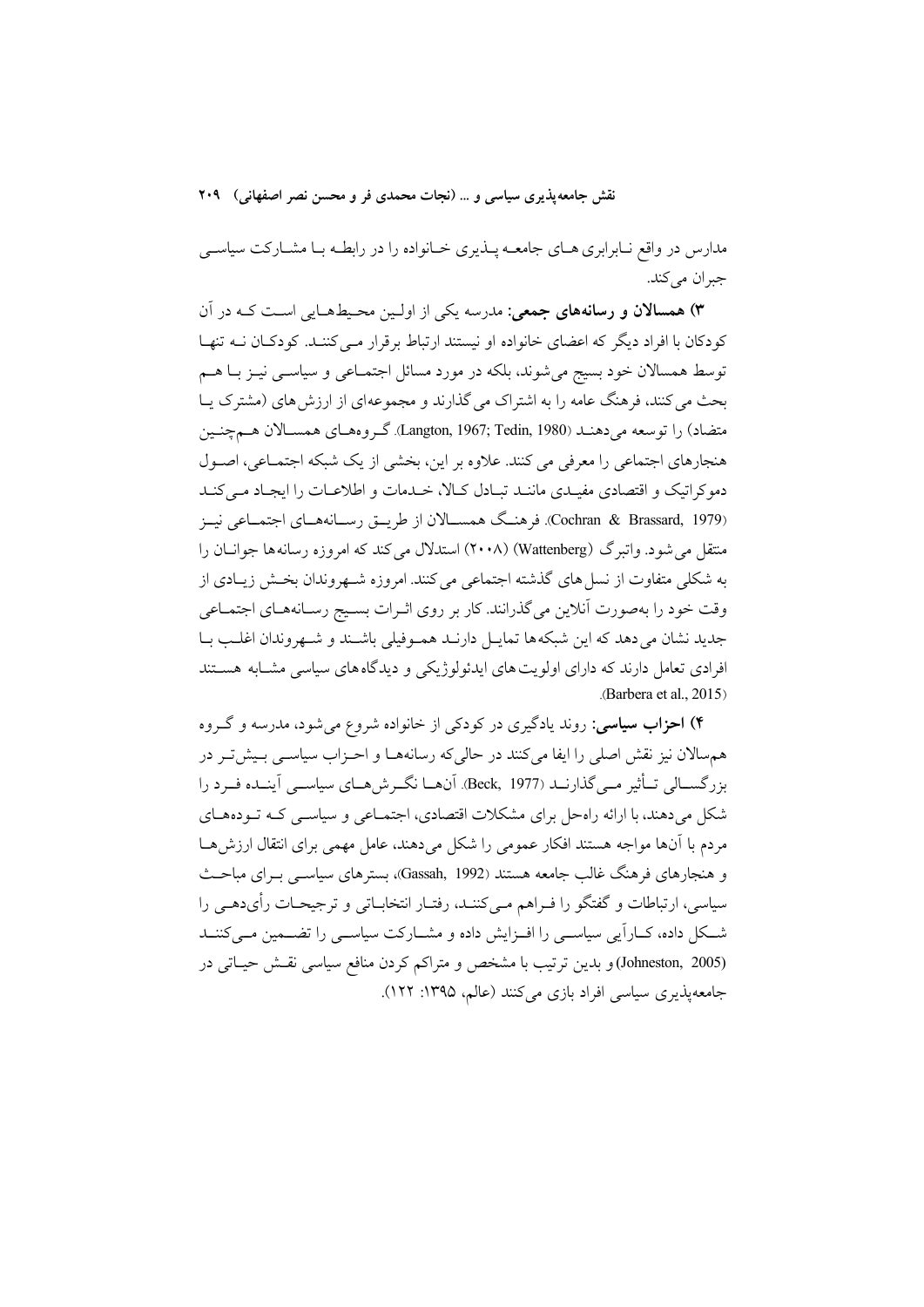۵) دين و مذهب: مذاهب، حاملان ارزش هاي فرهنگي و اخلاقي هستند كه خـواهنــاخواه پیامدهای سیاسی وارد می کنند و بر مسائل سیاسی و سیاستهـای عمـومی تـأثیر مـی گذارنــد. رهبران مذهبی بزرگ خود را آموزگار مردم می دانند و پیروان آنها معمـولاً کوشـیدهانـد تـا از طریق آموزش مدرسی، به جامعهپذیری کودکان شکل بخشـند و از طریـق موعظـه و مناسـک مذهبي، نومذهبان را از هر سني كه باشند جامعهپذير سازند (بينگهام و آلموند، ١٣٧۵: ٢۵). در ایران از دیرباز نقش مذهب و دین به عنوان بخش مهمی از فرهنگ موجود، در پذیرش باورهـا و ايستارهاي سياسي پُررنگ بو ده است؛ حتى جريانهاي غير ديني موجود نيز گاهاً در مفاهيم و أثار مورد تأكيد خود ناگزير از دين و مذهب رايج مردم متأثر بودهاند. ابزارهاي خاصــي توســط عالمان دینی جهت تأثیر گذاری بر جامعهپذیری سیاسی تودههای مردم از گذشته مورد اسـتفاده قرار گرفته است. مساجد، منابر ، مجالس وعظ و خطابه به عــلاوهي اســتفاده از موقعيــتهــاي رهبری سیاسی و مرجعیت دینی از این جملهاند (نیکزاد، ۱۳۹۳: ۴۹).

### 3. يشينة يژوهش

جهت اَشنایی بیشتر با مطالعات صورت گرفته در زمینه پژوهش حاضر و بهرهگیری از اَنهــا جهت غنی تر شدن محتوای موضوع به چند مورد از آنها اشاره می شود:

نايبي (١٣٩٨) در يژوهشي با عنوان «تأثير بازاريابي سياسي در رســانههــاي اجتمــاعي بــر میزان وفاداری رأیدهندگان بر مبنای مدل فیل هـریس» نشــان داد کــه بازاریــابی سیاســی در رسـانههـاي اجتمـاعي و مؤلفـههـاي أن بـر ميـزان وفـاداري رأيدهنـدگان تـأثير مثبـت و معنی داری دارد.

طالاری و موسوی شفائی (۱۳۹۵) در یژوهشی به ارائه مدل بازاریابی سیاسبی رابطهمنـد بسرای بر قسراری ارتبساط بلندمسدت مبتنسی بسر اعتمساد و تعهسد متقابسل بسا شسهر وندان (رأىدهندگان) پرداختند. نتايج پژوهش آنهـا نشــان مــىدهــد كــه مــدل بازاريــابي سياســي رابطهمند با ايجاد تعهد و اعتماد متقابل بين احـزاب سياســي و رأىدهنــدگان باعـث كــاهش خطر رأى دادن، تسهيل فرايند تصميم گيري رأىدهندگان و وفاداري آنان مى شود.

خواجه سروی (۱۳۹۴) در پژوهشی نشان می دهد که استفاده بیشتر از رسانههـای دولتـی باعث جامعه پذیری سیاسی بیشتر دانشجویان شده و همچنین به هر میزانی که افراد دانشــجو مشکلات اقتصـادی و بیکـاری جامعـه را بیشـتر بدانـد، از جامعـه پــذیری سیاسـی کمتـری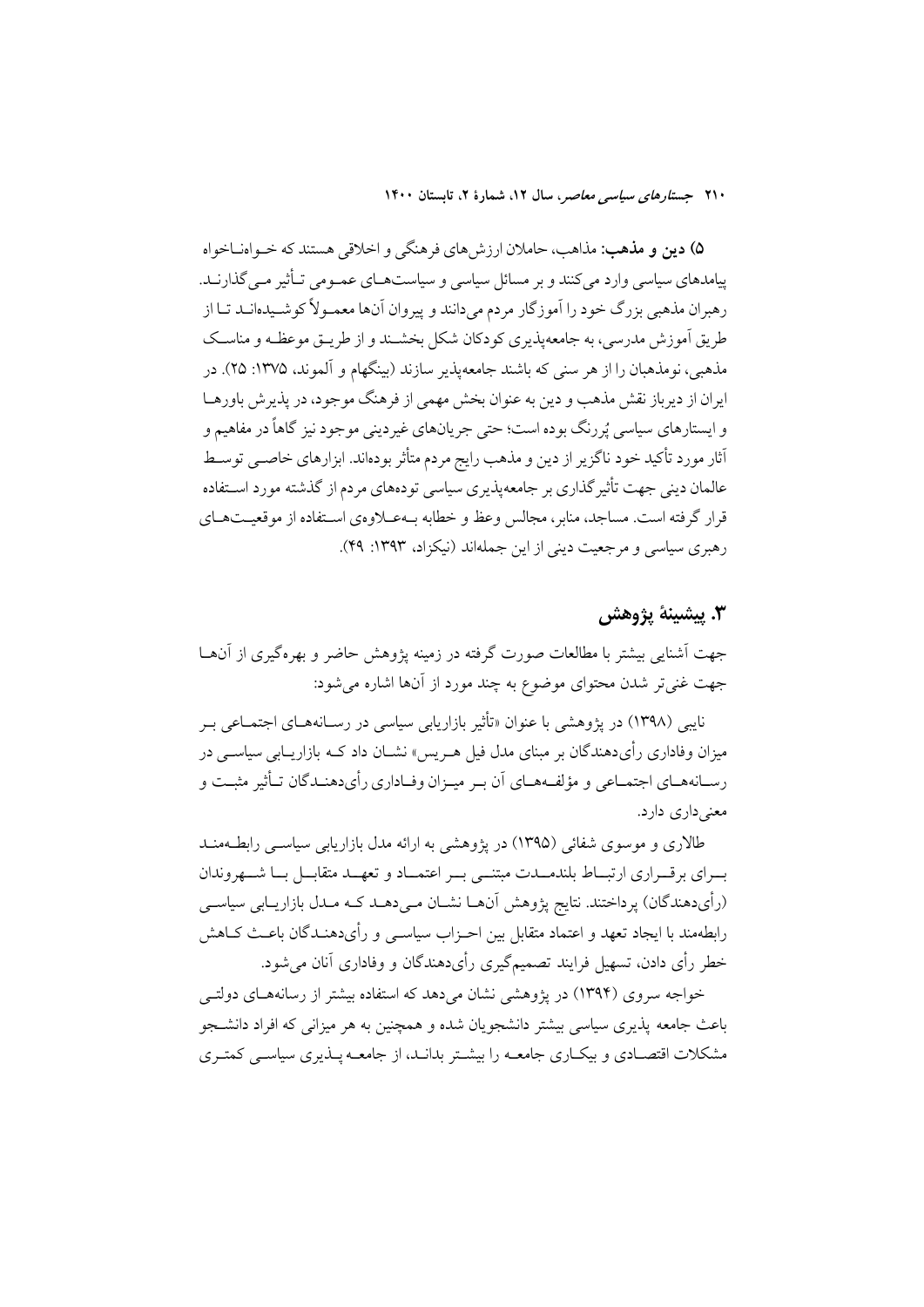برخوردار می باشد و در نهایت دانشجویان با پایگاه خانوادگی مذهبی سنتی از جامعــهپــذیری سیاسی بیشتری نسبت به دانشجویان با پایگاه خانوادگی غیرمذهبی برخوردارند.

استوولند (Stuvland) (۲۰۲۰) در یژوهشی بـه بررسـی رابطـه بـین وابسـتگی مـذهبی و وفاداری سیاسی پرداخت. وی به این نتیجه دست یافت که بین وابستگی مذهبی و وفـاداری سیاســي رابطــه معنــاداري وجــود دارد. از ديــدگاه وي كســاني كــه تعهــد مــذهبي ندارنــد، احتمال دارد که سطح وفاداری سیاسی پایین تـری نسـبت بــه کســانی کــه ادعــای وابســتگی مذهبي دارند، نشان دهند.

دابولا (Dabula) (۲۰۱۶) در یژوهشمی نشـان داد کـه بازاریـابی سیاســی در رسـانههـای اجتماعی با متغیرهایی چون اعتماد به رأیدهندگان، وفاداری سیاســی رأیدهنــدگان و رفتــار ٫ أي گيري آنها رابطه معناداري وجود دارد.

بسیاخین و پیتو (Peisakhin & Pinto) (۲۰۰۹) در مقاله خود نشان دادنید کیه مؤسسیات دولتي مدرن نقش حياتي در القاي وفاداري سياسي دارند كه اغلب جايگزين منــافع شخصــي و منطقهای در توضیح رفتار سیاسی می شوند. ارتش مدرن، وفـاداری سیاســی را مســتقیماً از طریق تلقین و آمـوزش و بـه طـور غیرمسـتقیم از طریــق پیونــدهای شـبه خــانوادگی میــان گروههای کوچک سربازان شکل می دهد. ماهیت عمیــق و مانــدگار ایــن وفــاداری سیاســی، مبارزه ایدئولوژیک گسترده جنگ سرد را در طول جنگ کره تکمیل و پیچیدهتر کرد.

بلسینگ (Blessing) (۱۹۷۸) در یژوهش خود دریافت که ثبات هر نظام سیاسـی بسـتگی به تصدیق جامعه از اقتدار آن دارد. ایــن ارزش هــای مشــترک و هنجارهــای رفتــاری توافــق شده است که اعتبار دولت را تأیید می کند. جامعهپذیری سیاسی این وظیفه را انجام مـی(هـد که از طريق اّن نگرش ها منتقل مي شود. عموماً اين فرايند پــادگيري در چــارچوب خــانواده، مدرسه، سازمانهای جوانـان و غیـره صـورت مـی گیـرد. «سیاسـت بـه عنـوان یـک آئـین» حول وحوش نمادهای متمرکز متبلور می شود که با ارائه موضوعات پیچیده به طور هـمزمـان و به صورت یکپارچه، امکان وفاداری همگان را فراهم می کند. در این آیین بـه ادغـام ذهنـی از طریق انطباق و رفع اضطراب از طریق امنیت و هویت گروهی کمک می شود.

بررسی مطالعات صورت گرفته در داخل و خارج از ایران نشان مـیدهــد کــه در زمینــه وفاداری سیاسی پژوهش های چندانی انجام نشده و غالب تحقیقات نیز بـر وفـاداری حزبـی متمرکز شدهاند. از طرفی اندازهگیری وفاداری سیاسی بـدون در نظـر گـرفتن سـاختارها پـا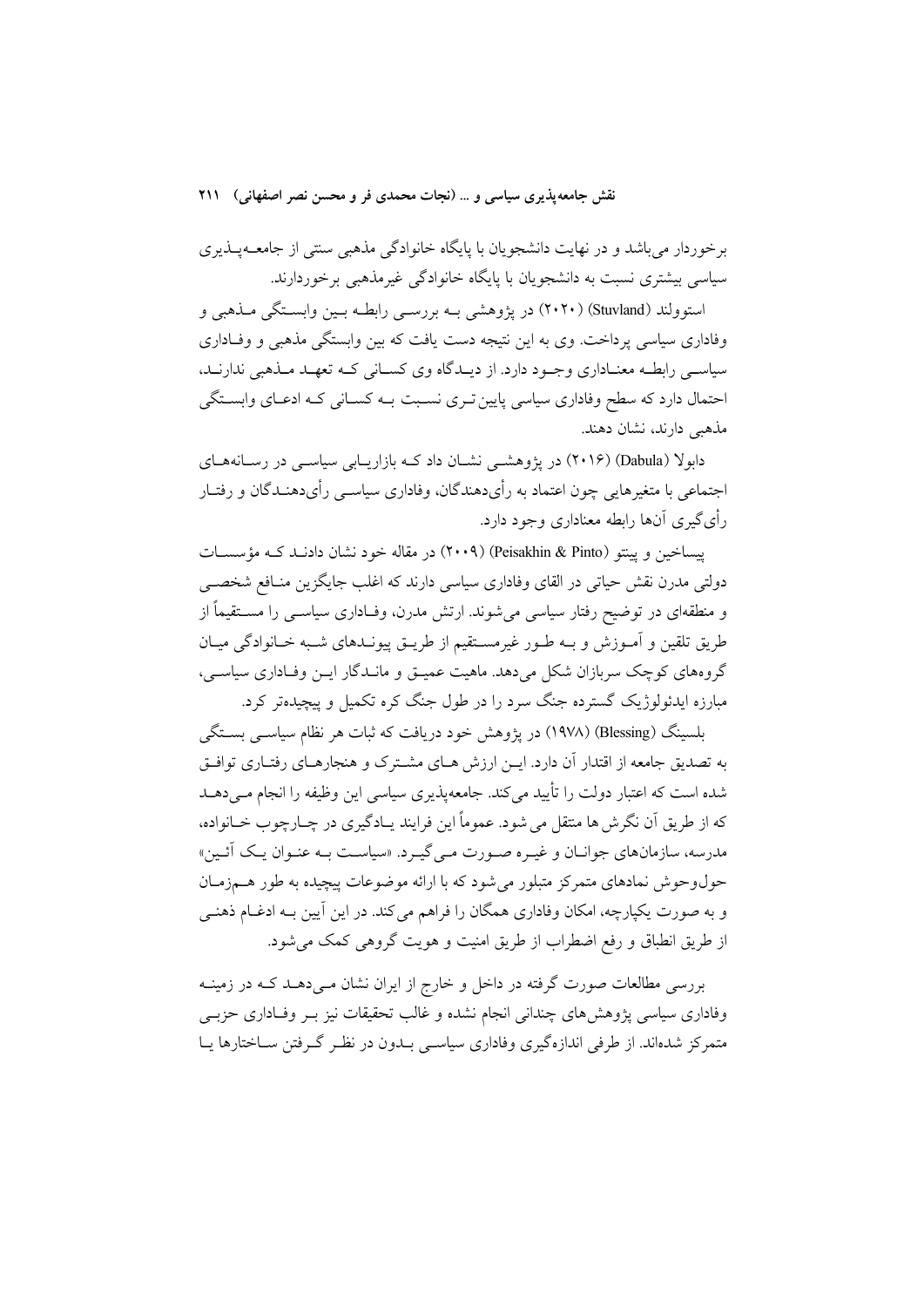عواملی که مستقیماً بر اَن تأثیر می گذارند ناقص خواهــد بــود. در مجمــوع، ایــن مطالعــه بــا گسترش مفهوم وفاداری سیاسی در سطح فردی و اجتماعی و تلفیقی از نظریهها و مطالعــات صورت گرفته در این زمینه تلاش دارد تا به عنوان یک مطالعه نادر نقش کارگزاران مختلـف جامعهپذیری سیاسی و سهم هر کدام از این نهادها را در میزان وفـاداری سیاســی شــهروندان را به صورت تجربی مورد واکاوی قرار دهد. در این راستا پژوهش حاضر درصدد است تــا مدل تجربی زیر را که مستخرج از ادبیات نظری پژوهش است مورد آزمون قرار دهد.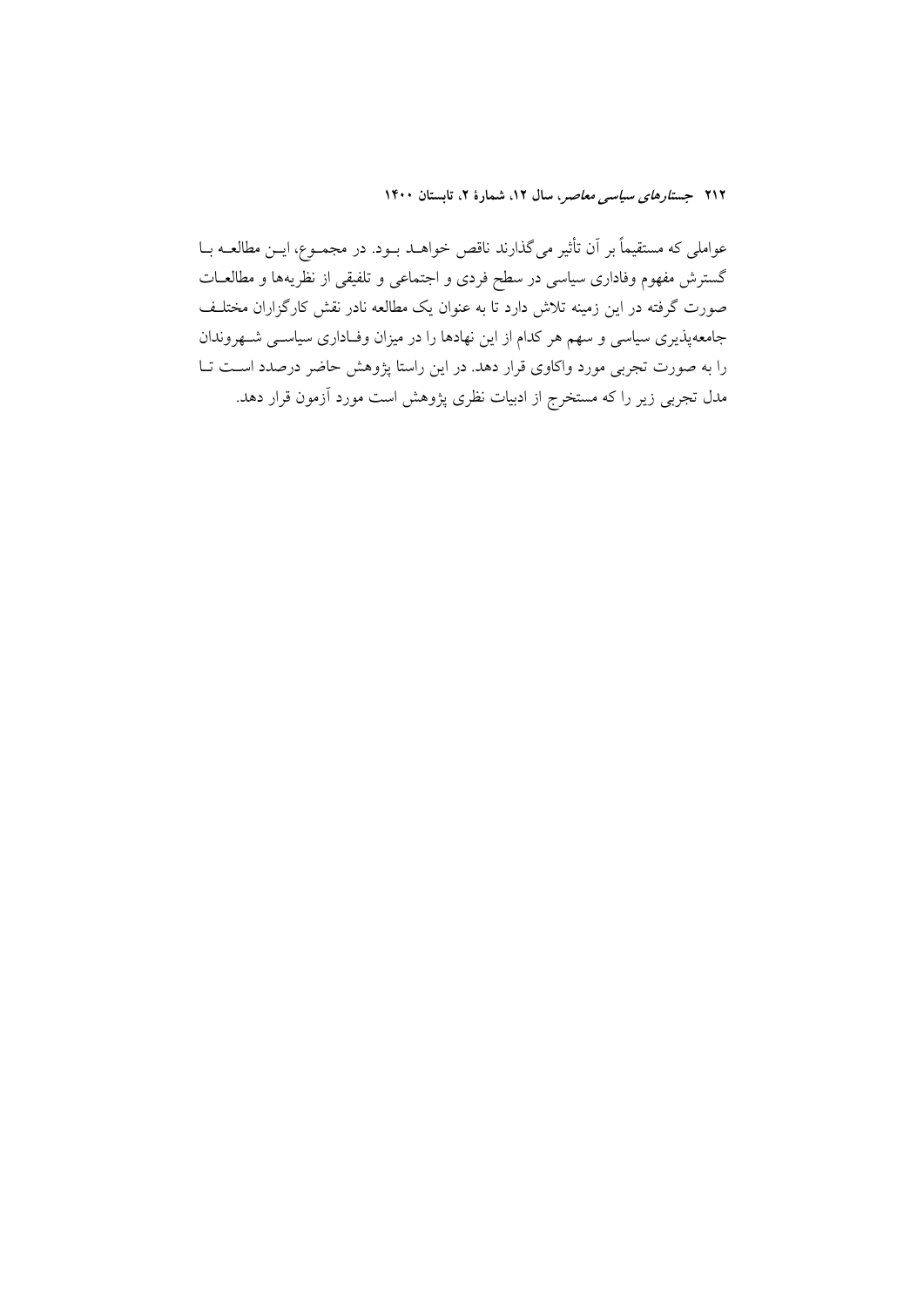

مدل شماره ۱: مدل تحلیلی پژوهش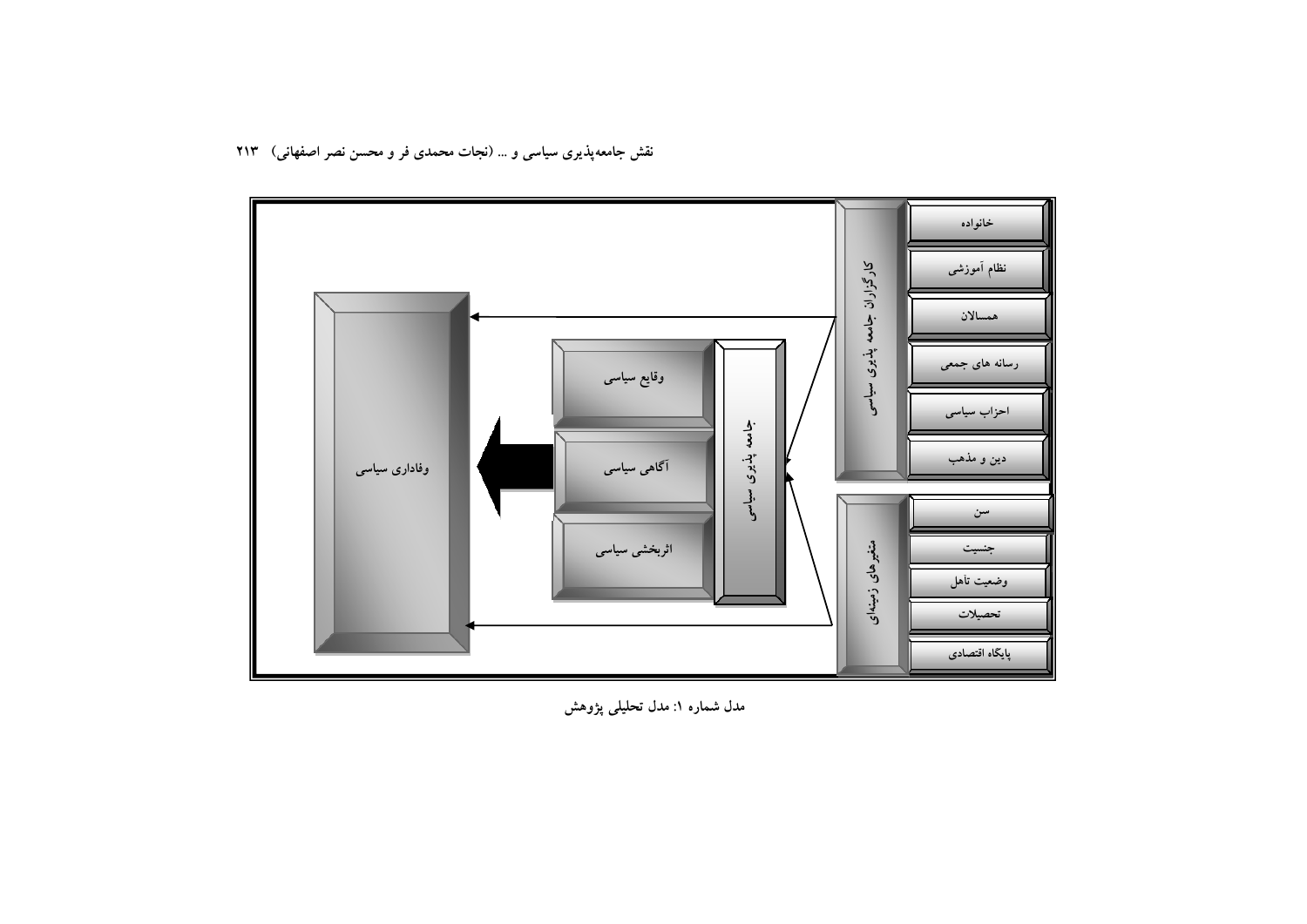بر اساس مدل فوق، مهمترین فرضیههای یژوهش عبارتند از: الف) فرضيه اصلى جامعهپذیری سیاسی بر وفاداری سیاسی شهروندان تأثیر دارد. ب) فرضيههاي فرعي متغیرهــای زمینــهای (ســز، جنســیت، وضــعیت تأهــل، پایگــاه اقتصــادی و تحصــیلات پاسخگویان) بر میزان وفاداری سیاسی شهروندان تأثیر دارد. خانواده بر میزان وفاداری سیاسی شهروندان تأثیر دارد. همهسالان بر میزان وفاداری سیاسی شهروندان تأثیر دارد. نظام اَموزشی بر میزان وفاداری سیاسی شهروندان تأثیر دارد. رسانههای جمعی بر میزان وفاداری سیاسی شهروندان تأثیر دارد. دینداری و اماکن مذهبی بر میزان وفاداری سیاسی شهروندان تأثیر دارد. احزاب سیاسی بر میزان وفاداری سیاسی شهروندان تأثیر دارد.

# ۴. روش پژوهش

این یژوهش با روش کمی و تکنیک پیمایش انجام شده است. ابـزار پـژوهش، پرســشiمامـه محققساخته می باشد که شامل سه بخش می باشد: بخـش اول بـا ۲۵ گویــه بــرای وفــاداری سیاسی و بخش دوم با ۱۵ گویه بـرای سـنجش جامعـهیـذیری سیاسـی و بخـش سـوم بـا ۳۴ گویه برای کارگزاران جامعهپذیری سیاسی. این گویههـا بـا اسـتفاده از ادبیـات نظـری و تجربی پژوهش طراحی شده است. در پژوهش حاضر از روش ارزیابی اعتبار صبوری بیرای پرسشنامه استفاده گردیـد کـه بـا اسـتفاده از نظـرات صـاحبنظـران و متخصصـان حـوزه جامعیهشناسبی و علیوم سیاسبی تابیید شیده است. پیرای سینجش پاسایی اییزار سینجش (پرسش نامه)، ضریب الفای کرونباخ محاسبه گردیـده اسـت، الفـای کرونبـاخ هـر یـک از متغیرهای فوق در جدول شماره ۱ آمده است. جامعه آماری این پــژوهش شــامل شــهروندان بالای ۱۸ سال در شهر اصـفهان اسـت کـه طبـق سرشـماری عمـومی نفـوس و مسـکن در سال ۱۳۹۵ جمعیت اَن ۲۲۴۳۲۴۹ نفر می باشد که از این تعــداد بــر اســاس فرمــول کــوکران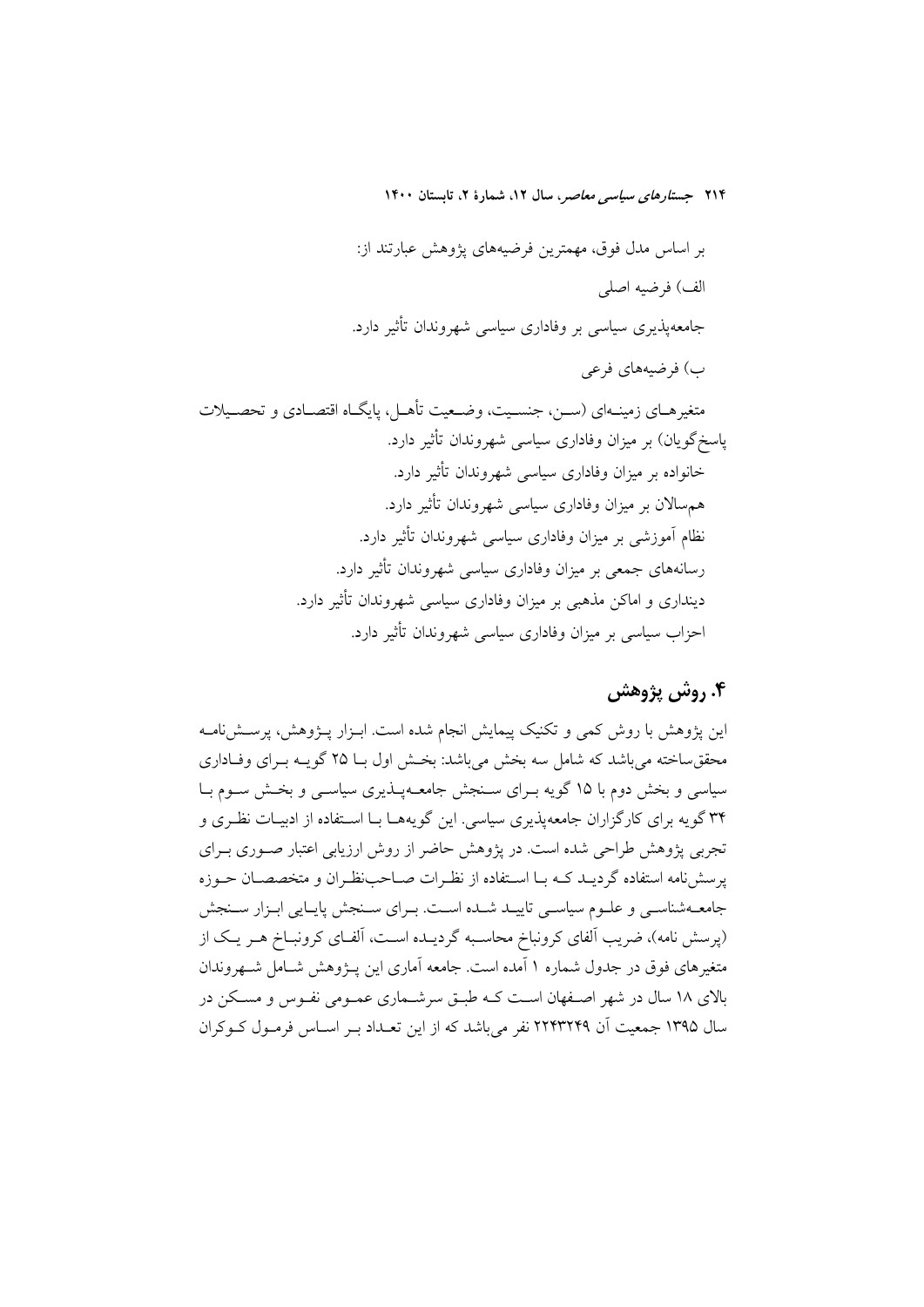۳۸۴ نفـر تعیـین شـد. در ایــن پــژوهش از روش نمونــهگیــری تصــادفی طبقــهای اســتفاده بهعمل آمد. هر منطقه به عنوان یک طبقه در نظر گرفته شــد و متناسـب بــا جمعیــت منــاطق مختلف شهر اصفهان (۱۵ منطقه)، نمونه مشخص شد و سپس با اسـتفاده از روش تصـادفی مـنظم، نمونــه موجــود در هــر منطقــه انتخــاب شــد. بــراي توصــيف و تحليــل دادههــا از نر مافزار آماری SPSS استفاده شده است.

| ألفا كرونباخ     | سطح سنجش | تعداد گويه | شاخصهها                | متغير                       |
|------------------|----------|------------|------------------------|-----------------------------|
| ۸۹               | فاصلهاى  | ۵          | آگاهي سياسي            |                             |
| $\vee\!\Upsilon$ | فاصلهاى  | ۵          | اثربخشي سياسي          | لجامعەپذیری<br>سیاسى        |
| $\wedge \wedge$  | فاصلهاى  | ۵          | وقايع سياسى            |                             |
| ۹۱               | فاصلهاى  | ۵          | خانواده                |                             |
| ٨۵               | فاصلهاى  | ۵          | نظام أموزشى            |                             |
| $\lambda\lambda$ | فاصلهاى  | ۵          | همسالان                |                             |
| $\vee\vee$       | فاصلهاى  | ۴          | رسانەهاي جمعي          |                             |
| $\Lambda$ ۶      | فاصلهاى  | ٣          | احزاب سياسى            | کارگزاران جامعه پذیری سیاسی |
| $\lambda\lambda$ | فاصلهاى  | ۱۲         | دینداری و اماکن مذهبی  |                             |
|                  |          |            | اعتماد سياسى           |                             |
|                  |          |            | مشروعيت سياسي          |                             |
| ۹۴               | فاصلهاي  | ۲۵         | ہویت سیاسی             | وفاداری سیاسر               |
|                  |          |            | خوش بینی نسبت به آینده |                             |
|                  |          |            | شركت در انتخابات       |                             |

جدول ١. ابعاد، مؤلفهها و آلفای کرونباخ (پایایی)

## ۱.۴ تعریف نظری و عملیاتی متغیرها

وفاداری سیاسی (متغیر وابسته): وفاداری سیاسی عبارت است از احساس تعهـد، هویـت و وابستگی فرد به اهداف، مقررات، ارزش ها و آرمانهای اعلام شده توسط رهبران سیاسـی یــا کارگزاران سیاسی و پای بندی و اشتیاق بیشتر فرد بـرای پاسـخگویی بـه خواسـتههـایی کـه حکومت از او به عنوان یک شهروند دارد. به طور خلاصه وفاداری سیاسی اعلام تعهـد یـک فرد بـه نظـام سیاسـی مـیباشـد. مؤلفـههـای سـنجش وفـاداری سیاسـی عبـارت|نـد از: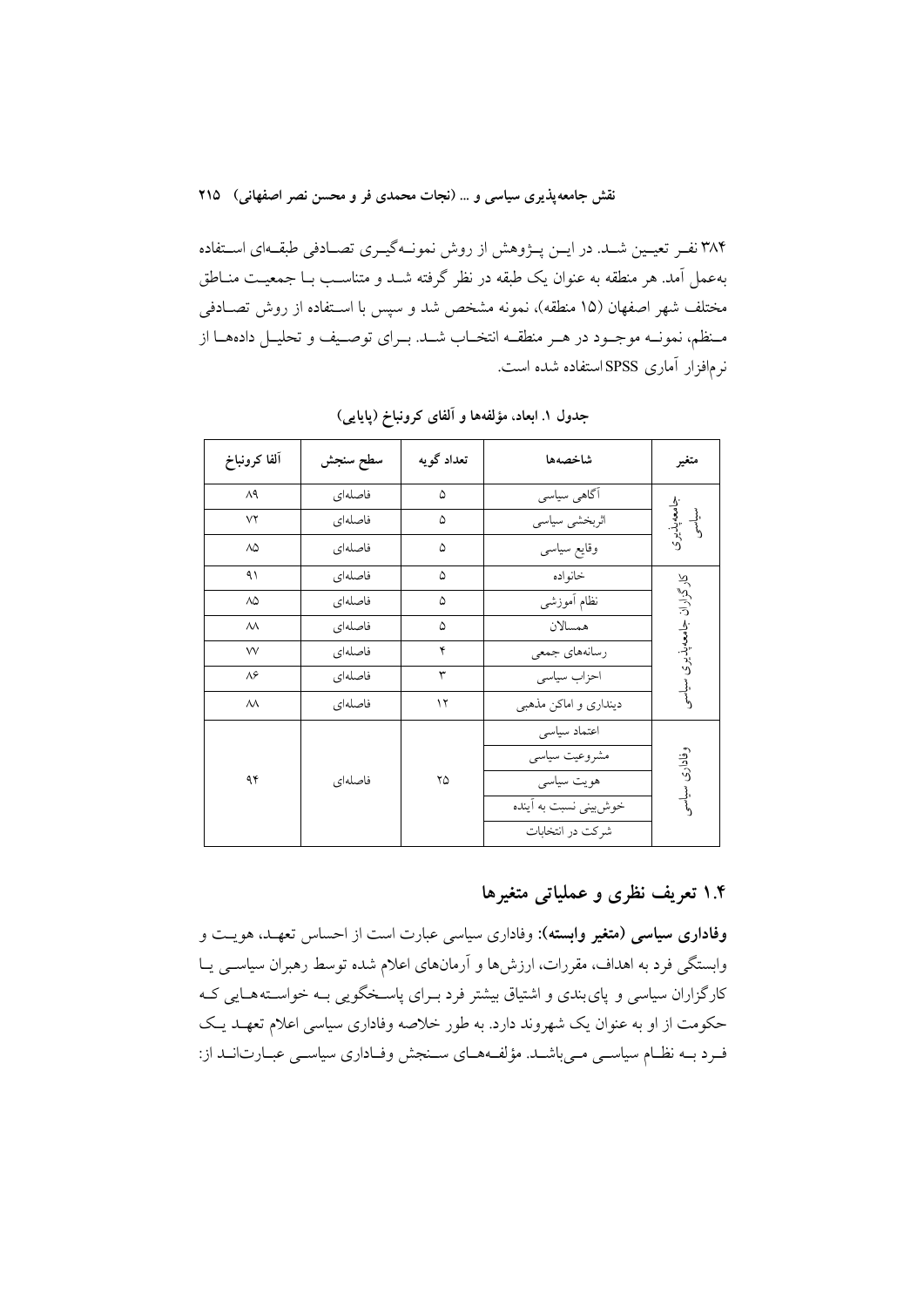اعتماد سیاسی، مشروعیت سیاسی، هویت سیاسی، خوش بینی نسـبت بـه آینـده، شـرکت در انتخابات، آمادگی برای دفاع از یکپارچگی ملی و تمامیت ارضی کشور و قـرار دادن زنــدگی خود در معرض خطر برای حفظ نظام. در مجموع وفاداری سیاسـی بـا اسـتفاده از ۲۵ گویــه برروی مقیاس ۵ درجهای لیکرت تنظیم شدهاند.

**جامعه پذیری سیاسی (متغیر مستقل):** جامعه پذیری سیاسی فرایندی اسـت کــه از طریــق اّن افراد ارزش ها، هنجارها، نگرش ها و جهت گیری های سیاسی خود را کسب مـی کننــد. در یژوهش حاضر جامعهیذیری سیاسی با استفاده از سـه شـاخص زیـر مـورد سـنجش قـرار گر فته است:

**آگاهی سیاسی**: منظور از آگاهی سیاسی میزان برخورداری فرد از اطلاعــات و دادههــای مرتبط با نظام سیاسی می باشد که با استفاده از پنج گویه در قالب طیف پنجردرجـهای لیکـرت مورد سنجش قرار گرفته است.

**وقایع سیاسی**: رویدادهای سیاسی هستند که یک فـرد در طـول زنـدگی خـود آنهــا را تجربه می کند. این رویـدادها مـی تواننـد شـامل دورههـای بحرانـی اقتصـادی، شـورش هـا، اعتراضات، جنگ نظامی، معاهدات سیاسی و وقایع سیاسی باشد. این متغیر نیز بـا اسـتفاده از پنج گویه در قالب طیف پنجٖدرجهای لیکرت مورد سنجش قرار گرفته است

ا**ثربخشی سیاسی**: اثربخشی سیاسی فرایندی است که طی آن فرد احســاس مــیکنــد بــا تصمیمات و اقدامات خود می تواند بر فرایندهای سیاسی اثر گذاشته و بر آنها نظـارت کنــد. این متغیر با استفاده از پنج گویه در قالب طیف پـنج<رجـهای لیکـرت مـورد سـنجش قـرار گرفته است.

کارگزاران جامعهپذیری سیاسی: کارگزاران جامعهپذیری سیاسـی، کـارگزارانی هسـتند که ارزش۵ما، هنجارها، عقاید و رفتارهای سیاسی \_اجتماعی را از یک نســل بــه نســل دیگــر متقل می کنند. مهمترین این کارگزاران که در ایــن پــژوهش مــورد بررســی قــرار گرفتــهانــد عبارتند از: خانواده (۵ گویه)، نظـام اَموزشــي (۵ گویــه)، همســالان (۵ گویــه)، رســانههــاي جمعي (۴ گويه)، احزاب سياسـي (۳ گويـه)، دينـداري و امـاكن مـذهبي (۱۲ گويـه). ايـن متغیرها در مجموع با استفاده از ۳۴ گویه در قالب طیف پنج درجهای لیکرت مـورد سـنجش قرار گرفته است.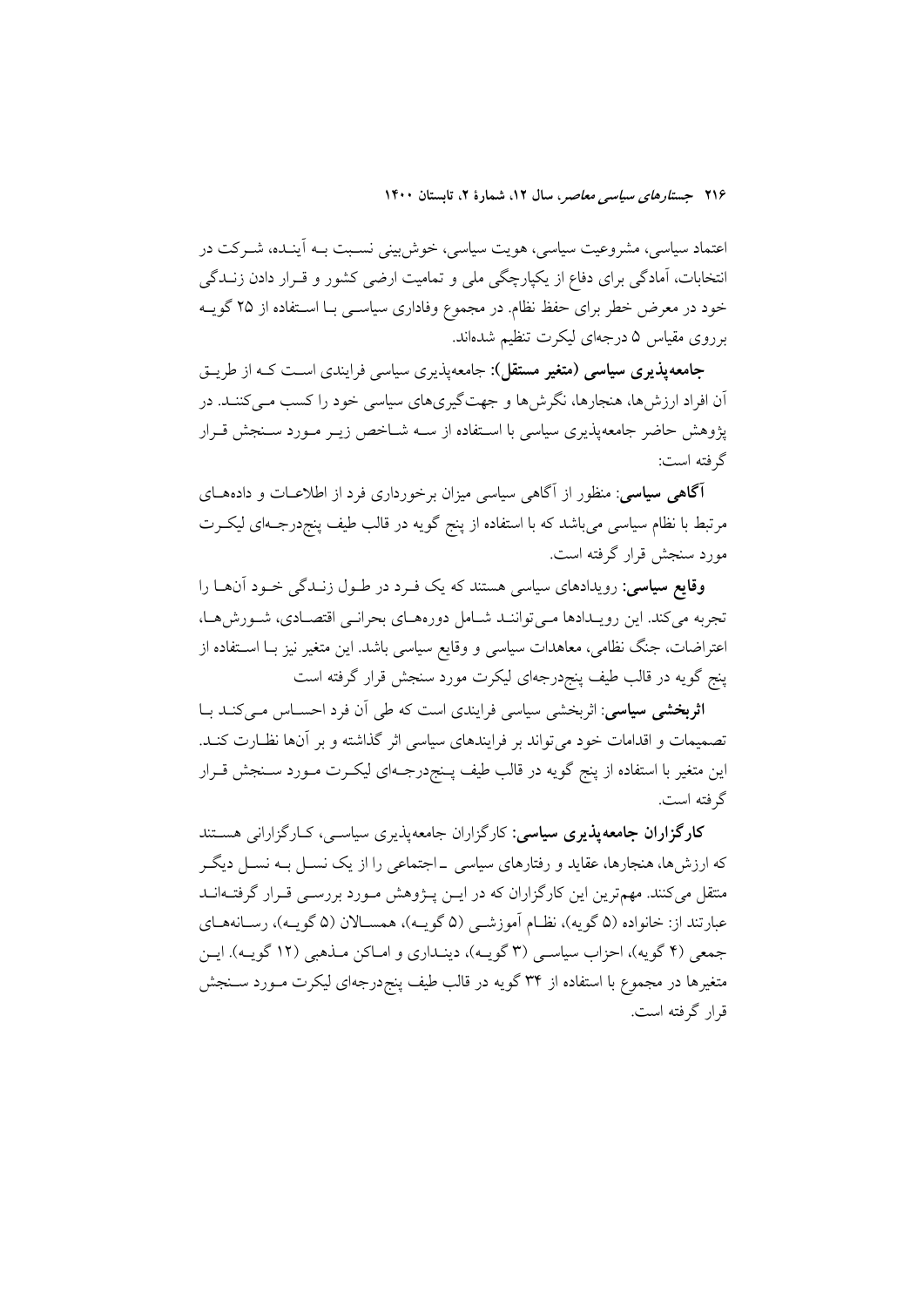### ۵. يافتەهاي پژوهش

دادههای پژوهش، حاصل استخراج پرسشنامههایی است کـه توسـط ۳۸۴ نفـر از شـهروندان منــاطق ۱۵ گانــه شــهر اصــفهان تكميــل گرديــده و بــا اســتفاده از نــرمافــزار آمــاري SPSS موردتجزيهوتحليل قرار گرفتهاند.

جدول شماره ۲ نشاندهنده توزیع میانگین کارگزاران جامعـهیــذیری سیاســی (خــانواده، نظام آموزشي، همسالان، رسانههاي جمعـي، احـزاب سياسـي، دينـداري و امـاكن مـذهبي) برحسب شاخص توصیفی است. نتایج حاصل از میانگین کارگزاران جامعـهپــذیری سیاســی در بُعــد خــانواده نشــان مــىدهــد كــه ايــن متغيــر داراي حــداقل (نمــره ۵) و حــداكثر (نمره ۲۵) میباشد. میانگین ایــن متغیــر برابـر بــا ۱۶/۱۲ اســت کــه در مقایســه بــا میــانگین موردانتظار (۱۵) بالاتر است این نتیجه حاکی از آن است که خانواده نقشــی مهــم و بــالاتر از حــد انتظــار در فرأينــد جامعـــهپــذيري سياســي دارد. در مــورد نظــام آموزشــي ميــانگين آن برابربا ۱۳/۶۲ است که در مقایسه با میانگین مورد انتظار (۱۵) پایین تر است. در مـورد گـروه هـمسـالان نتــايج نشــان مــى‹هــد كــه ايــن متغيــر داراي حــداقل (نمــره ۵) و حــداكثر (نمره ٢٥) میباشد. میانگین ایـن متغیـر برابـر بــا ١۴/١۴ اسـت کـه در مقایســه بـا میـانگین موردانتظار (۱۵) پایین تر است. میانگین نمره تأثیر احزاب سیاســی برابـر بــا ۷/۹۲ اســت کــه درمقایسـه بـا میـانگین مـورد انتظـار (۹) پـایینتـر اسـت. ایـن نتیجـه نشـان مـی دهـد کـه احزاب سیاسی نیز مانند گروه همسالان و نظام آموزشــی در جامعــه مــورد مطالعــه، تــأثیری پایین تر از حد انتظار در فرآیند جامعهپذیری سیاسی دارد. نتایج نشان میدهد که دینـداری و اماکن مذهبی مانند مساجد، حسینیهها و هیئتهای مـذهبی تـأثیری بـالاتر از حـد انتظـار در فر آیند جامعهپذیری سیاسی دارند.

| بيشترين | كمترين | انحر اف<br>معيار                   | میانگین مورد<br>انتظار | ميانگين واقعي | نام متغير     |
|---------|--------|------------------------------------|------------------------|---------------|---------------|
| ۲۵      | ۵      | $Q/\mathfrak{F}$                   | ۱۵                     | 18/17         | خانو اده      |
| ۲۵      | ۵      | 4/10                               | ۱۵                     | 1٣/۶٢         | نظام أموزشي   |
| ۲۵      | ۵      | Q/YY                               | ۱۵                     | 14/14         | همسالان       |
| ۲۰      |        | $\mathsf{r} \mathsf{v} \mathsf{o}$ |                        | ۱۳٬۳۰         | رسانەھاي جمعى |

جدول ۲. توزیع میانگین کارگزاران جامعه پذیری سیاسی برحسب شاخص توصیفی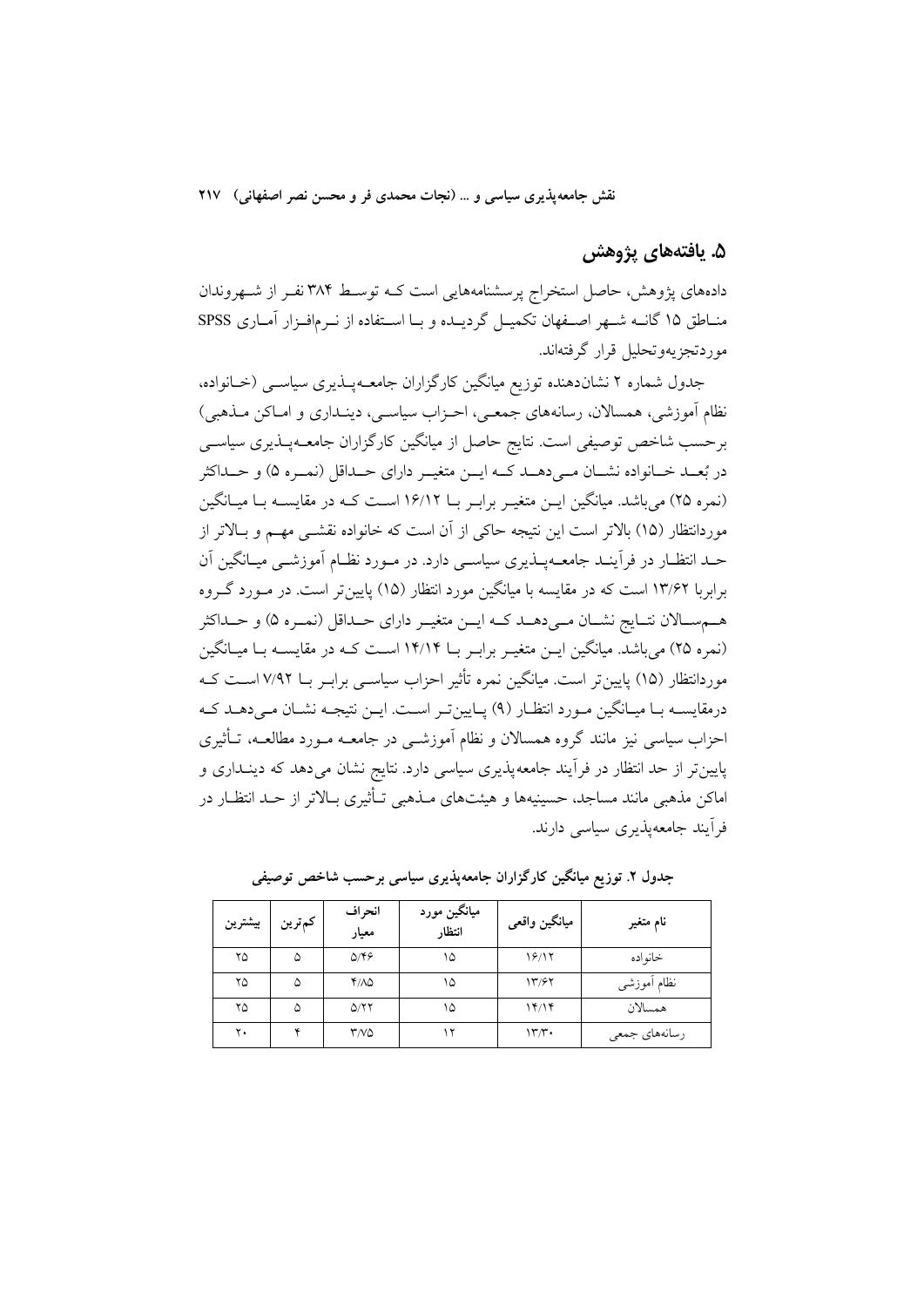۲۱۸ جست*ارهای سیاسی معاصر*، سال ۱۲، شمارهٔ ۲، تابستان ۱۴۰۰

| ۱۵ | سد | <b>wav</b> |    | V/97  | احز اب سیاسی          |
|----|----|------------|----|-------|-----------------------|
| ۰. |    | ۸/۵۹       | ٣c | 40/60 | دینداری و اماکن مذهبی |

جدول شماره ۳ نشاندهنده توزیع شاخصههای جامعهپذیری سیاســی (آگــاهی سیاســی، اثربخشی سیاسی، وقایع سیاسی) است. این متغیر شامل ۱۵ گویه میباشد. جمع نمـرات کـل ابعاد مي تواند بين نمره ١٥ (حداقل نمره) و نمره ٧۵ (حداكثر نمره) باشـد. نتـايج حاصـل از میانگین شاخصههای جامعهیذیری سیاسی در بُعد آگاهی سیاسی نشان میٖدهد که این متغیــر دارای حداقل (نمره ۵) و حداکثر (نمره ۲۵) میباشد. میانگین این متغیر برابربا ۱۵/۵۴ اسـت که در مقایسه با میانگین مورد انتظار (۱۵) بالاتـر اسـت. در مـورد اثربخشــی سیاســی نتــایج نشان میدهد که این متغیر دارای حداقل (نمره ۵) و حداکثر (نمـره ۲۵) مـیباشـد. میـانگین این متغیر برابر با ۱۶/۴۸ است که در مقایسه با میانگین مـورد انتظـار (۱۵) بـالاتـر اسـت. در مورد متغیر وقایع سیاسی نتایج نشان می۵هد که این متغیر دارای حداقل (نمره ۵) و حــداکثر (نمره ۲۵) می باشد. میانگین ایـن متغیـر برابـر بـا ۲۰/۴۰ اسـت کـه در مقایسـه بـا میـانگین موردانتظار (۱۵) بسیار بالاتر است. در مجموع نتایج حاصـل از میـانگین کـل شاخصــههــای جامعه پذیری سیاسی نشـان مـی دهــد کــه ایــن متغیــر دارای حــداقل (نمــره ۱۵) و حــداکثر (نمره ۷۵) می باشد. میانگین ایـن متغیـر برابـر بـا ۵۲/۸۶ اسـت کـه در مقایسـه بـا میـانگین موردانتظار (۴۵) بالاتر است.

| بيشترين | كمترين | انحراف معيار             | میانگین مورد<br>انتظار | ميانگين واقعي       | نام متغير     |
|---------|--------|--------------------------|------------------------|---------------------|---------------|
| ۲۵      |        | $\mathsf{r}/\mathsf{M}$  | ۱۵                     | 10/07               | اگاهی سیاسی   |
| ۲۵      |        | $\mathsf{r}/\mathsf{Ar}$ | ۱۵                     | 19/8                | اثربخشي سياسي |
| ۲۵      |        | Y/97                     | ۱۵                     | $Y \cdot / Y \cdot$ | وقايع سياسي   |
| ٧۵      | ۱۵     | $\Lambda/\mathrm{V}$ ۴   | ۴۵                     | $QY/\Lambda$ ۶      |               |

جدول ۳. توزیع میانگین شاخصههای جامعهپذیری سیاسی برحسب شاخص توصیفی

فرضیه اصلی: جامعهیذیری سیاسی بر میزان وفاداری سیاسی شهروندان تأثیر دارد. جدول شماره ۴ معادلـه رگرسـيوني مربـوط بــه تحليــل بــرآوردي متغيــر مســتقل تــأثير جامعه پذیری سیاسی را جهت پیش بینی متغیر وفاداری سیاسی شـهروندان نشـان مـی دهـد. نتایج مندرج در جدول نشان میدهد که بـرای متغیـر جامعــهیــذیری سیاســی مقــدار T برابـر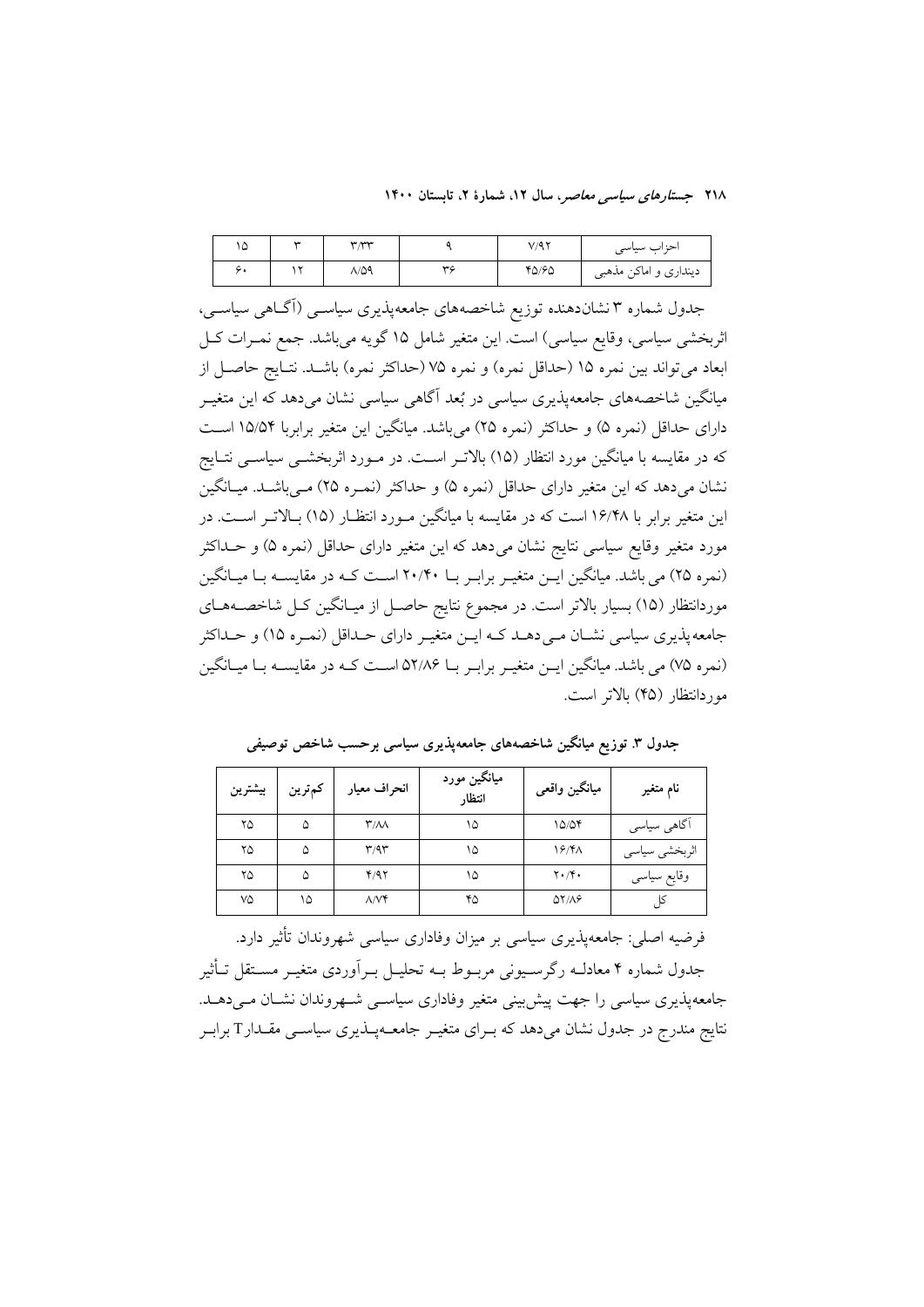(T= ۲۳/۷۵) و ضریب معنیداری (۱٬۰۰۰ =Sig) میباشد. مقدار R برابر است بــا ۰/۵۹۶ کـه شدت همبستگی بین دو متغیر را نشان میدهـد. مقـدار $\mathrm{R}^2$ یـا ضـریب تعیـین نشـان دهنـده این است که چه مقدار از تغییرات متغیر وابسته یعنـی وفـاداری سیاسـی تحـت تـأثیر متغیـر مستقل یعنی جامعهیذیری سیاسی بوده که در جدول زیر عدد ۵۹۶/۰ به دست آمـد و مـابقی تغییرات متغیر وابسته مربوط به سایر عوامل می باشـد. ایــن جــدول نشــان مــی دهــد کــه آیــا مدل رگرسیون می تواند بهطور معناداری تغییرات متغیر وابسته را پیش بینی کند کـه در اینجـا سطح معناداری (۱٬۰۰۰ =Sig) بیانگر این است که مدل رگرسـیونی معنـادار اسـت؛ بنـابراین فرضيه مذكور تأييد مي شود.

| Sig                               |                             | (Beta)                  | (SE)                      | B     | متغير پيشږيين    |  |  |
|-----------------------------------|-----------------------------|-------------------------|---------------------------|-------|------------------|--|--|
| $\bullet$ / $\bullet$ + $\bullet$ | $\Delta \mathcal{N} \Delta$ |                         | Y/Y                       | 14/99 | مقدار ثابت       |  |  |
| $\bullet$ / $\bullet$ + $\bullet$ | YY/NQ                       | $\cdot$ / $\vee$ $\vee$ | $\cdot$ / $\cdot$ $\circ$ | 1/77  | جامعەپذیری سیاسی |  |  |
| $ADJ.R^2 = \cdot 0.090$           |                             |                         | $R^2 = \cdot$ /098        |       | $R = \cdot N V$  |  |  |

جدول ۴. نتایج تحلیل رگرسیون خطی ساده به سبک ورود برای پیش بینی وفاداری سیاسی

جـدول شــماره ۵ ضــريب همبســتگي بــين شاخصــههــاي جامعــهيــذيري سياســي (آگاهی سیاسی، اثربخشی سیاسی و وقایع سیاسی) با میزان وفـاداری سیاســی شــهروندان را نشان میدهد. بر اساس یافتههای به دست آمده، بین شاخصـههـای مختلـف جامعـهیـذیری سیاسی با میزان وفاداری سیاسی رابطهی معناداری وجود دارد. با توجه به نتایج بهدستآمـده بسین میسزان آگساهی سیاسسی و میسزان وفساداری سیاسسی رابطسه معنسادار وجسود دارد. ضریب هم بستگی برای این متغیر برابر با ۰/۴۳ با سطح معنیداری ۰/۰۰۰+Sig می باشد. ایس ضریب هم بستگی نشان میدهد که بین ایــن دو متغیــر رابطــه همبســتگی مســتقیم و مثبــت وجود دارد. بنابراین فرضیه مذکور تائید می شود و قابل تعمیم به کل جامعه آماری مــیباشــد. سایر نتایج در جدول زیر قابل مشاهده می باشد.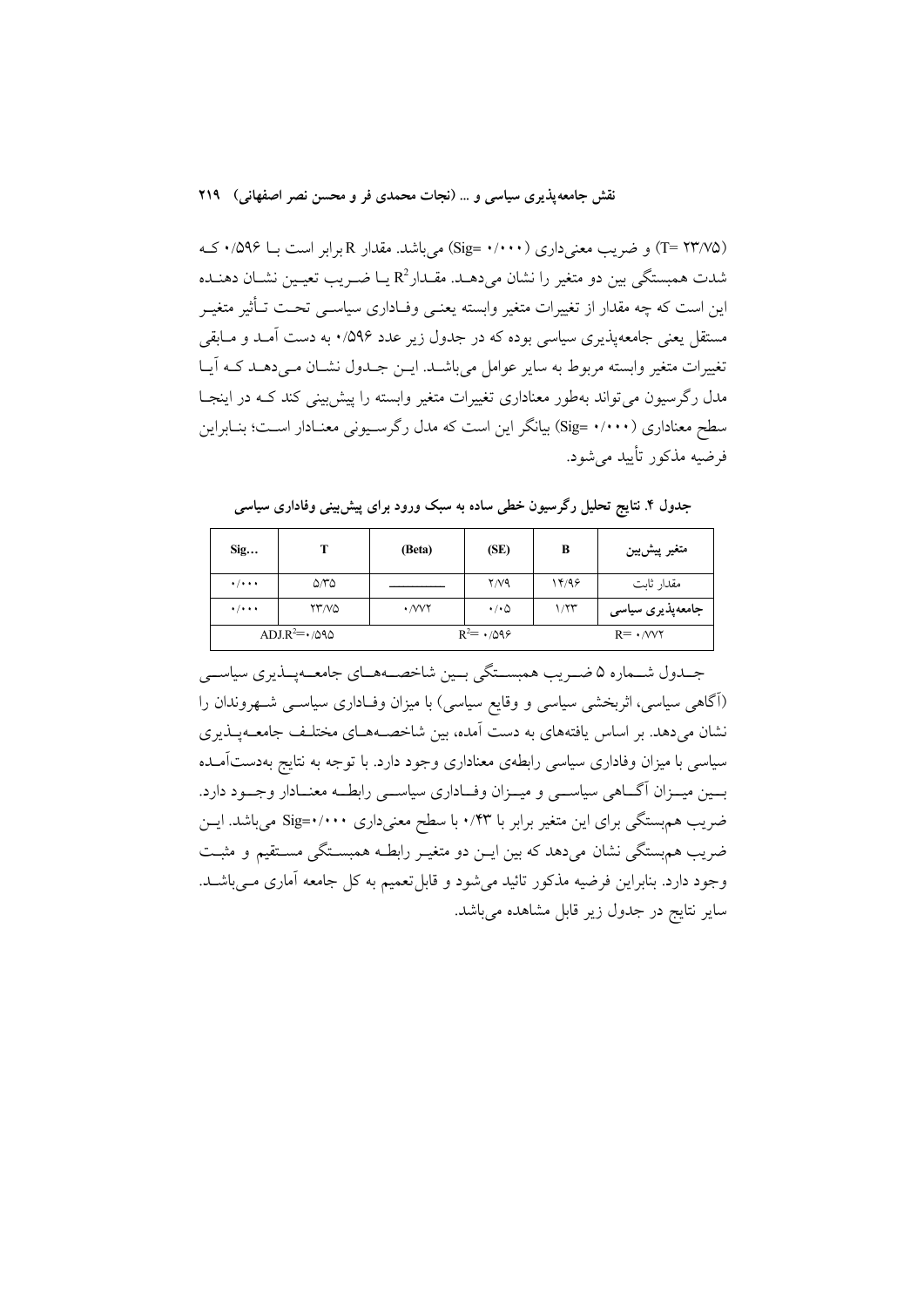جدول ۵ نتايج تحليل همبستگي پيرسون بين شاخصههای جامعهپذیری سیاسی و وفاداری سیاسی شهروندان

| وفاداری سیاسی                     | شاخصەھای جامعەپذیری سیاسی |                  |
|-----------------------------------|---------------------------|------------------|
| سطح معناداری (Sig)                | ضريب همبستگي پيرسون (r)   |                  |
| $\cdot$ / $\cdot$ + $\cdot$       | $\cdot$ /۴۳               | اگاهی سیاسی      |
| $\bullet$ / $\bullet$ + $\bullet$ | $\cdot$ /09               | اثربخشي سياسي    |
| $\bullet$ / $\bullet$ + $\bullet$ | $\cdot \pi$ ۶             | وقايع سياسى      |
| $\cdot$ / $\cdot$ + $\cdot$       | $\cdot/\vee\cdot$         | جامعەيذيرى سياسى |

جدول شمارہ ۶ ضریب ہمبستگی بین نقش کارگزاران مختلف جامعهیذیری سیاسبی بـا میزان وفاداری سیاسی شهروندان را نشان میدهد. بر اساس یافتههای بـه دسـت آمـده، بـین نقش خانواده (۲۲/۰۰ =۳)، نظام آموزشی (۰/۳۳ =۲)، همسالان (۰/۳۷ =۳)، رسانههـای جمعــی (٢٢). ٢=٢)، احـزاب سياسـي (٣٠/٣٠) و دينـداري (١/٨٠ =٢) بـا ميـزان وفـاداري سياسـي رابطهی معناداری وجود دارد. بنابراین فرضیه مذکور تائیـد مـی شـود و قابـل تعمـیم بــه کـل جامعه آماری می باشد.

وفاداري سياسي شهروندان کارگزاران جامعهپذیری سیاسی سطح معناداري (...Sig) ضريب همبستگي پيرسون (r)  $\cdot/\cdot\cdot$  $\cdot$ /۴۲ خانواده  $\cdot$ / $\cdot$   $\cdot$  $\cdot \pi$ نظام آموزشي  $\cdot/\cdot\cdot$  $\cdot \pi v$ همسالان  $\frac{1}{\sqrt{1+\epsilon}}$  $\cdot$ /۴۲ رسانەهاي جمعي  $\cdot$  /  $\cdot$  .  $\cdot \pi \cdot$ احزاب سياسى  $\cdot/\cdot\cdot$  $\cdot/\Lambda$ دینداری و اماکن مذهبی

جدول ۶. نتايج تحليل همبستگي پيرسون بين کارگزاران جامعهپذیری سیاسی و وفاداری سیاسی شهروندان

جدول شماره ۷ معادله رگرسیونی مربوط به تحلیل برآوردی متغیرهـای زمینـهای جهـت پیش بینی متغیر وفاداری سیاسی را نشان میدهد. نتایج نشـان مـیدهـد کـه متغیرهـای سـن (Sig= ۰/۰۰۸). وضعیت تأهل (۰/۰۸۹) (Sig= ۰/۰۸۹) و پایگ|ه اقتصـادی (۹۵۷/ Sig= ۰/۹۵۷) تـأثیری بـر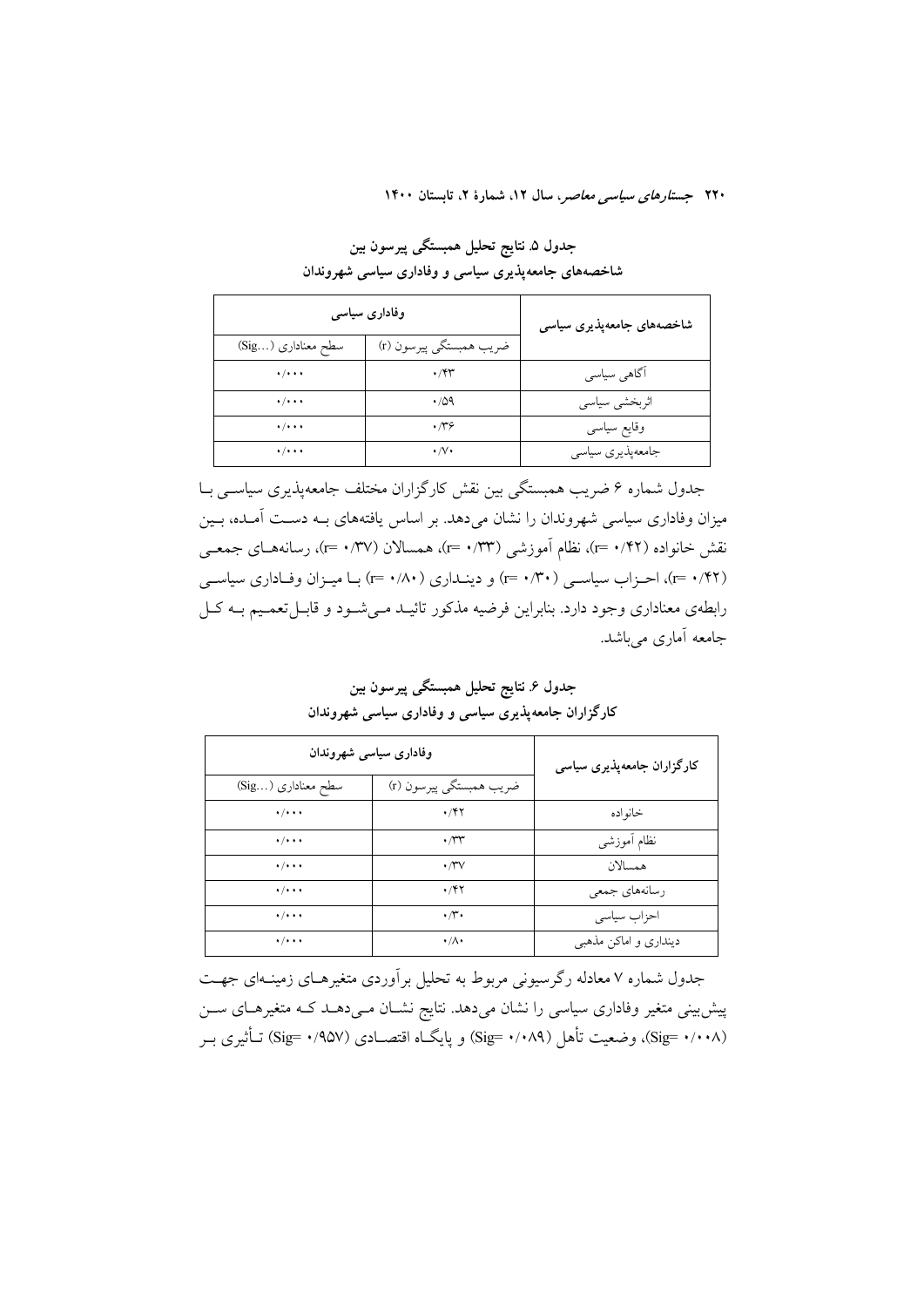میزان وفاداری سیاسی ندارنـد امـا جنسـیت (Sig= ۰/۰۰۲) و تحصـیلات (۱٬۰۳۳) در میزان وفاداری سیاسی تأثیر گذارند.

| Sig                               | т                                        | (Beta)                      | (SE)         | B                             | متغیرهای پیشبین |
|-----------------------------------|------------------------------------------|-----------------------------|--------------|-------------------------------|-----------------|
| $\cdot$ / $\cdot$ + $\cdot$       | 18/0V                                    |                             | $Y/\Delta Y$ | VQ/Y                          | مقدار ثابت      |
| $\cdot/\cdot\cdot\wedge$          | $Y/\mathcal{G}\mathcal{G}$               | $\cdot$ /101                | .47          | $Y/Y$ ۶                       | سر',            |
| $\cdot$ / $\cdot$ $\cdot$ $\cdot$ | $-\mathsf{r}/\mathsf{V}$                 | $-110\lambda$               | $1/\Delta f$ | $-\frac{9}{2}$                | جنسيت           |
| $\cdot$ / $\cdot$ $\wedge$ 9      | $\mathcal{N}$                            | $\cdot/\cdot \cdot$         | 1/99         | Y/A9                          | وضعيت تأهل      |
| $\cdot$ / $\cdot$ rr              | Y/Y                                      | $\cdot/\cdot$ $\vee$        | $\cdot$ /0V  | 1/77                          | تحصىلات         |
| .40V                              | $\cdot$ /04                              | $\cdot/\cdot\cdot$          | ۱۵۱          | $\cdot/\cdot \wedge$          | يايگاه اقتصادي  |
|                                   | ADLR <sup>2</sup> = $\cdot$ / $\cdot$ AY | $R^2 = \cdot$ / $\cdot$ 9.7 |              | $R = \cdot \pi \cdot \varphi$ |                 |

جدول ۷ـ نتایج تحلیل رگرسیون خطی ساده به سبک ورود برای پیش بینی وفاداری سیاسی

در تحقیق حاضر از آماره رگرسیون چند متغیره (multiple regression) به شیوه گامبهگـام (Stepwise) استفاده شده است. در این روش متغیرهای مختلف به ترتیب میـزان اهمیتـی کـه در تبیین متغیر وابسته دارند، وارد معادله میشوند و متغیرهایی که تــأثیری در توضــیح متغیــر وابسته نداشته باشند، خارج از معادله قرار میگیرند. البته خـروج متغیرهــا در ایــن روش بــه معنای کماهمیت بودن آنها نیست بلکه در این روش هدف انتخـاب متغیرهـایی اسـت کـه قابلیت پیش بینی و تبیین بیشتری برای متغیر وابسته داشته باشند.

در این جا کل متغیرهای مستقل بـه شـیوه گــامبـهگــام وارد معادلــه شــدند و متغیرهــای دینداری، اثربخشی سیاسی، وقایع سیاسی، احزاب سیاسی، آگاهی سیاســی و نظــام آموزشــی به ترتیب میزان اهمیتی که در تبیین متغیر وابسته داشتهاند، وارد معادله رگرسیونی شــدمانــد و سـاير متغيرهـا خــارج از معادلــه قــرار گرفتنــد. همــانطــور كــه در جــدول شـــماره ٨ ملاحظه میشود، آزمون T نشان میدهد که ضریب بتا برای ایــن ۶ متغیــر حــداقل در ســطح ۹۵ درصد اطمینان از لحاظ آماری معنادار است.

مدل رگرسیون وفاداری سیاسی، با توجه به نتایج حاصله از ایــن آنــالیز، حکایــت از ایــن مطلب دارد که تحلیل رگرسیون تا شش گام پیش رفته است. اولـین متغیــری کــه در معادلــه رگرسیونی وارد شده است، میزان دینداری میباشد. نتایج حاصله نشان میدهد که بسین ایسن متغیر و وفاداری سیاسی همبستگی بالایی وجود دارد، بهطوری که مقدارT بـرای ایــن متغیــر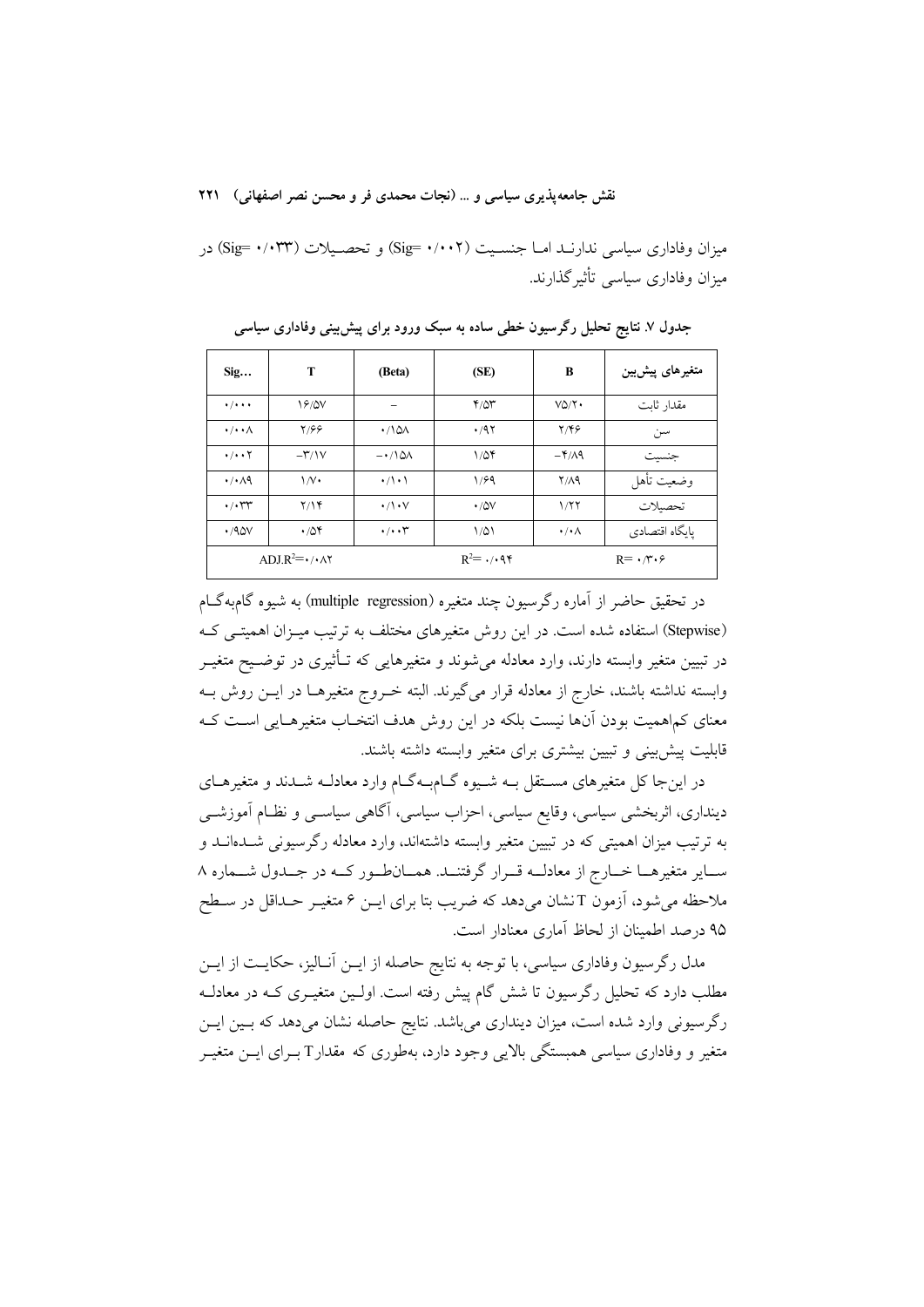برابر (۱۴/۱۲=T) و ضریب معنیداری (۰۰۰۰+Sig.T) میباشـد. میــزان ضــریب همبســتگی چندگانه ان(R) با متغیر وابسته ۰/۸۰۲ به دست امده اسـت. در ایــن مرحلــه میــزان ضــریب تعیین برابر با ۰٬۶۴۴ $R^2$  = ۰٬۶۴۴مه دسـت آمـده اسـت. در مرحلــه دوم اثربخشــی سیاســی وارد معادله شده است. مقدارT برای این متغیر برابر(۹/۲۳) و ضریب معنــی(اری (۰۰۰۰+Sig.T= میباشد. در اینجا با وارد شدن دومین متغیر ضـریب همبســتگی چندگانــه ان (R) بــا متغیــر  $R^2$ –۰/۷۱۰ به دست آمده است. در این مرحله میزان ضریب تعیین برابـر بــا ۰/۷۱۰ $R^2$ به دست امده است. در گام سوم با وارد شدن متغیر وقایع سیاسی میزان ضـریب همبســتگی چندگانه ان (R) با متغیر وابسته ۱۸۷۵. به دست امده است. مقدارT بــرای ایــن متغیــر برابــر (T=۹/۳۷) و ضریب معنیداری (۱۰۰۰+Sig.T) میباشد. در این مرحله میزان ضریب تعیــین برابر با ۷۶۶–  $R^2$  به دست آمده است. در گام چهارم با وارد شدن متغیر احــزاب سیاســی میزان ضریب همبستگی چندگانه ان (R) بــا متغیــر وابســته ۰/۸۷۷ بــه دســت امــده اســت. مقدار T برای این متغیر برابر(۱/۶۵–T) و ضریب معنــی۱راری (۲۰۰۰+Sig.T) مــیباشــد. در ین مرحله میزان ضریب تعیین برابر با ۰/۷۶ =  $\bm{R}^2$  دست آمـده اسـت. در گــام پــنجم بــا  $\vdots$ وارد شدن متغیر اگاهی سیاسی، میزان ضریب همبستگی چندگانــه ان (R) بــا متغیــر وابســته ۰/۸۷۸ به دست آمده است. مقدار T برای ایــن متغیــر برابــر(T=۲/۴۵) و ضــریب معنــیداری ن (Sig.T=•/•۱۵) میباشد. در این مرحله میزان ضریب تعیین برابر بــا ۰/۷۷۲+ $R^2$ ـه دســت امده است. در گام ششم با وارد شدن متغیر نظام اموزشی میزان ضریب همبستگی چندگانــه ان (R) با متغیر وابسته ۰/۸۸۰ به دست امده است. مقدار T برای این متغیــر برابــر(۲/۰۳=T) و ضریب معنیداری (۱۴++Sig.T) میباشد. در این مرحله میزان ضــریب تعیــین برابــر بــا به دست آمده است.  $R^2$ -۰/۷۷۴

| $\mathbf{R}^2$            | R                               | Sig                         | T                | <b>Beta</b>                          | в              | متغير         | مر حله |
|---------------------------|---------------------------------|-----------------------------|------------------|--------------------------------------|----------------|---------------|--------|
| $\cdot$ /۶۴۴              | $\cdot/\lambda\cdot$ $\uparrow$ | $\cdot$ / $\cdot$ + $\cdot$ | ۱۴/۱۲            | .7014                                | $\cdot$ /159   | دينداري       |        |
| $\cdot$ /V \ $\cdot$      | $\cdot$ / $\wedge$ $\uparrow$   | $\cdot$ / $\cdot$ + $\cdot$ | 9/77             | .790                                 | ۱٬۹۴۵          | اثربخشي سياسي | ۲      |
| 746. •                    | • INVQ                          | $\cdot$ / $\cdot$ + $\cdot$ | $4/\gamma\gamma$ | $\cdot$ /۲۹۷                         | $\sqrt{\cdot}$ | وقايع سياسى   | ٣      |
| $\cdot$ /v۶9              | $\cdot$ /AVV                    | $\cdot$ / $\cdot$ + $\cdot$ | $-1/90$          | $ \cdot$ / $\cdot$ $\uparrow$ $\vee$ | $-1/199$       | احزاب سياسى   | ۴      |
| $\cdot$ / $VV$ $\uparrow$ | $\cdot$ /AVA                    | ۱۵۰۰۰                       | ۲/۴۵             | .499                                 | .754V          | آگاهی سیاسی   | ۵      |

جدول ۸ عناصر متغیرهای مستقل درون معادله برای پیش**بینی وفاداری سیاسی**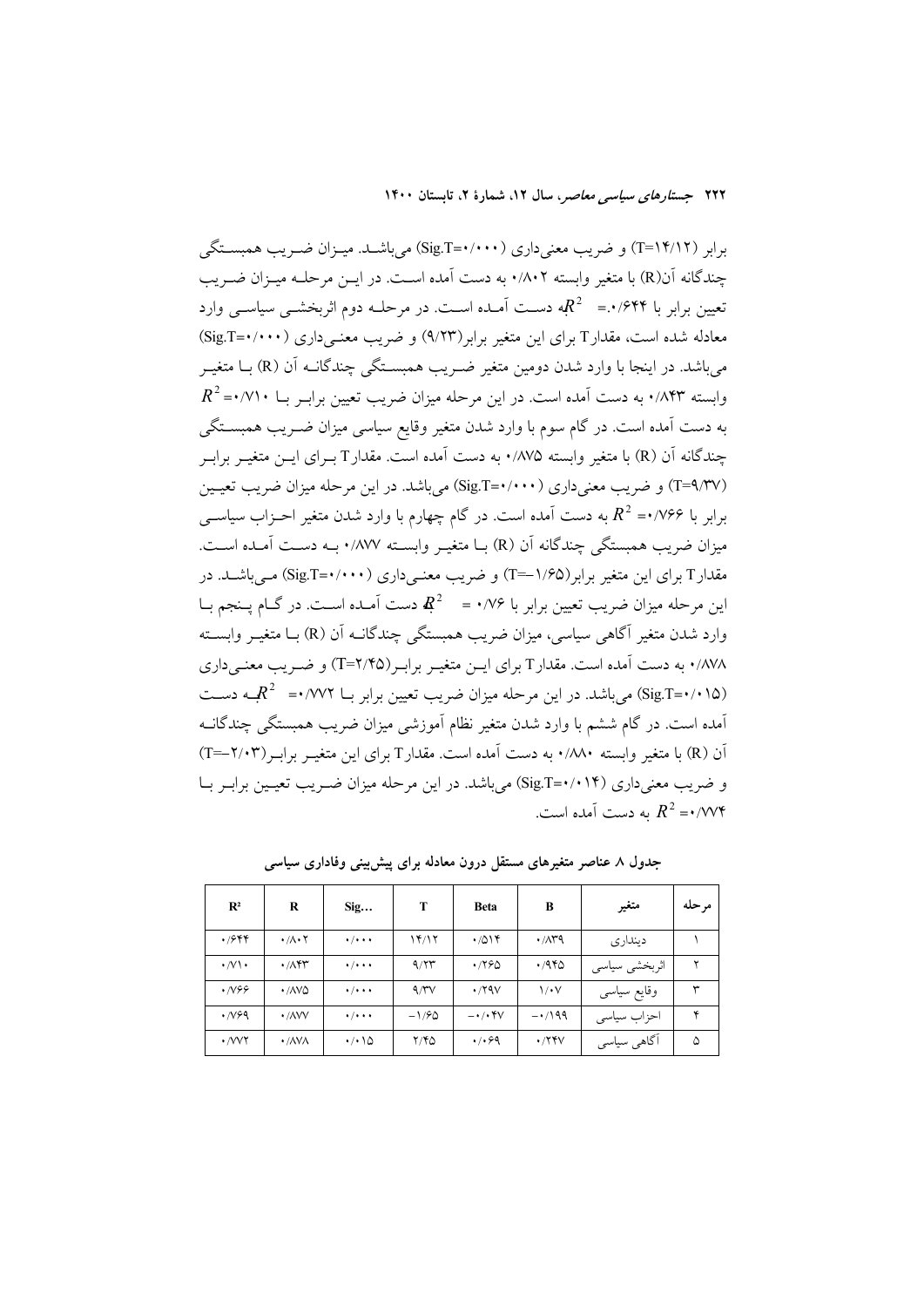نقش جامعه یذیری سیاسی و … (نجات محمدی فر و محسن نصر اصفهانی) ۲۲۳

| $\mathcal{W}$ | $1/\lambda$       | . / | $-\7/4$ | $-1/2$ .      | $ \cdot$ / $\sqrt{r}$                        | نظام أموزشى |  |
|---------------|-------------------|-----|---------|---------------|----------------------------------------------|-------------|--|
|               | Constant= $Y/YYY$ |     |         | $F = 710/779$ | Durbin Watson= $\mathbf{Y} \cdot \mathbf{Y}$ |             |  |

# ۶. نتىجەگېرى

هدف اصلی این پژوهش نقش جامعــهیــذیری سیاســی و کــارگزاران آن در میــزان وفــاداری سیاسی شهروندان بود. بر اساس یافتههای به دست آمـده، بـین مؤلفـههـای جامعـهیـذیری سیاسی (آگاهی سیاسی، اثربخشی سیاسـی و وقـایع سیاسـی ) بــا میــزان وفــاداری سیاســی شهروندان رابطه معناداری وجود دارد. بر اساس نتایج به دست آمـده بـین نقـش کـارگزاران مختلف جامعهپذیری سیاسی (خانواده، نظام آموزشی، همسالان، رسانههای جمعـی، احـزاب سیاسی و دینـداری) بـا میـزان وفـاداری سیاسـی شـهروندان رابطـه معنـاداری وجـود دارد. همچنین بر اساس نتایج حاصل از تحلیـل رگرسـیون جنسـیت و تحصـیلات نیـز در میـزان وفاداری سیاسی تأثیر گذارند.

این نتایج با پیشینه تجربی پژوهش تـا حــدودی همخــوانی دارد. بــه عنــوان مثــال نــایبی (۱۳۹۸) در پژوهشمی نشسان داد کسه بازاریسابی سیاسمی در رسسانههسای اجتمساعی بسر میزان وفاداری رأیدهندگان تأثیر مثبت و معنی داری دارد. طالاری و موسوی شـفائی (۱۳۹۵) در پژوهشی نشان میدهند که مدل بازاریابی سیاسی بـا ایجـاد تعهـد و اعتمـاد متقابـل بـین احزاب سیاسی و رأیدهندگان باعث کاهش خطر رأی دادن، تسـهیل فراینـد تصــمیمگیــری رأىدهنـدگان و وفـادارى آنــان مــى شــود. اســتوولند (٢٠٢٠) در پژوهشــى بــه ايــن نتيجــه دست یافت که بین وابستگی مـذهبی و وفـاداری سیاسـی رابطـه معنـاداری وجـود دارد. ییساخین و پینتو (۲۰۰۹) در مقاله خود نشان دادند که مؤسسات دولتی مــدرن نقــش حیــاتی در القای وفاداری سیاسی دارند که اغلب جایگزین منــافع شخصــی و منطقــهای در توضــیح رفتار سیاسی می شـوند. دابـولا (۲۰۱۶) در یژوهشـی نشـان داد کـه بازاریـابی سیاسـی در رسـانههـاي اجتمـاعي بـا متغيرهـايي چـون اعتمـاد بـه رأىدهنـدگان، وفـاداري سياسـي رأي دهندگان و رفتار رأي گيري آنها رابطه معناداري وجود دارد.

این نتایج همچنین بر مبنای ادبیات نظری پژوهش نیز قابل تفسـیر مـیباشـد. بـه عنــوان نمونه دالتون (۱۹۸۰)، جنگینز و همکاران (۱۹۸۱و ۲۰۰۹) بر تأثیر خانواده به عنــوان یکــی از عوامل اصلي جامعه پذيري در انتقــال جهــت گيــري هــاي سياســي تأكيــد كــردهانــد. كنــدل و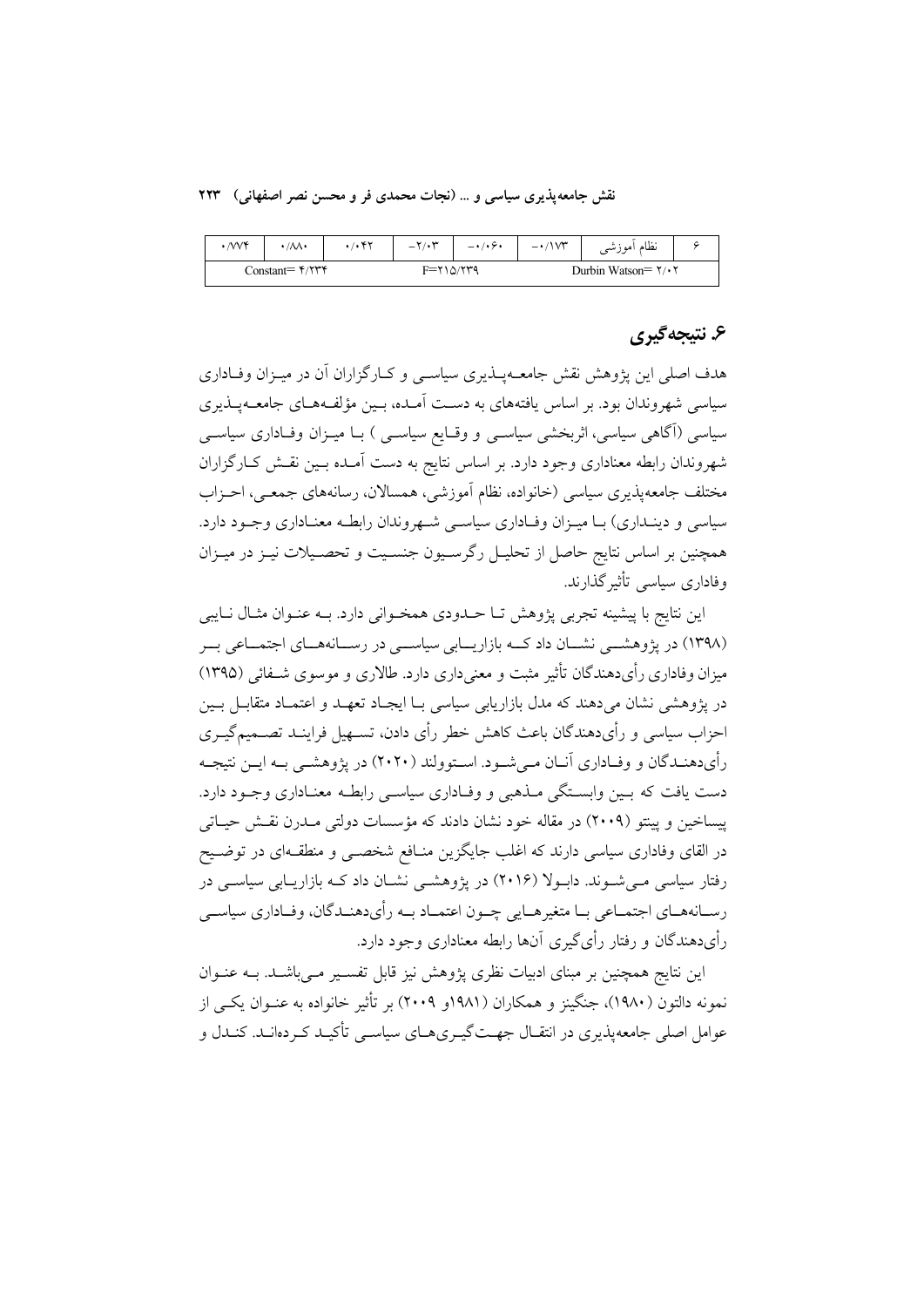اندرو (١٩٨٧) نيز استدلال مي كنند كــه وجــود الگوهــاي نقــش، بــهويــژه از ســوي والــدين ممکن است منجر به تقلید و حتبی پذیرش رفتارها و نگرش هــا شــود. در مــورد نقــش نظــام آموزشی و تحصیلات، پورتا (۲۰۰۲) معتقد است که نظـام آموزشــی زیربنــای نگــرش۵حـای سیاسی، مشارکت سیاسی و حتی دانش سیاسی است. محققـانی ماننــد لانگتــون (۱۹۶۷) و تدین (۱۹۸۰) نیز بر نقش همسالان در فرآیند جامعهپذیری سیاسی تأکید مـی کننـد. اهمیـت زمینه سیاسی و وقایع سیاسی نیز در فرآیند جامعهپذیری سیاسی مورد توجه محققین زیـادی قـرار گرفتــه اســت در ايــن زمينــه فـرانكلين (٢٠٠۴) در مطالعــه خــود از مشــاركت در دموکراسی های مستقر و تأثیر یادگیری رأیدهنـدگان، اسـتدلال مـی کنـد کـه نحـوه واکـنش رأىدهنـدگان جـوان بـه سرشـت انتخابـات، تعيـينكننـده سـطح مشـاركت ايـن گـروه در .<br>آینده است. اسمتس و نئوندروف (۲۰۱۴) نشان می دهند گروههایی که در یک محـیط بسـیار سیاسی رشد یافتهاند، تمایل بالاتری برای رأی گیری در ادوار بعدی زندگی دارنــد. شــومان و کورنینگ (۲۰۱۲) نشان می دهند که تجربه یک رو بداد تحول گرا در سال های حساس بعـد از کودکی، نوجوانی و اوایل بزرگ سـالی و همچنـین تجربـه یـک رویـداد پـس از سـال۱هـای بحراني، مـي توانـد در خـاطرات تعريـفكننـده نسـل نقـش داشـته باشـد. گاسـا (١٩٩٢) و جونستون (۲۰۰۵) نیز بر نقش احزاب سیاسی در فرأیند جامعهپذیری سیاسی و ایجاد حس وفاداری سیاسی در شهروندان ایجاد می کنند.

به طور کلی نتایج پژوهش نشان میدهد که جامعهپذیری سیاسی و کـارگزاران آن نقـش مهمی در میزان وفاداری سیاسی شهروندان ایف می کند. وفاداری سیاسی می تواند درطول زمان در معرض آزمایشهای منظم قـرار گیـرد. کـارگزاران جامعــهیــذیری سیاســی، وقایع و رویدادهای سیاسی و اقتصادی نقش مهمی در تغییر، دگرگونی و یا حفظ آن دارنــد. افزایش میزان وفاداری سیاسی می تواند مشروعیت، اقتدار، دوام و ثبات نظامهـای سیاســی را تضمین کند این امر مستلزم رضایت شهروندان از حکومت و سیاســتهــای آن اســت. ایــن پـــۋوهش بــه منظــور ارتقـــای میـــزان وفـــاداری سیاســـی شـــهروندان راهکارهـــای زیـــر را پیشنهاد می کند:

- ۔ شناسایی اندازہ و مشخصات جامعه شناختی اقشار مختلف جامعه بـا میـزان وفــاداری سياسي مختلف آنها؛
	- ـ شناسایی و ارزیابی شاخص های مثبت و منفی وفاداری سیاسی شهروندان؛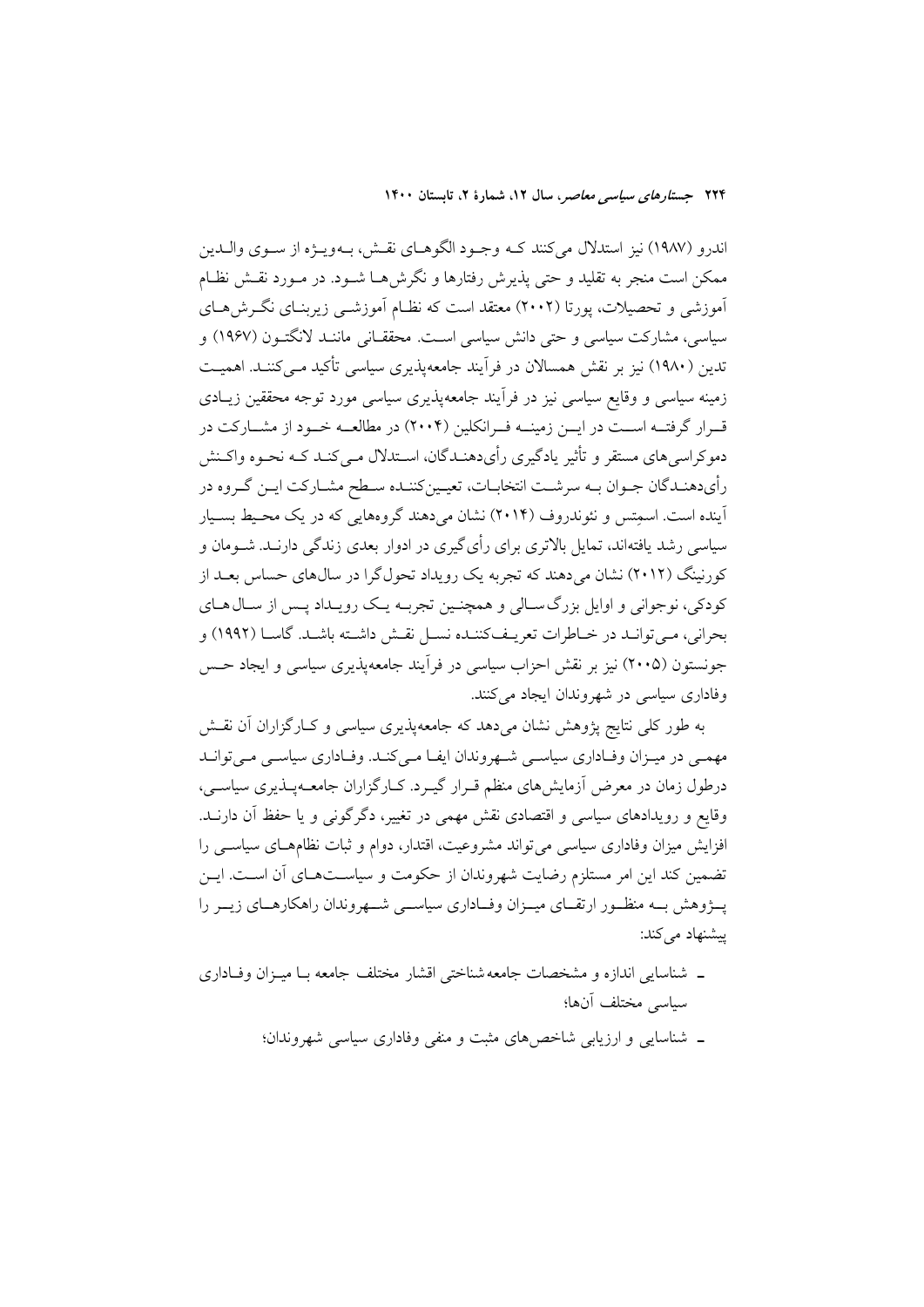- ـ شناسایی میزان تأثیرگذاری هـر یـک از کـارگزاران جامعــهپــذیری سیاســی در میــزان وفاداری سیاسی در سطح ملی؛
- ـ شناسایی عواملی که باعث تضعیف وفـاداری سیاسـی در منطقـهای خـاص شـده و تلاش برای ارتقای میزان وفاداری سیاسی در آن مناطق.

كتابنامه

- Alwin, D. F., & Krosnick, J. A. (1991). Aging, cohorts, and the stability of sociopolitical orientations over the life span. American journal of sociology, 97(1), 169-195.
- Barbera, P. (2015). Birds of the same feather tweet together: Bayesian ideal point estimation using Twitter data. Political analysis, 23(1), 76-91.
- Beck, A. (1977). The Role of agents in political socialization. New York: The free press.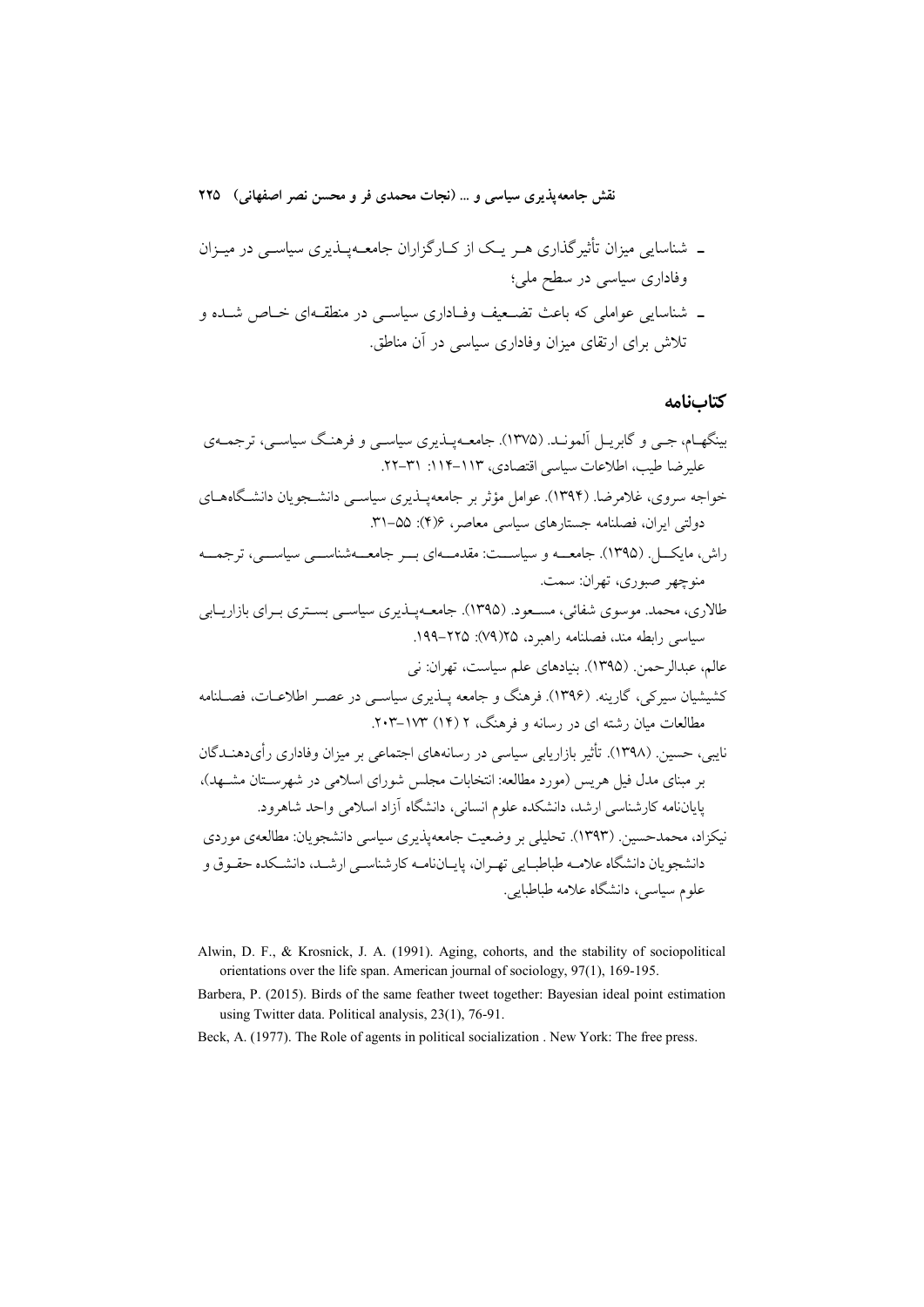- Beck, P. A. (1977). The role of agents in political socialization. Handbook of political socialization, 115-141.
- Beck, P. A., & Jennings, M. K. (1982). Pathways to participation. American Political Science Review, 76(1), 94-108.
- Blessing, W. K. (1978). The Cult of Monarchy, Political Loyalty and the Workers' Movement in Imperial Germany. Journal of Contemporary History, 13(2), 357-375.
- Callander, S., & Wilson, C. H. (2007). Turnout, polarization, and Duverger's law. *The Journal of Politics*, *69*(4), 1047-1056.
- Campbell, D. (2004). Deterritorialized loyalty: Multiculturalism and Bosnia. In Linklater, A., & Waller, M. (Eds.). Political Loyalty and the Nation-state (43-58). Routledge.
- Campbell, D. E. (2009). Civic engagement and education: An empirical test of the sorting model. American Journal of Political Science, 53(4), 771-786.
- Cochran, M. M., & Brassard, J. A. (1979). Child development and personal social networks. *Child development*, 50 (3): 601–616.
- Dabula, N. (2016). The influence of social media political marketing on trust, loyalty and voting intention of youth voters in South Africa (Doctoral dissertation).
- Delanty, G. (2004). Loyalty and the European Union. In Linklater, A., & Waller, M. (Eds.). Political Loyalty and the Nation-state (123-136). Routledge.
- Denny, K., & Doyle, O. (2008). Political interest, cognitive ability and personality: Determinants of voter turnout in Britain. British Journal of Political Science, 38(2), 291- 310.
- Devetak, R. (2003). Loyalty and plurality. *Political Loyalty and the Nation-state. Abingdon: Routledge*, *27*.
- Devetak, R. (2004). Loyalty and plurality: Images of the nation in Australia. In Linklater, A., & Waller, M. (Eds.). Political Loyalty and the Nation-state (27-42). Routledge.
- Dinas, E. (2013). Opening "Openness to Change" Political Events and the Increased Sensitivity of Young Adults. Political Research Quarterly, 66(4), 868-882.
- Dowell, A. M. (2008). The Case for Political Loyalty. IU South Bend Undergraduate Research Journal, 8, 49-54.
- Durkheim, E. (1964). The division of labor in society. Simon and Schuster.
- Easton, D., & Dennis, J. (1969). Children in the political system: Origins of political legitimacy (p. 7). New York: McGraw-Hill.
- Erikson, R. S., & Stoker, L. (2011). Caught in the draft: The effects of Vietnam draft lottery status on political attitudes. *American Political Science Review*, *105*(2), 221-237.
- Felten, E. (2011). Loyalty: The vexing virtue. New York, NY: Simon & Schuster.
- Finlay, A., Wray-Lake, L., & Flanagan, C. (2010). Civic engagement during the transition to adulthood: Developmental opportunities and social policies at a critical juncture. *Handbook of research on civic engagement in youth*, 277-305.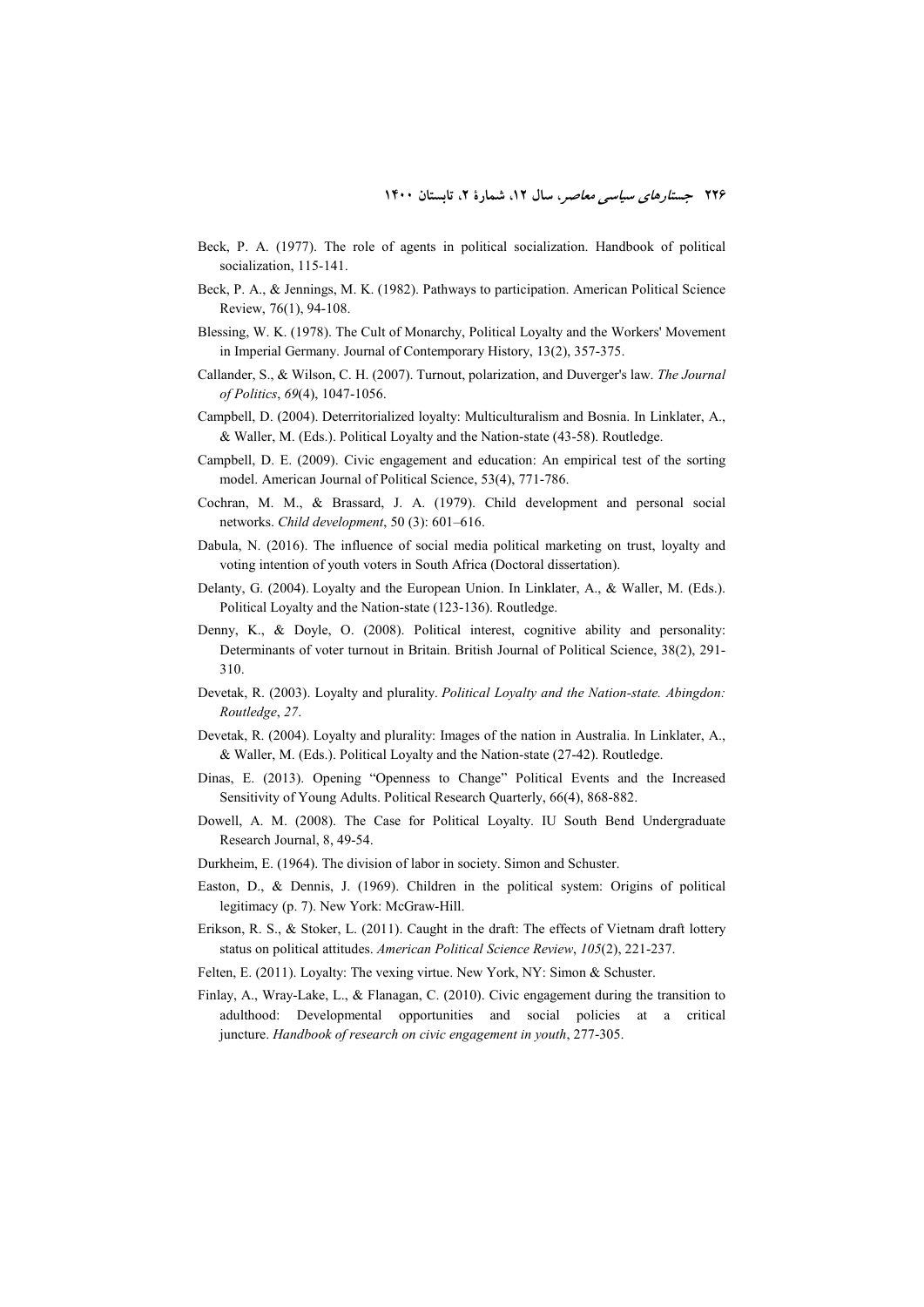- Fiorina, M. P. (1981). Retrospective voting in American national elections. New Haven, CT: Yale University Press.
- Fiorina, M. P., Abrams, S. J., & Pope, J. C. (2005). Culture War? The Myth of a Polarized America. New York: Pearson Longman.
- Franklin, C. H., & Jackson, J. E. (1983). The dynamics of party identification. American political science review, 77(4), 957-973.
- Franklin, M. N. (2004). Voter turnout and the dynamics of electoral competition in established democracies since 1945. Cambridge University Press.
- Gassah, L.S. (1992). Regional Political Parties in North East India . Osmon public India.
- Gert, B. (2013). Loyalty and morality. Nomos, 54, 3-21.
- Greenstein, F. I. (1969). Children and politics (p. 185). New Haven, CT: Yale University Press.
- Hampton, J. (1997). Political Philosophy. Boulder.
- Hyman, H. (1959). Political socialization: A Study in the Psychology of Political Behavior. New York: Free Press.
- Jennings, M. K., & Niemi, R. G. (2014). Generations and politics: A panel study of young adults and their parents. Princeton, NJ: Princeton University Press.
- Jennings, M. K., Stoker, L., & Bowers, J. (2009). Politics across generations: Family transmission reexamined. The Journal of Politics, 71(3), 782-799.
- Jenson, C. (1972). Loyalty as a Political Weapon: The 1918 Campaign in Minnesota. *Minnesota History*, *43*(2), 42-57.
- Johneston, M. (2005). Political Parties in Theoritical and Democratic prespective. Washington: Washinton Press.
- Kandel, D. B., & Andrews, K. (1987). Processes of adolescent socialization by parents and peers. International Journal of the Addictions, 22(4), 319-342.
- Ladd, J. (1972). Loyalty. In P. Edwards (Ed.), The encyclopedia of philosophy (Vol. 5, pp. 97–98). London, UK: Collier Macmillan.
- Langton, K. P. (1967). Peer group and school and the political socialization process. American Political Science Review, 61(3), 751-758.
- Langton, K. P., & Jennings, M. K. (1968). Political socialization and the high school civics curriculum in the United States. American political science review, 62(3), 852-867.
- Lodge, M. (2010). Public service bargains in British central government: Multiplication, diversification and reassertion? In M. Painter & B. G. Peters (Eds.), Tradition and public administration (pp. 99–113). New York, NY: Palgrave Macmillan.
- MacKuen, M. B., Erikson, R. S., & Stimson, J. A. (1989). Macropartisanship. American Political Science Review, 83(4), 1125-1142.
- Malmendier, U., & Nagel, S. (2011). Depression babies: do macroeconomic experiences affect risk taking?. The Quarterly Journal of Economics, 126(1), 373-416.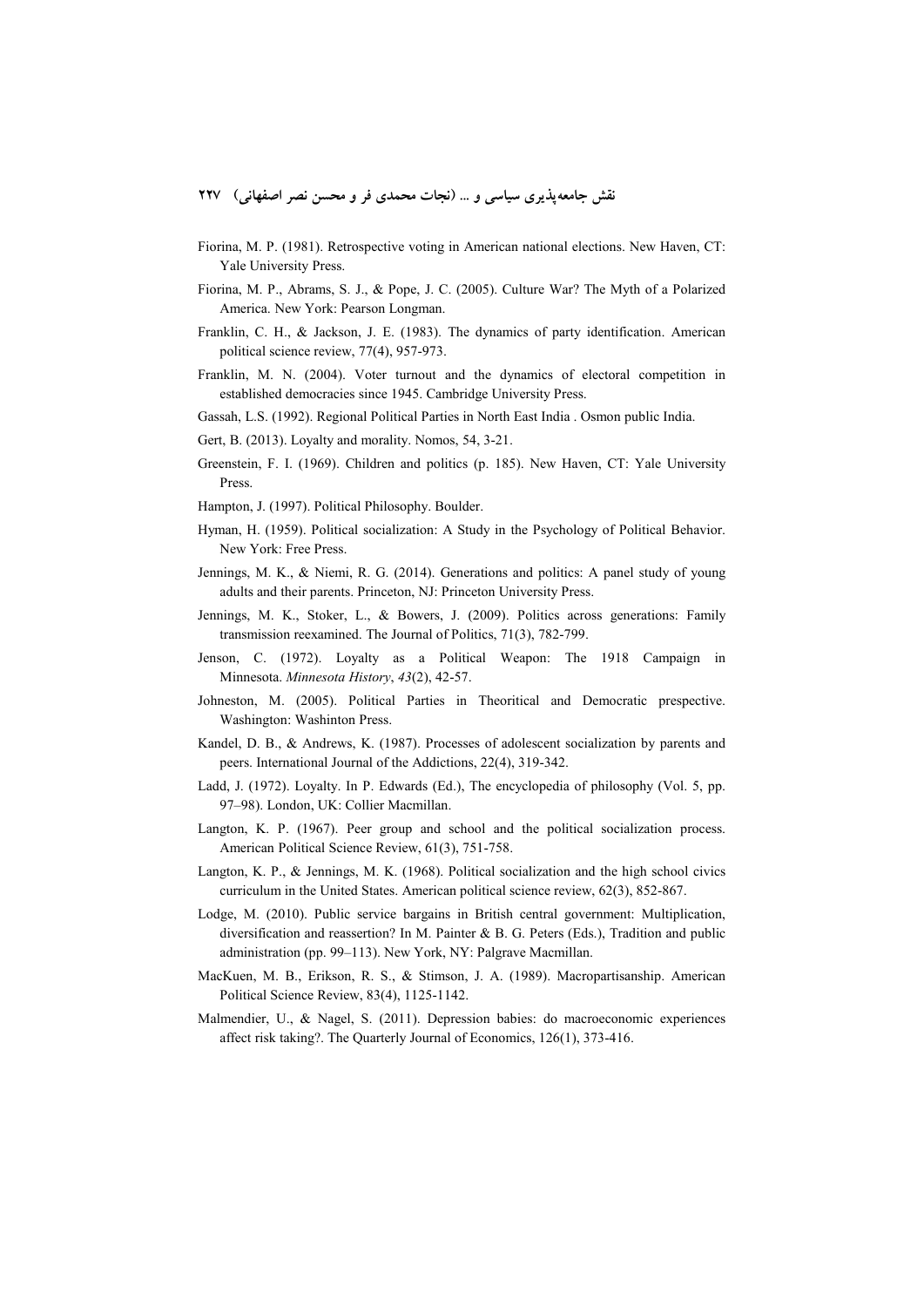- Marshall, G. (1998). Political Socialization, in A Dictionary of Sociology. Oxford: Oxford University Press.
- Muirhead, R. (2013). The case for party loyalty. In S. Levinson, J. Parker, & P. Woodruff (Eds.), Loyalty (pp.229–256). New York, NY: New York University Press. doi:10.2307/24220179.
- Neundorf, A., & Smets, K. (2020). Political socialisation and the making of citizens. In: Oxford Handbooks Online. Oxford University Press. ISBN 9780199935307 (doi:10.1093/oxfordhb/9780199935307.013.98).
- Neundorf, A., Niemi, R. G., & Smets, K. (2016). The compensation effect of civic education on political engagement: How civics classes make up for missing parental socialization. Political Behavior, 38(4), 921-949.
- Nie, N. H., Junn, J., & Stehlik-Barry, K. (1996). Education and democratic citizenship in America. Chicago: University of Chicago Press.
- Niemi, R. G., & Hepburn, M. A. (1995). The rebirth of political socialization. Perspectives on Political Science, 24(1), 7-16.
- Niemi, R. G., & Junn, J. (2005). Civic education: What makes students learn. New Haven, CT: Yale University Press.
- Page, B. I., & Jones, C. C. (1979). Reciprocal effects of policy preferences, party loyalties and the vote. American Political Science Review, 73(4), 1071-1089.
- Peisakhin, L., & Pinto, P. (2009). Army as the forge of political loyalty: the case of Chinese PoWs in the Korean War. Yale University manuscript.
- Popova, O., & Riabushko, A. (2017). Political loyalty of the Russian youth in the context of economic crisis. In Proceedings of the Internationsl Conference on Electronic Governance and Open Society: Challenges in Eurasia (pp. 85-90).
- Royce, J. (1924). The philosophy of loyalty. New York, NY: Hafner.
- Rutgers, M. R., & Yang, L. (2019). Virtue or Vice: The Nature of Loyalty. Public Integrity, 21(4), 394-405.
- Sapiro, V. (2004). Not Your Parents' Political Socialization: Introduction for a New Generation. Annual Review of Political Science., 7: 1-23.
- Schuman, H., & Corning, A. (2012). Generational memory and the critical period: Evidence for national and world events. Public Opinion Quarterly, 76(1), 1-31.
- Searing, D. D., Schwartz, J. J., & Lind, A. E. (1973). The structuring principle: Political socialization and belief systems. *American Political Science Review*, *67*(2), 415-432.
- Searing, D., Wright, G., & Rabinowitz, G. (1976). The primacy principle: Attitude change and political socialization. *British Journal of Political Science*, *6*(1), 83-113.
- Shklar, J. (1993). Obligation, loyalty, exile. Political Theory, 21(2), 181–197.
- Smets, K., & Neundorf, A. (2014). The hierarchies of age-period-cohort research: Political context and the development of generational turnout patterns. *Electoral Studies*, *33*, 41- 51.